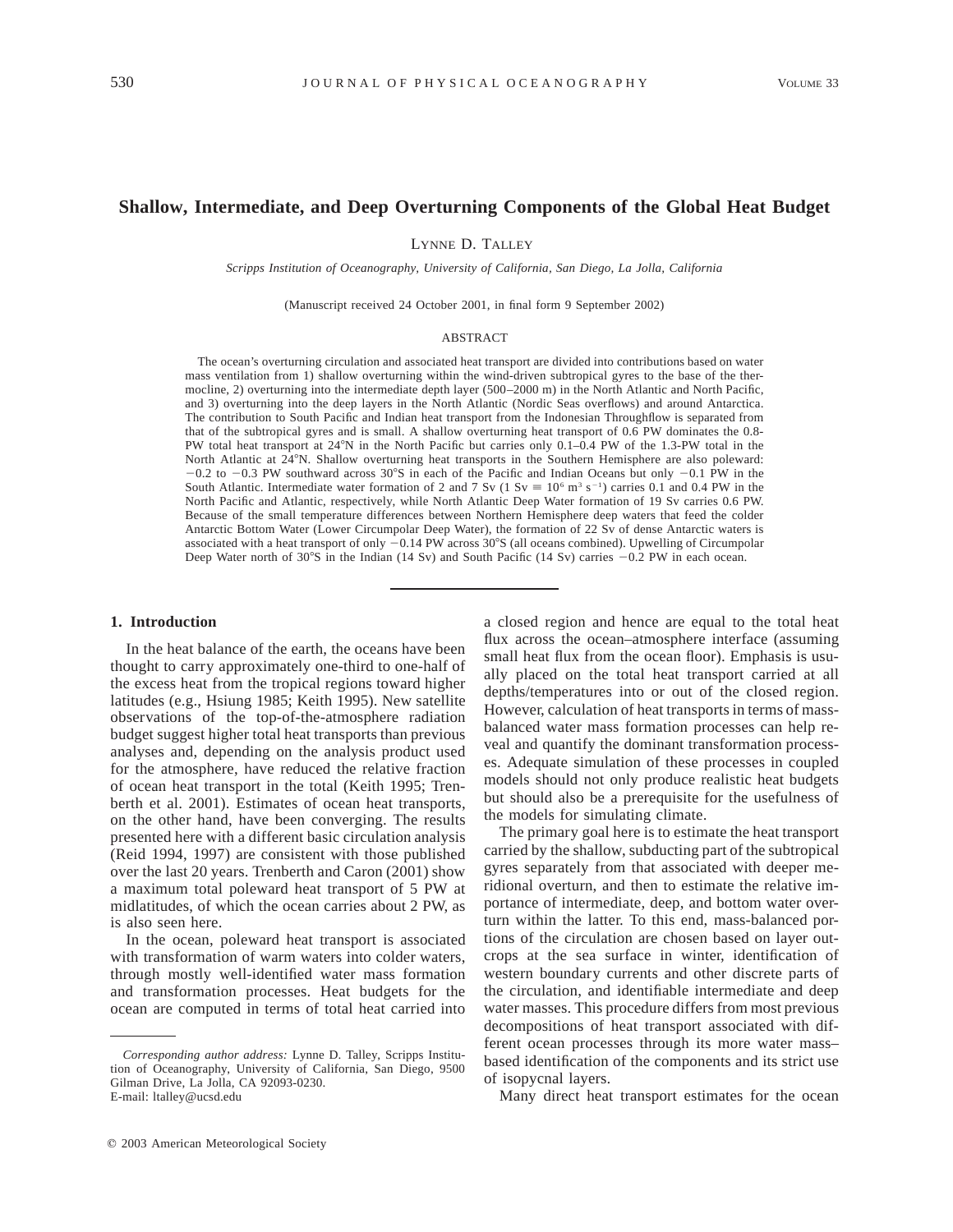have been published, using velocity and temperature observations across all of the midlatitude subtropical gyres and at a number of other locations, using both pre–World Ocean Circulation Experiment (WOCE) and WOCE observations. Bryden and Imawaki (2001) review many produced before 2000. Notable recent contributions for comparison here are the Southern Ocean analyses of Sloyan and Rintoul (2001a,b) and Wijffels et al. (2001). General patterns of ocean heat transport include northward heat transport in the Northern Hemisphere oceans, southward transport in the South Pacific and Indian Oceans (both including the Indonesian Throughflow as part of the closed sections), and northward transport in the South Atlantic Ocean, the last resulting from the overturning circulation associated with North Atlantic Deep Water formation. Meridional heat transport in the North Pacific is dominated by the shallow wind-driven circulation (Bryden et al. 1991) while North Atlantic transport is more dominated by formation of North Atlantic Deep Water (e.g., Hall and Bryden 1982; Roemmich and Wunsch 1985). The relative contribution of Northern Hemisphere intermediate water formation to heat transport has not really been addressed, nor have the Southern Hemisphere heat transports been separated into shallow, deep, and Indonesian Throughflow (ITF) overturning loops, except nonquantitatively (Talley 1999).

Direct estimates of lateral ocean heat transport, based on in situ temperature and horizontal velocity, are meaningful only for mass-balanced components since they then provide heat flux divergences and convergences that can be compared with ocean–atmosphere heat fluxes. Zonal hydrographic sections only are used here. Atlantic and Pacific sections must be closed with the transport through the Bering Strait, while South Pacific and Indian sections are also closed with transport through the Indonesian archipelago. Reid's (1994, 1997) geostrophic velocity analyses for the Atlantic and Pacific Oceans are used here, modified to include Ekman transport. Indian Ocean volume and heat transports were provided by P. Robbins (1999, personal communication) using a small update to Robbins and Toole (1997) incorporating lowered acoustic Doppler current profiler (LADCP) constraints on the Agulhas transports from Beal and Bryden (1999). Reid (1994) and Reid (1997) are referred to henceforth as ''RAtl'' and ''RPac'' and Robbins and Toole (1997) as ''RTInd.''

Before examining heat transports in terms of massbalanced subportions of the circulation, total heat transports are shown for comparison with previous heat transport estimates. As total heat transports based on the RAtl/RPac circulation have not been calculated before, all of Reid's zonal sections are included and reproduce what is already widely known about meridional ocean heat transports. The volume and heat transports at subtropical latitudes are then separated into various water mass and hence process-based components, with mass balanced for each: 1) The shallowest component is associated with the wind-driven subtropical gyres in which warm waters are advected poleward by western boundary currents, cooled, and returned southward in the interior in the subducted layers (in and above the thermocline). 2) The intermediate and deep components are associated either with poleward transport of warm waters that are transformed at subpolar and higher latitudes to higher densities and then return, or with poleward transport of deep waters that are warmed and upwell. 3) Heat transport associated with the Indonesian Throughflow, fed by northward flow through the South Pacific and leading to southward flow through the Indian Ocean, is calculated. 4) The small Bering Strait throughput, northward through the Pacific and southward through the Atlantic, also has an associated heat transport. Roemmich and Wunsch (1985) used this type of decomposition, based on maximum ventilation density, for the North Atlantic 24°N section. This decomposition differs from the barotropic, baroclinic, and horizontal heat flux decomposition summarized by Bryden and Imawaki (2001) and applied here for comparison (appendix A).

The datasets are described in section 2 and appendix C, the total heat transports in section 3, and the heat transport decomposition into shallow and intermediate/ deep overturning cells in section 4. Appendices include the barotropic, baroclinic, and horizontal heat flux decomposition (appendix A); a comparison of heat transports using the National Centers for Environmental Prediction (NCEP) annual-averaged winds with those using the Hellerman and Rosenstein (1983) winds (appendix B); and data quality comments (appendix C).

## **2. Method and datasets**

### *a. Heat and temperature transports*

Direct estimates of lateral heat transport through a vertical cross-sectional area require velocity, temperature, and salinity observations. Volume, mass, heat, salinity, and freshwater transports are given by

$$
V = \iint v \, dA \tag{1a}
$$

$$
M = \iint \rho v \, dA \tag{1b}
$$

$$
H = \int \int \rho c_p \theta v \, dA \tag{1c}
$$

$$
S = \iint \rho s v \, dA \tag{1d}
$$

$$
F = M - S = \iint \rho v (1 - s) \, dA, \qquad \text{(1e)}
$$

where  $\rho$ ,  $v$ ,  $c_p$ ,  $\theta$ , and *s* are in situ density (kg m<sup>-3</sup>), velocity normal to the area  $(m s<sup>-1</sup>)$ , specific heat of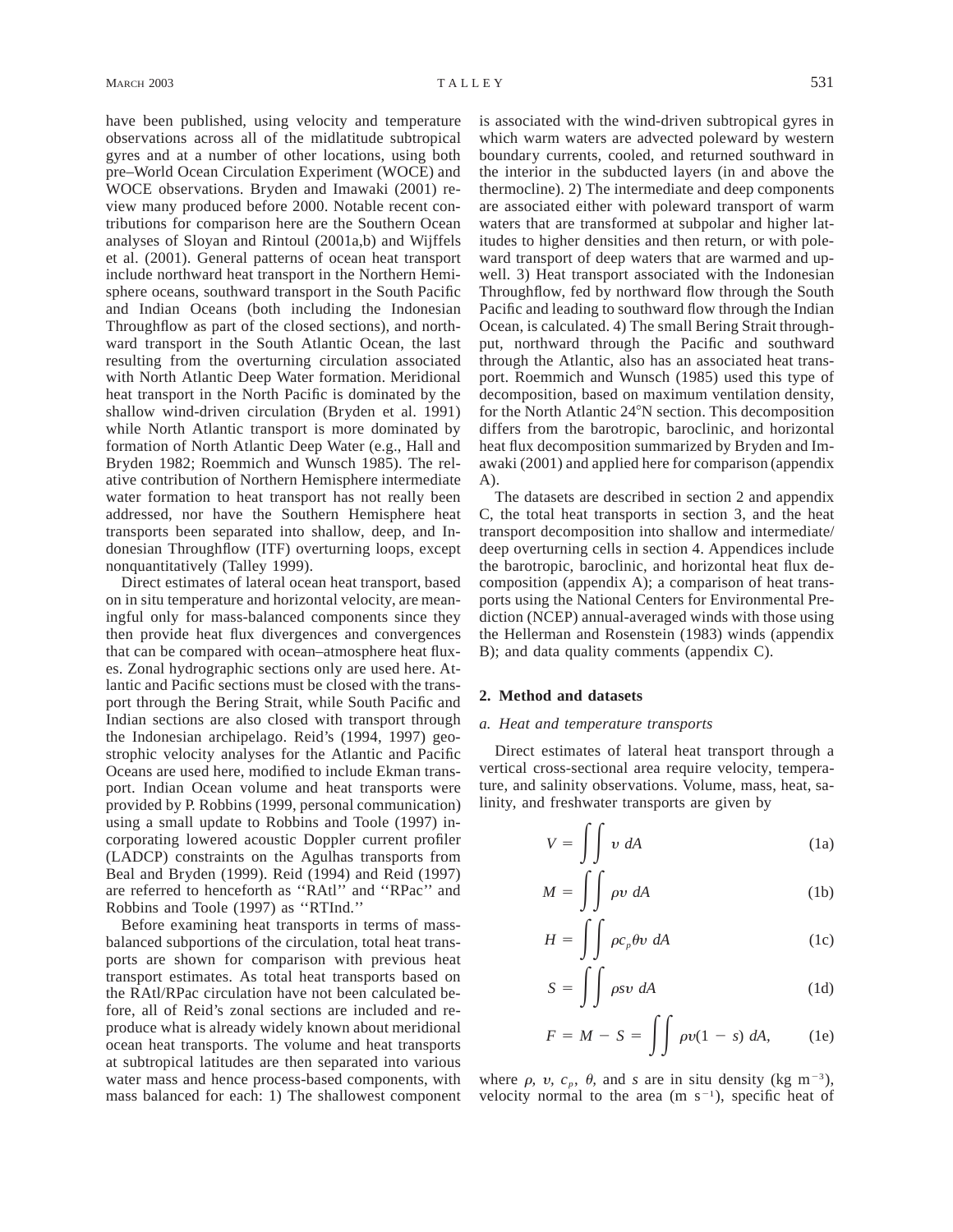seawater (J kg<sup>-1 °</sup>C<sup>-1</sup>) using potential temperature and 0 dbar, potential temperature  $(^{\circ}C)$ , and salinity (kg)  $kg^{-1}$ ). When integrated over a vertical section, where  $dA = dxdz$ , and where the section (or section plus a strait flow) is closed, mass must be nearly conserved (with a small residual due to the external freshwater fluxes). Salt transport is then zero, mass and freshwater transport are balanced by precipitation–evaporation– runoff  $(P - E + R)$ , and heat transport is balanced by air–sea heat flux in the area enclosed by the section or sections. The usual assumption for heat transport is that mass is conserved (Wijffels 2001) since the freshwater transport is no larger than 1 Sv (Sv  $\equiv 1 \times 10^6$  m<sup>3</sup> s<sup>-1</sup>) anywhere, which is smaller than the error in mass transport (section 2c). The freshwater balances from this dataset are being calculated and presented separately. Also, volume transports (1a) rather than mass transports are commonly used and are used here, again with small error compared with the true error in mass balance.

The term "temperature transport," from Hall and Bryden (1982), refers to the quantity in the integral in (1c) for heat transport when mass is not conserved, and is useful for non-mass-balanced intermediate steps toward the total heat transport calculation (for which mass is balanced in the sense described above). To make the calculations easier to follow, the usual ''PW'' is the abbreviation for petawatt  $(1 \times 10^{15} \text{ W})$  when referring to heat transport with balanced mass, while an ad hoc abbreviation "PWT" (also  $1 \times 10^{15}$  W) is introduced for temperature transport. Temperatures are in degrees Celsius.

All transports estimated here are quasi-meridional, based on geostrophic velocity and Ekman transports normal to quasi-zonal hydrographic sections (Fig. 1 and Table 1). Some sections are pieced from multiple cruises (RAtl, RPac, and appendix C). The decomposition in section 4 is focused on the subtropical sections at 24°N in the Northern Hemisphere and approximately  $30^{\circ}$ S in the Southern Hemisphere. The method for calculating the shallow overturning heat transport associated with the ventilated layer of the subtropical gyres and the heat transport associated with intermediate and deep water formation is given in section 4.

## *b. Data sources*

Geostrophic reference velocities and total volume transports for every hydrographic station pair on the Atlantic and Pacific sections were provided by J. Reid (1998, personal communication). Reid's (RAtl and RPac) circulations are internally consistent, equivalent to those of ocean-basin-scale global inverse box models, with attention to initial reference velocity choices in every region, based on tracer patterns on isopycnals. Reid's geostrophic velocities balance mass, allowing for Bering Strait and Indonesian passage throughflows, within a small error for each closed section. Reid's circulations do not include Ekman transport. Thus it was

necessary to add Ekman transport here and then to adjust the geostrophic circulations for overall mass balance, as described below.

P. Robbins, (1999, personal communication) provided isopycnal layer transports for the Indian Ocean hydrographic section at  $32^{\circ}$ S, slightly amended from the original analysis in RTInd through inclusion of direct velocity observations in the Agulhas (Beal and Bryden 1999). These transports are complete, including Ekman transport from Hellerman and Rosenstein (1983). Bryden and Beal's (2001) recent inverse solution for the same Indian Ocean section, incorporating Agulhas Current velocity observations, could also have been a useful basis for the calculation here, with somewhat smaller deep overturn transports than RTInd. Because both conserve silica, both analyses yield much smaller deep upwelling than the original Toole and Warren (1993) calculation. Sloyan and Rintoul (2001a) could have also been a useful starting point, with a larger deep overturn of 23 Sv, but with a smaller net heat transport.

To close the mass balance for heat transport, meridional transports across the Indian and South Pacific sections must be paired with the flow through the Indonesian archipelago (Indonesian Throughflow or ITF). Transports for all sections in the Pacific and Atlantic must be paired with the Bering Strait transport. Thus the ''heat transport'' across a given zonal section is actually the net heat loss or gain in the large regions defined by the zonal sections plus ITF and/or Bering Strait. Bering Strait carries 0.86 Sv northward out of the Pacific (Roach et al. 1995), with a temperature assigned here of  $0^{\circ}$ C and hence a (convenient) temperature transport of 0 PWT. Because the ITF is so warm and the associated heat transport is of the same magnitude as other components of the overturning circulation, a good estimate of its strength is necessary for heat and freshwater budgets (e.g., Talley 1984; Wijffels et al. 1992; Toole and Warren 1993; Macdonald 1993; Robbins and Toole 1997; Sloyan and Rintoul 2001a,b; Wijffels et al. 2001; Bryden and Beal 2001). The archipelago has been the subject of recent intensive observations (Gordon et al. 1999; Chong et al. 2000), yielding an ITF transport of 9.3 Sv  $\pm$  2.5 Sv (Gordon et al. 1999). An average temperature of  $15^{\circ}$ C has been observed for the ITF and is used here, with a temperature transport of 0.50 PWT (Vranes et al. 2002), noting that RTInd used  $24^{\circ}$ C and a higher temperature transport. The new, lower temperature transport reduces the impact of the ITF on the subtropical heat budgets calculated below.

RTInd assumed 8 Sv for the ITF, close to recent observations (Vranes et al. 2002). RPac assumed a net transport of 5 Sv northward in the South Pacific and about 2 Sv northward in the North Pacific, thus transports of 3 Sv for the Indonesian Throughflow and 2 Sv for the Bering Strait flow. This has been adjusted slightly in concept here for the South Pacific to 4 Sv for the Indonesian Throughflow and 1 Sv for the Bering Strait flow. For consistency with RTInd's 8 Sv and the recent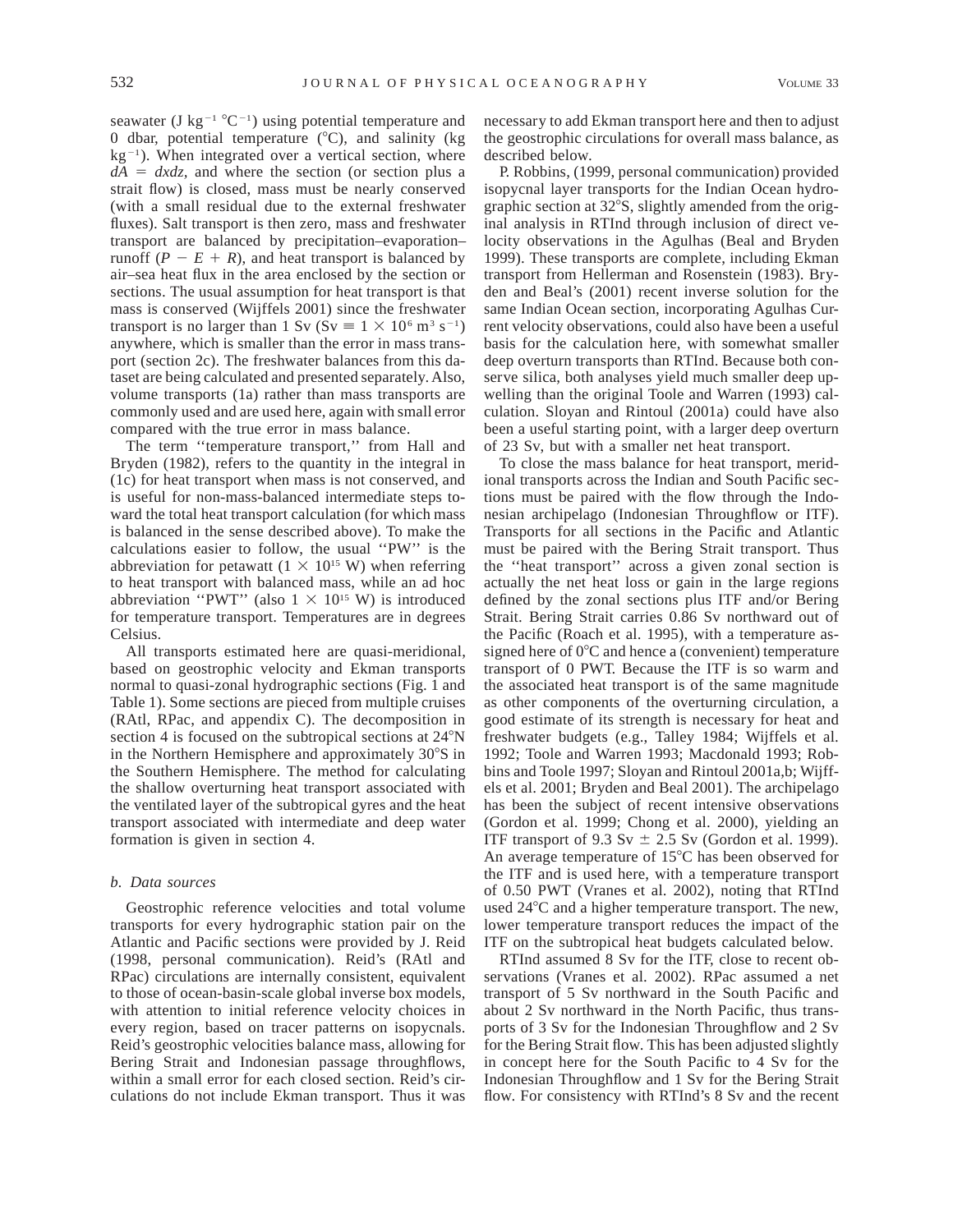

FIG. 1. (a) Total heat transport (PW) for each zonal section (Table 1). The Indian transport is from Robbins and Toole (1997) with a slight modification in procedure (P. Robbins 1999, personal communication; see text). Atlantic and Pacific transports are based on Reid (1994, 1997) geostrophic velocities adjusted for mass balance (within the residual throughflow transports for the Indonesian archipelago and Bering Strait), with Ekman transports from Hellerman and Rosenstein (1983) annual averaged winds. Heat transports use these adjusted geostrophic velocities and associated temperatures, and Levitus and Boyer (1994) near-surface temperatures for Ekman transport. The annotated Indian Ocean "32°S" and South Pacific "28°S" and "43°S" heat transports each include 8 Sv of Indonesian Throughflow to close the total mass balance. Thus the ''heat transports'' are heat flux convergences for each ocean north of the zonal sections. The underlying contoured map is annual mean surface heat flux (W m<sup>-2</sup>) from the atmosphere to the ocean (positive is ocean heating), from NCEP reanalysis data. (b) Heat transport estimates (PW) for each ocean and summed for the globe where available in all oceans. No error bars are shown because they are difficult to estimate (see section 2c), but a reasonable assumption is 10%–20% or  $\pm 0.1$  to 0.2 PW.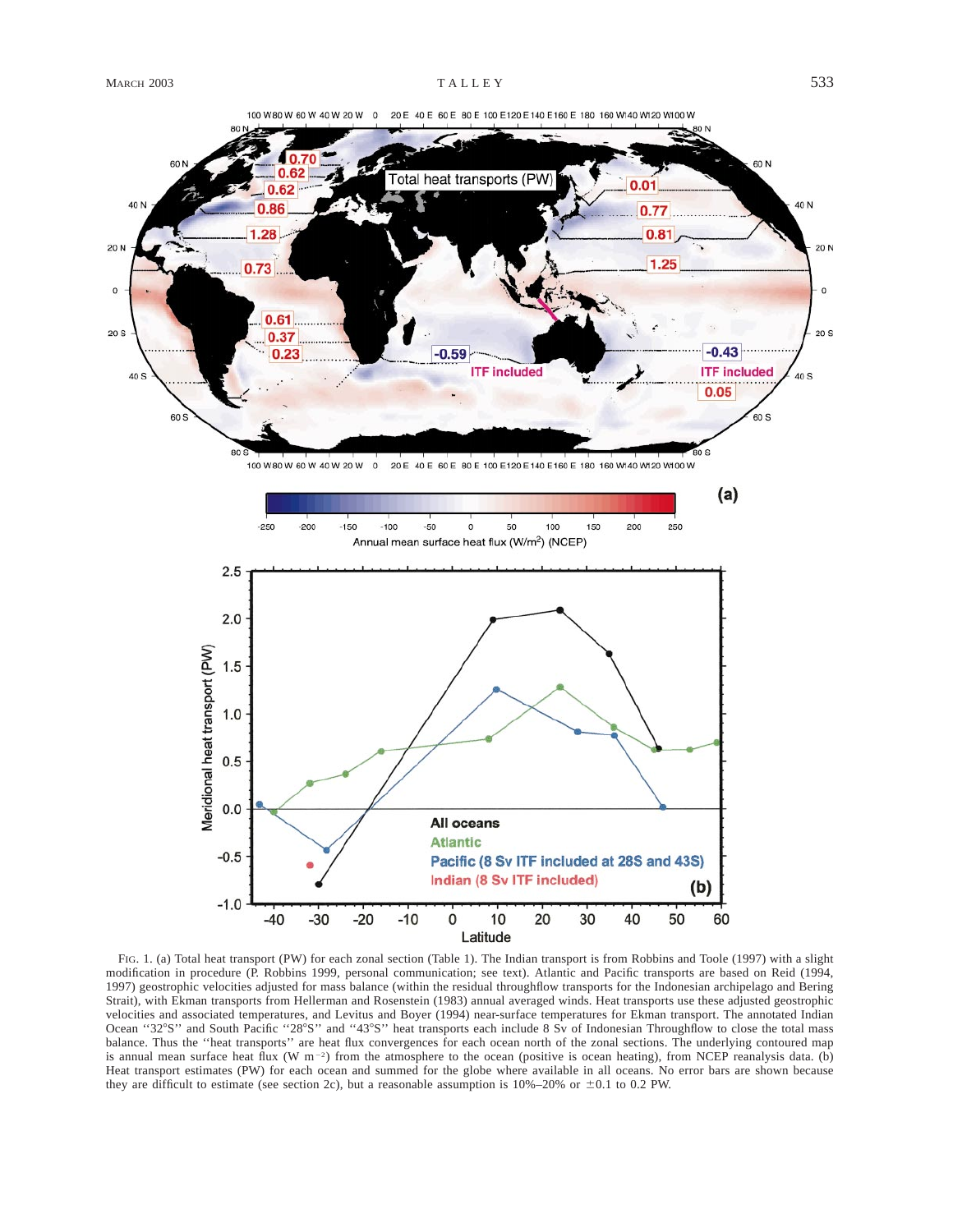| Section       | Dates                    | Ship                        | Total heat<br>transport<br>(PW)         | Total<br>volume<br>transport<br>(Sv) | Geo-<br>strophic<br>volume<br>transport<br>(Sv) | Geo-<br>strophic<br>temper-<br>ature<br>transport<br>(PWT) | Ekman<br>volume<br>trans-<br>port<br>(Sv) | Ekman<br>temper-<br>ature<br>trans-<br>port<br>(PWT) |
|---------------|--------------------------|-----------------------------|-----------------------------------------|--------------------------------------|-------------------------------------------------|------------------------------------------------------------|-------------------------------------------|------------------------------------------------------|
| Atlantic 59°N | Mar-Apr 1962             | Erika Dan                   | 0.70                                    | $-2.07$                              | $-0.92$                                         | 0.73                                                       | $-1.15$                                   | $-0.04$                                              |
| Atlantic 53°N | Jan-Feb 1962             | Erika Dan                   | 0.62                                    | $-2.01$                              | 0.57                                            | 0.72                                                       | $-2.58$                                   | $-0.10$                                              |
| Atlantic 45°N | Apr 1957                 | Discovery                   | 0.62                                    | $-2.00$                              | 0.91                                            | 0.77                                                       | $-2.90$                                   | $-0.16$                                              |
| Atlantic 36°N | Jun-Jul 1981             | Atlantis II                 | 0.86                                    | $-1.94$                              | 1.44                                            | 1.14                                                       | $-3.37$                                   | $-0.28$                                              |
| Atlantic 32°N | 1957 to 1986             | Several                     | $-0.01c$                                | $-2.00$                              | $-0.46$                                         | 0.13                                                       | $-1.54$                                   | $-0.14$                                              |
| Atlantic 24°N | Aug-Sep 1981             | Atlantis II                 | 1.28                                    | $-1.62$                              | $-7.57$                                         | 0.72                                                       | 5.94                                      | 0.56                                                 |
| Atlantic 8°N  | May 1957                 | Crawford                    | 0.73                                    | $-2.03$                              | $-12.72$                                        | $-0.40$                                                    | 10.68                                     | 1.13                                                 |
| Atlantic 8°S  | Mar 1957                 | Crawford                    | $-0.22^{\circ}$                         | $-2.00$                              | 10.88                                           | 1.10                                                       | $-12.82$                                  | $-1.32$                                              |
| Atlantic 11°S | Mar-Apr 1983             | <b>Oceanus</b>              | $-0.38c$                                | $-2.00$                              | 9.60                                            | 0.79                                                       | $-11.60$                                  | $-1.17$                                              |
| Atlantic 16°S | Apr 1957                 | Crawford                    | 0.61                                    | $-2.00$                              | 6.64                                            | 1.44                                                       | $-8.63$                                   | $-0.82$                                              |
| Atlantic 24°S | Oct 1958<br>Nov 1972     | Crawford<br>Melville        | 0.37                                    | $-2.00$                              | 1.81                                            | 0.70                                                       | $-3.80$                                   | $-0.32$                                              |
| Atlantic 32°S | Apr-May 1959<br>Nov 1972 | <b>Atlantis</b><br>Melville | 0.23                                    | $-1.35$                              | $-2.35$                                         | 0.15                                                       | 0.99                                      | 0.08                                                 |
| Atlantic 40°S | 1925-83                  | Several                     | $-0.03c$                                | $-1.92$                              | $-9.14$                                         | $-0.35$                                                    | 7.23                                      | 0.32                                                 |
| Pacific 47°N  | Aug-Sep 1985             | T. Thompson                 | 0.01                                    | 1.94                                 | 7.10                                            | 0.19                                                       | $-5.17$                                   | $-0.17$                                              |
| Pacific 35°N  | 1965-91                  | Several                     | 0.77                                    | 1.98                                 | 6.29                                            | 1.09                                                       | $-4.32$                                   | $-0.32$                                              |
| Pacific 24°N  | Mar-Jun 1985             | T. Thompson                 | 0.81                                    | 1.85                                 | $-9.48$                                         | $-0.26$                                                    | 11.34                                     | 1.07                                                 |
| Pacific 10°N  | Feb-May 1989             | Moana Wave                  | 1.25                                    | 2.11                                 | $-37.43$                                        | $-3.03$                                                    | 39.55                                     | 4.28                                                 |
| Pacific 28°S  | Jun-Jul 1967             | El Tanin                    | $-0.03 - 0.40^{\circ}$<br>$= -0.43$     | 9.35                                 | 13.76<br>$-8a$                                  | 0.35<br>$-0.40^{\rm a}$                                    | $-4.41$                                   | $-0.38$                                              |
|               |                          |                             |                                         |                                      | $-1.35^{\rm b}$                                 | 0.0 <sup>b</sup>                                           |                                           |                                                      |
| Pacific 43°S  | Mar-May 1967             | El Tanin                    | $0.45 - 0.40^{\circ}$<br>$= 0.05$       | 9.35                                 | 1.54<br>$-8a$<br>$-1.35^{\rm b}$                | 0.05<br>$-0.40^{\rm a}$<br>0.0 <sup>b</sup>                | 7.82                                      | 0.39                                                 |
| Indian 32°S   | Nov-Dec 1987             | Discoverer                  | $-0.99 + 0.40^{\circ}$<br>$=-0.59$      | $-8.0$                               | $-10.17$<br>8 <sup>a</sup>                      | $-1.12$<br>$0.40$ <sup>a</sup>                             | 2.17                                      | 0.13                                                 |
| Pacific 28°S  | Jun-Jul 1967             | El Tanin                    | $0.002 - 0.50$ <sup>a</sup><br>$=-0.50$ | 11.35                                | 15.76<br>$-10^{\rm a}$<br>$-1.35^{\rm b}$       | 0.38<br>$-0.50^{\circ}$<br>0.0 <sup>b</sup>                | $-4.41$                                   | $-0.38$                                              |
| Pacific 43°S  | Mar-May 1967             | El Tanin                    | $0.47 - 0.50$ <sup>a</sup><br>$=-0.03$  | 11.35                                | 3.53<br>$-10^{\rm a}$<br>$-1.35^{\rm b}$        | 0.08<br>$-0.50$ <sup>a</sup><br>0.0 <sup>b</sup>           | 7.82                                      | 0.39                                                 |
| Indian 32°S   | Nov-Dec 1987             | Discoverer                  | $-1.02 + 0.50^{\circ}$<br>$=-0.52$      | $-10.0$                              | $-12.17$<br>10 <sup>a</sup>                     | $-1.15$<br>$0.50$ <sup>a</sup>                             | 2.17                                      | 0.13                                                 |

TABLE 1. Total meridional heat transports (1 PW =  $1 \times 10^{15}$  W) and transport components: volume transports (Sv =  $1 \times 10^{6}$  m<sup>3</sup> s<sup>-1</sup>), "temperature transports" (1 PWT =  $1 \times 10^{15}$  W). Positive (negative): ocean gaining (losing) heat.

<sup>a</sup> Indonesian Throughflow transports. Temperature transport from Vranes et al. (2002) (0.50 PWT for 10 Sv at 15°C, adjusted down to 0.40 PWT for 8 Sv assumption). The total meridional ''heat transports'' are net surface heat flux out of the region enclosed by the sections plus throughflows into the ocean north of the zonal section.

<sup>b</sup> Bering Strait transports assumed for South Pacific sections. (Bering Strait transport for other Pacific and all Atlantic sections is equal to the total volume transport.) Heat transports including Bering Strait assume 0 PWT temperature transport.

<sup>c</sup> Apparent problems with these total heat transport estimates because of the geostrophic velocity distribution. See Appendix C.

ITF observations and with RAtl's  $-1.35$  Sv net southward transport at  $30^{\circ}$ S in the Atlantic (due to the Bering Strait), RPac's South Pacific transports were adjusted upward to a total meridional transport of 9.35 Sv across  $28^{\circ}$  and  $43^{\circ}$ S, through a uniform adjustment to velocities at all points on the sections. This adjustment reduces the southward temperature transport and the estimated heat loss in the Pacific north of the sections (Table 2).

RAtl assumed about  $-2$  Sv southward through each Atlantic section from the Bering Strait, although his actual net transports were not the same on each section and were generally less than 2 Sv (Table 1). The primary calculations here use RAtl and RPac's exact Bering Strait transports for each section. Sensitivity to reducing

the Bering Strait transport on the primary subtropical sections to 0.8 Sv (and 0.0 Sv as an extreme), with a uniform velocity adjustment for each zonal section, was checked and found to be small (Table 3).

To include Ekman transport in RAtl and RPac, the geostrophic velocities were adjusted uniformly at all points on the sections such that the net geostrophic transport (plus Bering Strait and ITF transports) balances the Ekman transport. Hellerman and Rosenstein's (1983) annual averaged wind stresses were used. The mean, minimum, and maximum absolute value velocity adjustments for all 19 adjusted sections were 0.027, 0.007, and 0.062 cm  $s^{-1}$  (appendix C). For comparison, transports using the NCEP winds are considered in ap-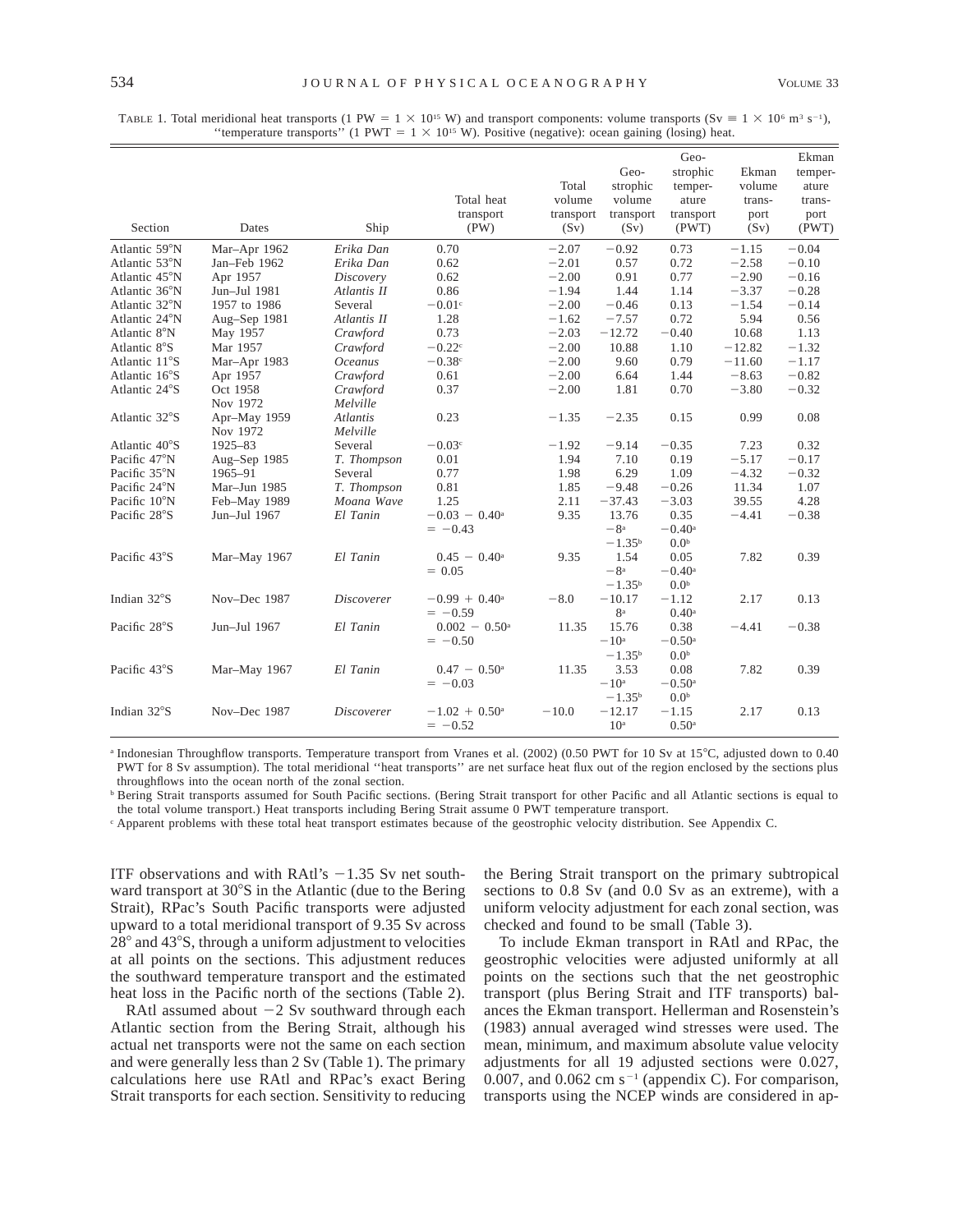TABLE 2. Sensitivity of South Pacific and Indian Oceans heat flux convergence to ITF transport. 4 Sv ITF from Reid (1997) and Reid (2002) choices for Pacific and Indian Oceans. 8 Sv ITF from Robbins and Toole (1997) choice for Indian Ocean. 10 Sv ITF from recent observations (Vranes et al. 2002). 1 Sv Bering Strait from Reid (1997) choice for Pacific, and from observations (Roach et al. 1995). 1.35 Sv Bering Strait to match Reid (1994) net transport across  $32^{\circ}$ S in Atlantic.

| Section                | Assumed ITF and<br>Bering Strait<br>transports $(Sv)$ | Geostrophic plus<br>Ekman temperature<br>transport (PWT) | ITF temperature<br>transport<br>$(PWT)*$ | Total heat flux<br>convergence (PW)<br>(positive: ocean gains<br>heat north of section) |
|------------------------|-------------------------------------------------------|----------------------------------------------------------|------------------------------------------|-----------------------------------------------------------------------------------------|
| Pacific 28°S           | 10, 1.35                                              | 0.002                                                    | $-0.50$                                  | $-0.50$                                                                                 |
| Pacific 43°S           | 10.1.35                                               | 0.47                                                     | $-0.50$                                  | $-0.03$                                                                                 |
| Indian $32^\circ$ S    | 10                                                    | $-1.02$                                                  | 0.50                                     | $-0.52$                                                                                 |
| Pacific 28°S           | 8, 1.35                                               | $-0.03$                                                  | $-0.40$                                  | $-0.43$                                                                                 |
| Pacific $43^{\circ}$ S | 8, 1.35                                               | 0.44                                                     | $-0.40$                                  | 0.05                                                                                    |
| Indian $32^\circ$ S    | 8                                                     | $-0.99$                                                  | 0.40                                     | $-0.59$                                                                                 |
| Pacific 28°S           | 4, 1                                                  | $-0.11$                                                  | $-0.20$                                  | $-0.31$                                                                                 |
| Pacific $43^{\circ}$ S | 4, 1                                                  | 0.40                                                     | $-0.20$                                  | 0.20                                                                                    |

\* 0.50 PWT at 15°C and 10 Sv (Vranes et al. 2002), adjusted down for 8 and 4 Sv assumptions.

pendix B. The error due to wind climatology is small in most regions except the North Pacific, where it is the largest source of error (section 2c).

Temperatures were assigned to the Ekman transport from the Levitus and Boyer (1994) annual mean climatology. Temperatures at variously 10–50 m were used to partially assess Ekman temperature transport uncertainty (not presented). Temperature at 30 m was chosen, with little difference from calculations made using 10 m.

The steps to produce the geostrophic velocities were 1) obtain the datasets from J. Reid, (1998, personal communication) in order to have identical quality control and data gap filling, 2) calculate station pair transports using Reid's geostrophic reference velocities, 3) adjust the velocities uniformly for a given station pair to match Reid's volume transport for the same station pair (small adjustments, necessitated by differing methods of vertical interpolation to calculate dynamic height at each standard depth), and 4) compute the total Ekman volume transport for each section, divide by the total area of the vertical section, and adjust the velocities at each point by this amount. These adjusted velocities were then used in the integrals of Eq. (1). For sensitivity to ITF or Bering Strait transports, the adjustments to velocities on a given section were made uniformly as for the Ekman adjustment. Reid calculated transport to the deepest common level of each station pair. This practice was followed here to stay close to his original results.

Therefore no ''bottom triangle'' transports are included, with the main impact on the meridional overturning streamfunctions (Talley et al. 2002, manuscript submitted to *J. Climate,* hereinafter TRR).

#### *c. Error assessment*

Errors are difficult to estimate because there is no quantitative error assessment in the RAtl and RPac circulations. Total heat transports are presented here to show their consistency with previous calculations, many with various error estimates. Test calculations were also made to assess sensitivity of total and component transports to wind and Ekman layer temperature choices (appendix B), ITF and Bering Strait transport choices (Tables 1, 2, and 3), subduction density choices (South Atlantic), and distribution of balancing mass within layers.

Errors in the total heat transport are due to 1) error in the mean circulation, assumed ITF transport, and mean Ekman transport; and 2) steady-state assumption for the circulation and applicable Ekman transport. After trying many different approaches to the calculations (different reference level approaches, ways to match Reid's transports, use of various wind climatologies, etc.), and comparing these heat transports with previously published estimates, I conclude that total heat transport error is 10%–20% (up to 0.2 PW), except at

| TABLE 3. Subtropical Pacific and Atlantic heat transport sensitivities to Bering Strait transport choice. |  |  |  |
|-----------------------------------------------------------------------------------------------------------|--|--|--|
|                                                                                                           |  |  |  |

| Section                                                                     | Reid (1994, 1997)<br>Bering Strait transport<br>(residual section transport) | Total heat transport<br>(PW) from Table 1,<br>with Reid Bering<br>Strait transports | Total heat transport<br>with 0.8 Sv Bering<br>Strait transport<br>(Roach et al. 1995) | Total heat transport<br>with 0 Sv Bering<br>Strait transport |
|-----------------------------------------------------------------------------|------------------------------------------------------------------------------|-------------------------------------------------------------------------------------|---------------------------------------------------------------------------------------|--------------------------------------------------------------|
| Pacific 24°N<br>Pacific 28°S<br>Atlantic 24 <sup>°</sup> N<br>Atlantic 32°S | $1.85$ Sv<br>$1.0 Sv^*$<br>$-1.62$ Sv<br>$-1.35$ Sv                          | $0.81$ PW<br>$-0.49$ PW<br>1.28 PW<br>$0.23$ PW                                     | $0.80$ PW<br>$-0.50$ PW<br>1.30 PW<br>$0.24$ PW                                       | 0.78 PW<br>$-0.51$ PW<br>1.31 PW<br>0.26 PW                  |

\* Reid (1997) assumed 5 Sv net, arbitrarily assigned as 3 Sv Indonesian Throughflow and 2 Sv Bering Strait. This has been reassigned here as 4 Sv ITF and 1 Sv Bering Strait to compute total heat transports.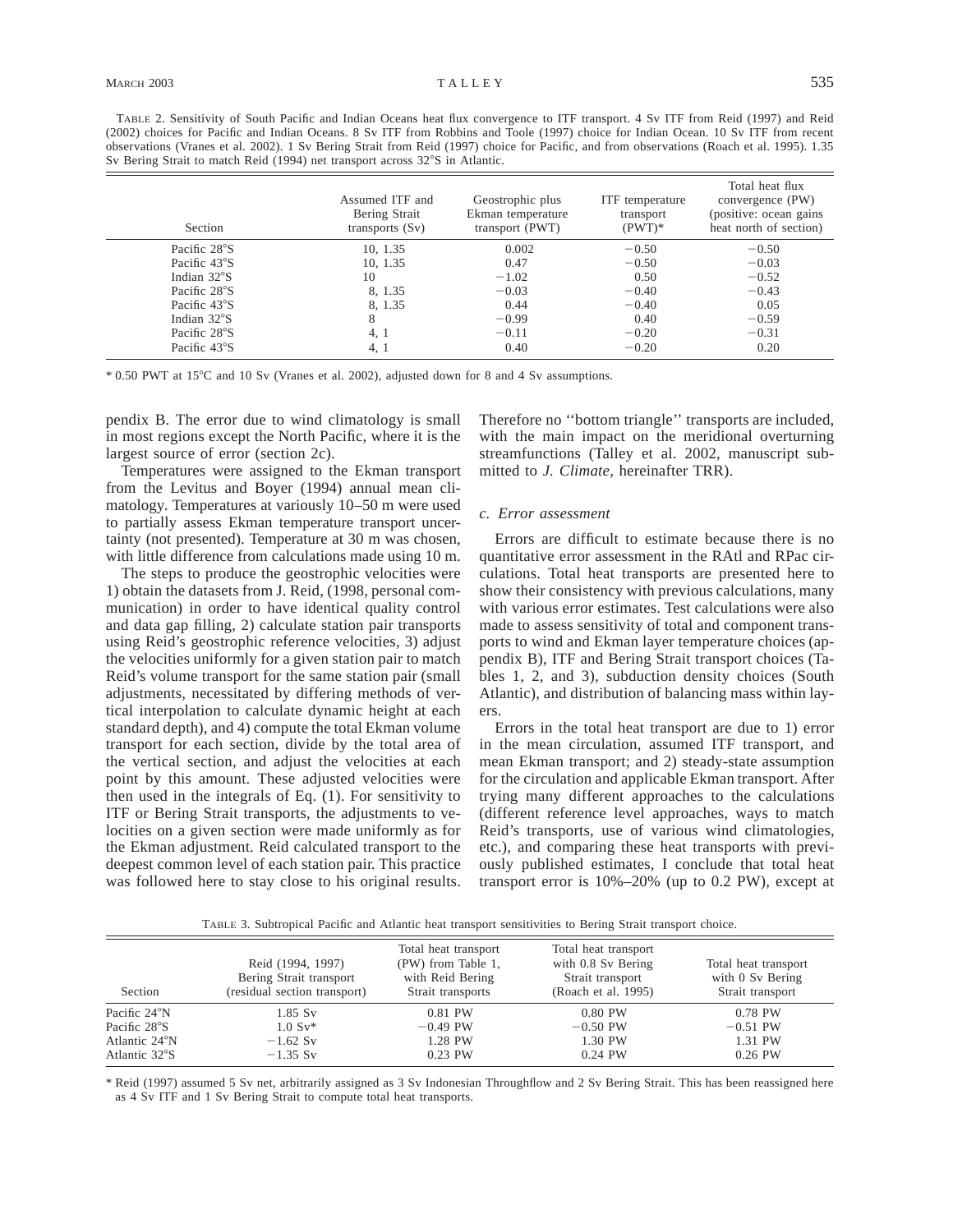$10^{\circ}$  and  $24^{\circ}$ N in the Pacific, where Ekman transport choices lead to much larger errors (appendix B). [Macdonald (1998) reports error in her inverse model heat transports of  $\pm 0.2$  to 0.3 PW.] Total heat transports on 4 (all Atlantic) of the 20 sections were extremely inconsistent with previous estimates, by much more than 0.2 PW. Indicators for major problems on three of these sections were very sparse vertical sampling resolution and numerous nonsynoptic cruises (appendix C). These sections are omitted from the figures.

The ITF volume transport range from 4 to 10 Sv affects the South Pacific and Indian heat transports (flux convergence) at the level of 0.1 PW (Table 2), assuming that the ITF temperature transport itself is held fixed at the observed value of 0.5 PWT. If the ITF temperature transport is also varied proportional to the volume transport assumption (Table 2), the total heat transport convergence varies by an additional 0.1 PW (Table 2). Variations in Bering Strait volume transport from 0 to 2 Sv have a negligible effect on heat transport (flux convergence) (Table 3).

Dependence of heat transports on the wind climatology used for Ekman transport is examined by comparing the Hellerman and Rosenstein (1983) and NCEP datasets (appendix B). The resulting differences are less than 0.03 to 0.08 PW at most sections. However, the net heat transport differs by  $0.9$  and  $0.2$  PW at  $10^{\circ}$  and  $24^{\circ}$ N in the Pacific. There is ample reason to expect that the NCEP and other modern wind climatologies are better than Hellerman and Rosenstein (Harrison 1989) and thus should be used in future analyses of these transports.

The steady-state assumption is being examined by numerous authors using repeat hydrography. Most inverse model error analyses do not include this error source because there is little repeat hydrography. At 24°N in the North Atlantic, Lavin et al. (1998) found little change in net heat transport despite striking changes in temperature throughout the water column. Also at 24°N, Baringer and Molinari (1999) estimated a 0.4 PW annual cycle in the baroclinic heat transport (see appendix A). How this translates to uncertainty in the net heat transport is not clear since other components of the heat transport also have annual cycles. At  $24^{\circ}$ N in the North Pacific, Roemmich et al. (2001) estimated an interannual variation of 0.3 PW. The steady-state assumption for the Ekman component was examined in models by Jayne and Marotzke (2001), who concluded that seasonal variation in the Tropics can have a major effect on heat transports there but poleward of  $20^{\circ}$ , single section estimates with climatological wind stress are reasonable.

Error in the component (shallow, intermediate and deep) heat transports arises from 1) assigning the maximum subduction density, 2) assigning the mass-balancing flow components (e.g., warmest water or proportion of full layer in, say, the Gulf Stream to balance the interior and Ekman flows), and 3) choice of isopycnal layer interfaces for the deeper overturns. The first has little impact on the net shallow overturn, since winter surface densities are reasonably well known. The assignment of partial components is examined for each subtropical section and leads to the greatest uncertainty in shallow overturn heat transports. For the intermediate and deep overturns, layer interface choices impact the layer transports and hence bias the individual water mass transformation estimates. Interfaces were chosen to maximize the northward or southward transports in layers, and hence different isopycnals were used for each ocean. On the other hand, the true deep transformations also involve lateral cells within isopycnal layers, as can be seen clearly in the salinity distributions on isopycnals in RAtl and RPac; for instance, deep layers may contain both northward-flowing Circumpolar Deep Water and southward-flowing local Deep Water with slightly different temperatures. These finer points have not been considered here, although these deep lateral cells do contribute to Bryden and Imawaki's (2001) horizontal transport (appendix A) and are one source of the difference between the shallow overturning heat transport calculated here and the top-to-bottom horizontal transport.

## **3. Total heat transports (heat transport convergence)**

Total meridional heat transports, their component temperature transports and the ITF and Bering Strait closures where required to balance mass are listed in Table 1 and summarized in Fig. 1. The Atlantic and Pacific heat transports are reasonably consistent, within the error in Macdonald (1998), with other direct estimates (Table 4), many using the same datasets and regional inverses or reference velocity analyses (Hall and Bryden 1982; Bryden et al. 1991; Roemmich and Wunsch 1985; Roemmich and McCallister 1989; Wijffels et al. 1996; Macdonald 1998; Ganachaud and Wunsch 2000; Holfort and Siedler 2001; reviewed by Bryden and Imawaki 2001).

The expected northward heat transports are found in the Atlantic, with a maximum in the midlatitude North Atlantic. In the South Atlantic, the northward heat transport increases toward the equator, reflecting net heating between the sections. The heat transport of 0.23 PW at 32°S is indistinguishable from Rintoul's (1991) 0.25 PW and Sloyan and Rintoul's (2001a) 0.28 PW. The South Atlantic transports are consistent with Holfort and Siedler's (2001) estimates (except where the calculations here failed completely; see section 2c, Table 1, and appendix C). The  $8^\circ$ N estimate of 0.75 PW is considerably larger than Friedrichs and Hall's  $(1993)$   $11^{\circ}N$  estimate of 0.3 PW for the month of their observations, but smaller than the maximum that they estimate for annual mean winds and western boundary current strength. The 24<sup>o</sup>N estimate of 1.3 PW is similar to the 1.2 PW of Hall and Bryden (1982), Roemmich and Wunsch (1985) and Lav-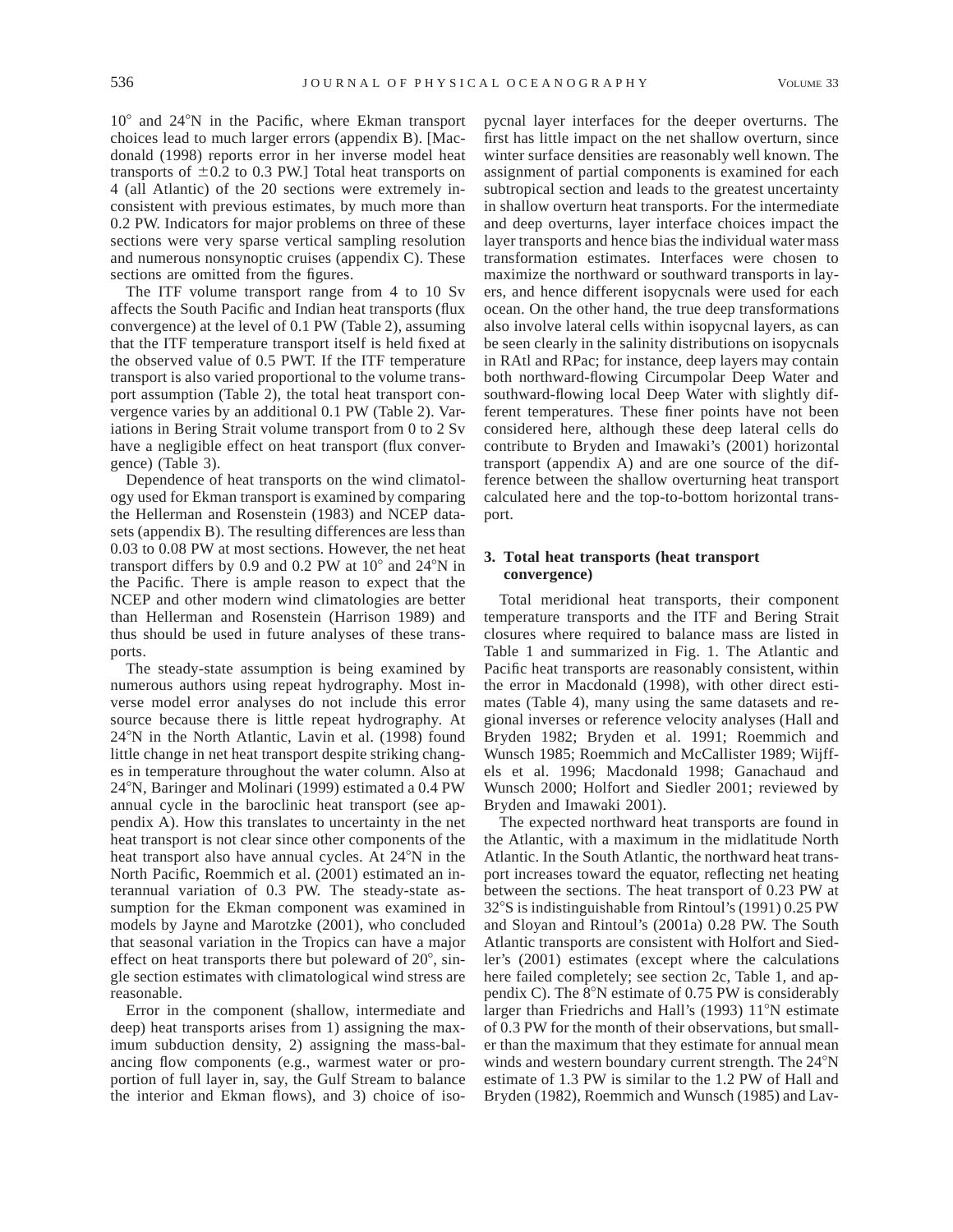|               | Total heat transport<br>(PW) or temperature           |                  |                                                                                                                                                           |
|---------------|-------------------------------------------------------|------------------|-----------------------------------------------------------------------------------------------------------------------------------------------------------|
| Section       | transport (PWT)                                       | Macdonald (1998) | Individual references                                                                                                                                     |
| Atlantic 59°N | 0.70 PW                                               |                  |                                                                                                                                                           |
| Atlantic 53°N | 0.62 PW                                               |                  |                                                                                                                                                           |
| Atlantic 45°N | 0.62 PW                                               | 0.65 PW          | 0.27-0.62 PW (Koltermann et al. 1999)                                                                                                                     |
| Atlantic 36°N | 0.86 PW                                               | 1.01 PW          | 0.8 PW (Roemmich and Wunsch 1985)<br>1.2 PW (Sato and Rossby 2000)<br>0.47 to 1.29 PW (Koltermann et al. 1999)                                            |
| Atlantic 32°N | $-0.01$ PW**                                          |                  |                                                                                                                                                           |
| Atlantic 24°N | 1.28 PW                                               | 1.07 PW          | 1.2 PW (Hall and Bryden 1982)<br>1.2 PW (Roemmich and Wunsch 1985)<br>1.27, 1.20, 1.33 PW (Lavin et al. 1998)<br>1.38 to 1.54 PW (Koltermann et al. 1999) |
| Atlantic 8°N  | 0.73 PW                                               | 1.39 PW          | 0.3 PW (Friedrichs and Hall 1993)<br>1.1 PW (Friedrichs and Hall 1993)                                                                                    |
| Atlantic 8°S  | $-0.22$ PW**                                          |                  |                                                                                                                                                           |
| Atlantic 11°S | $-0.38$ PW**                                          | 0.89 PW          | 0.48 to 0.53 PW (Holfort and Siedler 2001)                                                                                                                |
| Atlantic 16°S | 0.16 PW                                               |                  | 0.59 PW (Holfort and Siedler 2001)                                                                                                                        |
| Atlantic 24°S | 0.37 PW                                               | 0.33 PW          | 0.33 PW (Holfort and Siedler 2001)                                                                                                                        |
| Atlantic 32°S | 0.23 PW                                               | 0.49 PW          | 0.25 PW (Rintoul 1991)<br>0.28 PW (Sloyan and Rintoul 2001a)<br>0.29 PW (Holfort and Siedler 2001)                                                        |
| Atlantic 40°S | $-0.03$ PW**                                          |                  | 0.37 PW (Holfort and Siedler 2001)                                                                                                                        |
| Pacific 47°N  | $0.01$ PW                                             | 0.45 PW          | $-0.09$ PW (Roemmich and McCallister 1989)                                                                                                                |
| Pacific 35°N  | 0.77 PW                                               |                  | $-0.16$ PW (Reommich and McCallister 1989)                                                                                                                |
| Pacific 24°N  | 0.81 PW                                               | 0.44 PW          | 0.75 PW (Roemmich and McCallister 1989)<br>0.76 PW (Bryden et al. 1991)                                                                                   |
| Pacific 10°N  | 1.25 PW                                               | 0.44 PW          | 0.7 PW (Wijffels et al. 1996)                                                                                                                             |
| Pacific 28°S* | $-0.43$ PW ( $-0.03$ PWT at 28°S                      |                  | $-0.18$ PW (Wunsch et al. 1983, no ITF)                                                                                                                   |
|               | and $-0.40$ PWT ITF)                                  | $-0.04$ PWT      | $-0.75$ PW (Wijffels et al. 2001, 32°S)<br>0.13 PWT (Sloyan and Rintoul 2001a, 32°S)<br>0.43 PWT (Tsimplis et al. 1998, 32°S with ITF)                    |
| Pacific 43°S* | 0.05 PW (0.45 PWT at 43°S)<br>and $-0.40$ PWT ITF)    | 0.26 PWT         | $-0.03$ PW (Wunsch et al. 1983, no ITF)                                                                                                                   |
| Indian 32°S*  | $-0.59$ PW ( $-0.99$ PWT at 32°S<br>and 0.40 PWT ITF) | $-1.30$ PWT      | $-0.42$ PW (Robbins and Toole 1997)<br>$-0.87$ PWT (Slovan and Rintoul 2001a)                                                                             |

\* Includes 8 Sv ITF (Table 2).

\*\* Apparent problems with these heat transports (appendix C).

in et al. (1998), all based on different occupations of the section. The 36°N estimate of 0.9 PW agrees well with Roemmich and Wunsch's 0.8 PW, but is lower than Sato and Rossby's (2000) 1.2 PW. The dip in northward heat transport at  $45^{\circ}$ N, suggesting local heat gain, is within the 0.1 PW overall sensitivity of the transports and is probably not real. [Net surface heat loss between  $53^{\circ}$  and  $59^{\circ}$ N is 0.1–0.2 PW based on many air–sea flux estimates, summarized recently by Macdonald (1998)].

The northward heat transport of  $0.8$  PW at  $24^{\circ}$ N in the North Pacific compares well with Roemmich and McCallister's (1989) and Bryden et al.'s (1991) direct estimates of 0.75 and 0.76 PW using the same dataset and wind climatology. Various indirect estimates, such as Trenberth and Caron's (2001) 0.73 PW (see Bryden and Imawaki 2001), are also comparable. Roemmich et al. (2001) used partial-depth, repeat expendable bathythermograph (XBT) surveys to assess seasonal and interannual variability in heat transport in this region. Their mean heat transport is again 0.76 PW, but variations are large, up to 0.3 PW. On the other hand, using

global inverse models, Macdonald (1998) and Ganachaud and Wunsch (2000) obtained only 0.45 and 0.5 PW at 24°N, respectively. If NCEP winds are used here (appendix B), the heat transport drops to 0.6 PW, closer to Macdonald's based on similarly weaker Ekman transport (European Centre for Medium-Range Weather Forecasts; ECMWF). The 10°N heat transport estimate of 1.25 PW is larger than Wijffels et al.'s (1996) 0.7 PW and Trenberth and Caron's  $(2001)$  ~0.9 PW, but within the error estimates of both. Macdonald (1998) again obtained a much lower value of 0.44 PW, with ECMWF winds. With NCEP winds (appendix B), the heat transport is reduced to 0.36 PW. The 10°N estimate has by far the largest error in this analysis. The large sensitivity to Ekman transport at these two North Pacific sections is probably due to the shallowness of the overturning cells that transport the heat (Wijffels et al. 1996), and also the sheer length of the sections.

The South Pacific and Indian transports are made complicated by the ITF contribution. The assumed ITF temperature transport is  $0.50$  PWT (10 Sv at 15 $\degree$ C from Vranes et al. 2002). This is adjusted downward in the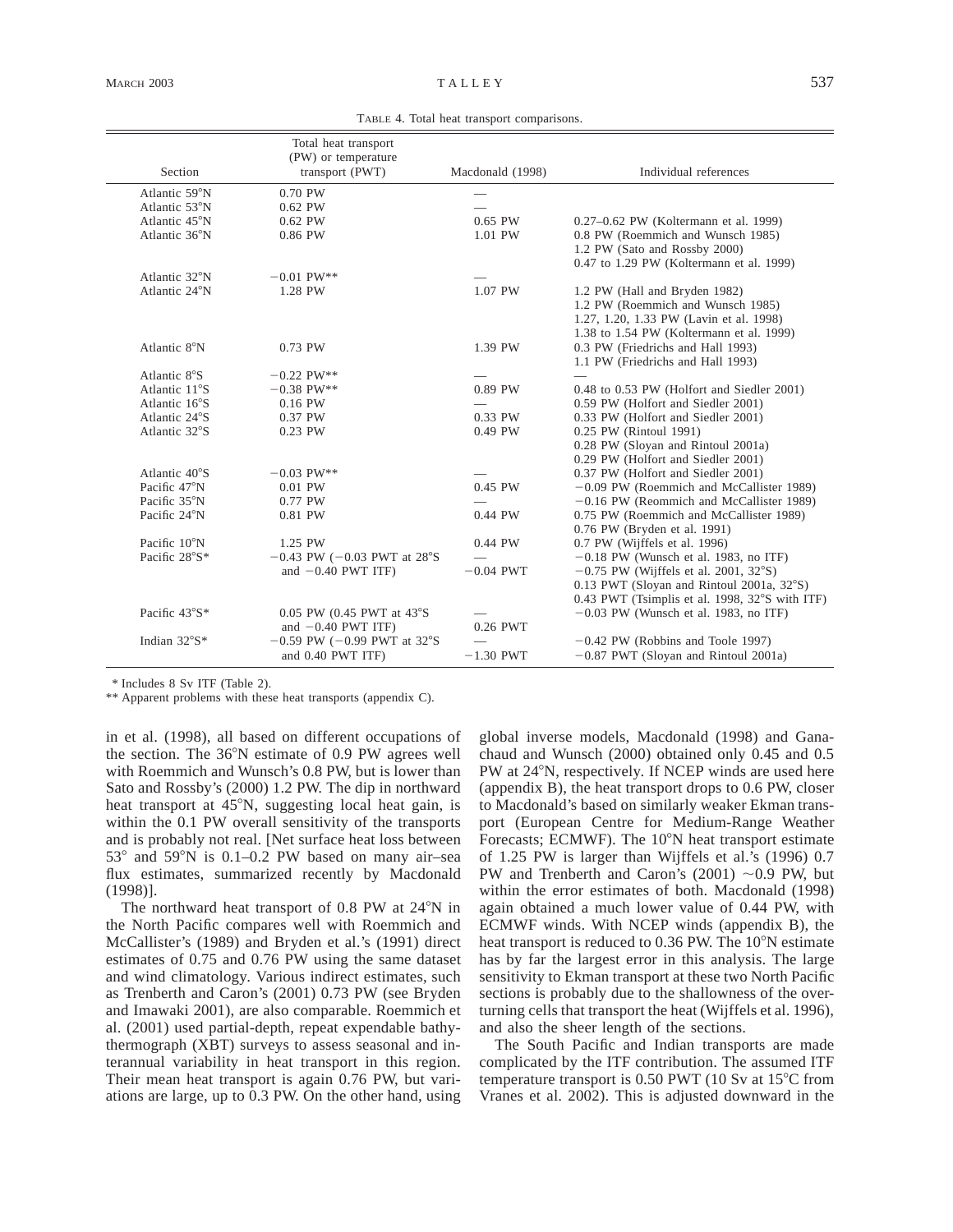core calculations to a volume transport of 8 Sv at  $15^{\circ}$ C, hence 0.40 PWT. This is included in the total heat convergence into the Indian Ocean of  $-0.59$  PW (Fig. 1) and Table 1). When the observed 10 Sv ITF transport is used and the Indian  $32^{\circ}$ S transport is increased to 10 Sv southward (my own adjustment) (Tables 1 and 2), the net heat transport is reduced to  $-0.52$  PW. These numbers are very sensitive to the ITF temperature transport and thus are likely not significantly different from RTInd's  $-0.42$  PW, with a very different assumption of  $24^{\circ}$ C for the ITF and different constraints on the Agulhas Current velocities. The total temperature transport across  $32^{\circ}$ S in the Indian Ocean is  $-0.99$  PWT, similar to Sloyan and Rintoul's  $(2001a) -0.87$  PWT.

Net heat transports (heat convergences) in the South Pacific at  $28^\circ$  and  $43^\circ$ S, including the ITF transport for closure, assuming 8 Sv, are  $-0.43$  and 0.05 PW (Table 1). The absolute value of these transports depends strongly on the choice of ITF temperature transport, but the difference between them, which is the net surface heat flux between them, is robust. With no leakage out of the Pacific through the ITF or Bering Strait in their inverse calculation, Wunsch et al. (1983) obtained heat transports at  $28^{\circ}$  and  $43^{\circ}$ S of  $-0.18$  and  $-0.03$  PW, with the same pattern of more southward heat flux across  $28^{\circ}$ S than across 43 $^{\circ}$ S. Macdonald's (1998) pattern was similar, with  $-0.04$  and 0.26 PWT of temperature transport across  $28^{\circ}$  and  $43^{\circ}$ S, hence with about one-half the heat loss for the area between the two sections as computed here. Sloyan and Rintoul's (2001a) temperature transport for the recent WOCE section at 32°S lies between the  $28^{\circ}$  and  $43^{\circ}$ S estimates here. On the other hand, the Wijffels et al. (2001) estimate of  $-0.75$  PW for  $32^{\circ}$ S is much larger.

The net heat transport across  $28^{\circ} - 32^{\circ}$ S for all three oceans is estimated to be  $-0.80$  PW. If the 43°S section in the Pacific is used instead of 28°S, the net southward heat transport into the Southern Ocean is reduced to  $-0.3$  PW because  $-0.5$  PW is lost to the atmosphere in the South Pacific's subtropical gyre.

### **4. Shallow, intermediate, and deep overturning components**

In the shallow gyre overturn the western boundary currents move warm water poleward. This is cooled (mainly in the western boundary current separation areas) and then subducted as it returns equatorward. The shallow subduction provides a meridional overturn and poleward heat transport, and should exist as long as there are anticyclonic subtropical gyres, regardless of the presence or strength of deeper overturn at higher latitudes. The various components of shallow, intermediate, and deep overturn in terms of water masses were described in Talley (1999).

The densest subducting subtropical water is defined here as the base of the shallow overturn. The maximum subduction density is the maximum winter density at

the subtropical–subpolar gyre boundary, determined by the zero of Sverdrup transport. This choice has strong basis in observations in the Northern Hemisphere (e.g., Yuan and Talley 1992; McCartney 1982). The winter surface density in the Northern Hemisphere was obtained from the Levitus and Boyer (1994) climatology. Because Southern Hemisphere winter station data are so sparse, the maximum winter density was estimated from the historical National Oceanographic Data Center station data (e.g., Talley 1996) rather than from the climatology. Hellerman and Rosenstein's (1983) annual mean winds were used to compute wind stress curl and Sverdrup transport. Other wind climatologies yield nearly the same zero curl and Sverdrup transport and hence the same choice of maximum winter subtropical gyre surface density.

The principal subtropical zonal sections used were the standard locations at  $24^{\circ}$ N and about  $30^{\circ}$ S (Fig. 2). As described in Talley (1999), mass was balanced in the subducting part of the gyre using the interior geostrophic flow between the surface and the densest subducted isopycnal, the poleward Ekman transport across the sections, and whatever portion of the western boundary current was required to balance mass. All of the Ekman transport is assumed to remain in the subducting subtropical gyre. In four of the five western boundary currents (Gulf Stream, Kuroshio, East Australia Current, and Agulhas), there was more poleward transport in this shallow layer than needed to balance the Ekman and interior equatorward geostrophic transports and the Indonesian/Bering Strait throughflows if applicable. As a measure of sensitivity to the arbitrary choice of which parts of the western boundary currents to choose for mass balance, two different choices were made for these four basins: 1) using only the lightest, warmest part of the western boundary current upper layer (yielding an upper limit on the poleward shallow heat transport) and 2) distributing the balancing mass uniformly over the full shallow isopycnal layer (yielding a lower poleward heat transport). In contrast, in the South Atlantic's upper layer, the southward Brazil Current transport is smaller than the equatorward Ekman and interior geostrophic (including the Benguela) transports. Mass balance was achieved by excluding a portion of the northward Benguela Current at the eastern boundary in the shallow gyre. The excluded shallow portion of the Benguela arcs northwestward through the South Atlantic to South America and then northward into the Tropics and on into the North Atlantic (see surface circulation maps in RAtl), thus balancing the net southward flow in the underlying deep water layers (e.g., Gordon 1986; Broecker 1991; Schmitz 1995).

The Southern Hemisphere shallow overturns present two special difficulties: 1) connection of the Indian and Pacific through the Indonesian archipelago (ITF) and 2) connection of the Atlantic and Indian subtropical gyres south of Africa (e.g., Talley 1996, 1999). It is useful to separate the heat transport associated with the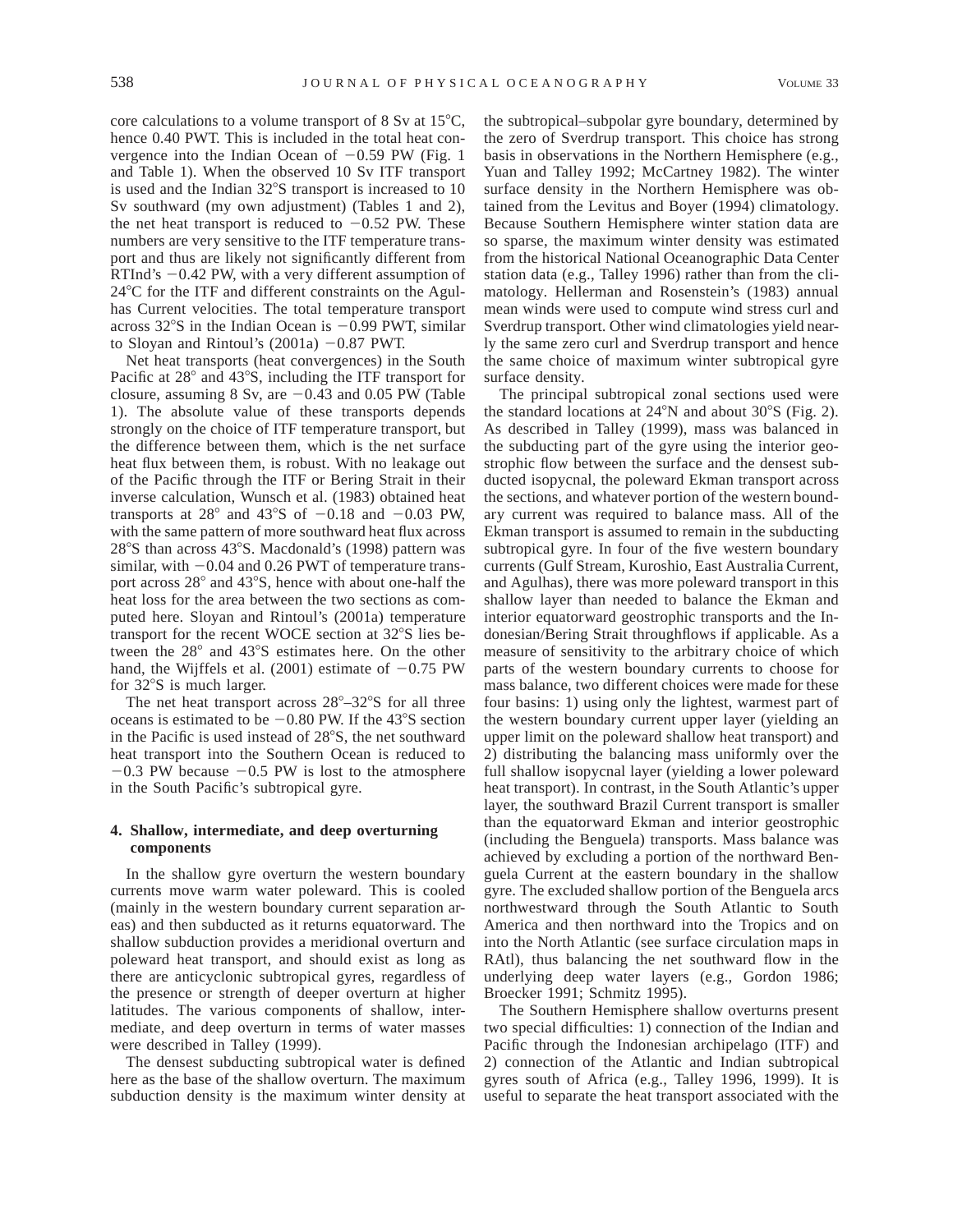warm ITF from the poleward heat transport of the local subtropical gyre overturns in the Indian and South Pacific Oceans. The southward transport in the upper layer of the Agulhas is large enough to contain all of the ITF 8 Sv and all of the Indian Ocean subtropical gyre interior plus Ekman. This assumption yields a minimum (northward) heat transport (heat loss within the northern Indian Ocean) associated with the ITF and therefore a maximum southward heat transport for the local subtropical gyre. For the northward flow across  $28^{\circ}$ S in the South Pacific, I used two separate assumptions: 1) that the Indonesian/Bering Strait throughflows are within the northward flow of the upper layer (interior subducting waters), or 2) that these throughflows are split between the upper layer and the rest of the water column (Tables 5a and 6). Sensitivity to these assumptions is discussed in section 4a, as is the Atlantic–Indian connection.

Heat transports associated with intermediate and deep water transformation were calculated by zonally averaging mass and temperature transports in isopycnal layers. (Reference pressures for the isopycnal layers were changed every 1000 m, following RAtl and RPac.) The shallow overturning transports, determined as above, were subtracted from the associated near-surface layers. Any remaining volume transport in the shallow layer was then assumed to be transformed into denser water. It was assumed that transformation occurs to the nearest possible density class and not, for instance, to the densest possible water when downwelling or to the surface when upwelling.

#### *a. Shallow overturning heat transport*

Heat transports carried by the closed mass system for the subducting layers of the subtropical gyres for the five basins are given in Tables 5a, 5b, and 6 and Figs. 3–5. The Northern Hemisphere results in Talley (1999) have been recalculated, resulting in small changes.

The maximum winter surface density for the North Atlantic subtropical subduction is 27.3  $\sigma_{\theta}$  (McCartney 1982), which outcrops far to the northeast where the zero wind stress curl and Sverdrup transport intersect Ireland (Fig. 5a;  $\sigma_{\theta}$  is the potential density relative to the sea surface). The North Pacific maximum subducted density is 26.2  $\sigma_{\theta}$  (Yuan and Talley 1992) and is encountered in the north central region where the isopycnals swing north to cross the zero wind stress curl. The Indian Ocean maximum subducted density is 26.9  $\sigma_{\theta}$ (Talley 1999) and is found south of Australia (southeast Indian Subantarctic Mode Water). The South Pacific's maximum subducted density is 27.1  $\sigma_{\theta}$ , in the southeast Pacific where the zero wind stress curl enters Drake Passage. This is the Antarctic Intermediate Water salinity minimum density (Talley 1996, 1999).

The South Atlantic's subtropical gyre is continuous with that of the Indian Ocean, and so the maximum subducted density is actually 26.9  $\sigma_{\theta}$  and is located south of Australia. To assign a shallow overturning heat transport to the South Atlantic alone, heat transports were computed assuming mass balance above 26.2 and 26.5  $\sigma_{\theta}$  as well as 26.9  $\sigma_{\theta}$  (Table 5b). The South Atlantic's shallow overturning heat transport was insensitive within acceptable error to this choice. Therefore 26.2  $\sigma_{\theta}$  was chosen somewhat arbitrarily for the overall decompositions in the schematics and maps, since it outcrops entirely within the South Atlantic.

The western boundary current transport in the shallow layer of the North Atlantic, North Pacific, South Pacific, and Indian Oceans is larger than the return transport in the interior and Ekman flow. In each western boundary current, the isopycnal above which there was enough volume transport to exactly balance the Ekman and interior geostrophic flow (Table 5; Figs. 3, 4) was determined by iteration. In the South Atlantic (Table 5b, Fig. 3c) the mass balance problem is the opposite: the southward Brazil Current transport is smaller than the interior and Ekman layer northward transports. Here the easternmost part of the northward Benguela Current was excluded to allow mass balance in the rest of the upper ocean. In the South Pacific, throughput for the ITF and Bering Strait was assumed to lie in the upper layer of the northward interior geostrophic flow. In the Indian, the throughput from the ITF was assumed to be in the upper layer of the Agulhas. Sensitivity to these assumptions is discussed below.

### 1) NORTH ATLANTIC AT 24°N

In the layer above 27.3  $\sigma_{\theta}$  (Table 5a; Figs. 2a, 3a), the Gulf Stream carries 29.0 Sv northward, the subtropical gyre carries 18.9 Sv southward, and the Ekman transport is 5.9 Sv northward. Mass balance allocates 13.0 Sv of the Gulf Stream to the shallow overturn. If the least dense (warmest) water in the Gulf Stream balances the interior plus Ekman transport, hence with Gulf Stream water less dense than 25.845  $\sigma_{\theta}$ , the net heat transport for the shallow overturn is 0.40 PW. This leaves 0.88 PW associated with intermediate and deep water formation farther north. Hence the North Atlantic heat transport is dominated by the denser meridional overturn, as concluded by Roemmich (1980), Roemmich and Wunsch (1985), Hall and Bryden (1982), and more recent studies at  $24^{\circ}$ N, with the Roemmich studies using the same dataset as here.

Because so much of the upper Gulf Stream continues northward into deep overturn, the uncertainty in the shallow overturn heat transport is much larger than for any other ocean. If the warm balancing flow in the Gulf Stream is spread proportionally over the whole Gulf Stream layer rather than confined to the warmest part, the total shallow heat transport is reduced from 0.40 to 0.09 PW (Table 5a). Roemmich and Wunsch (1985) are the only others who have subdivided heat transports in the same overall way as here. They used the same  $24^{\circ}$ N dataset and an inverse method and divided the heat transport at 27.4  $\sigma_{\theta}$  into shallow and deep overturn.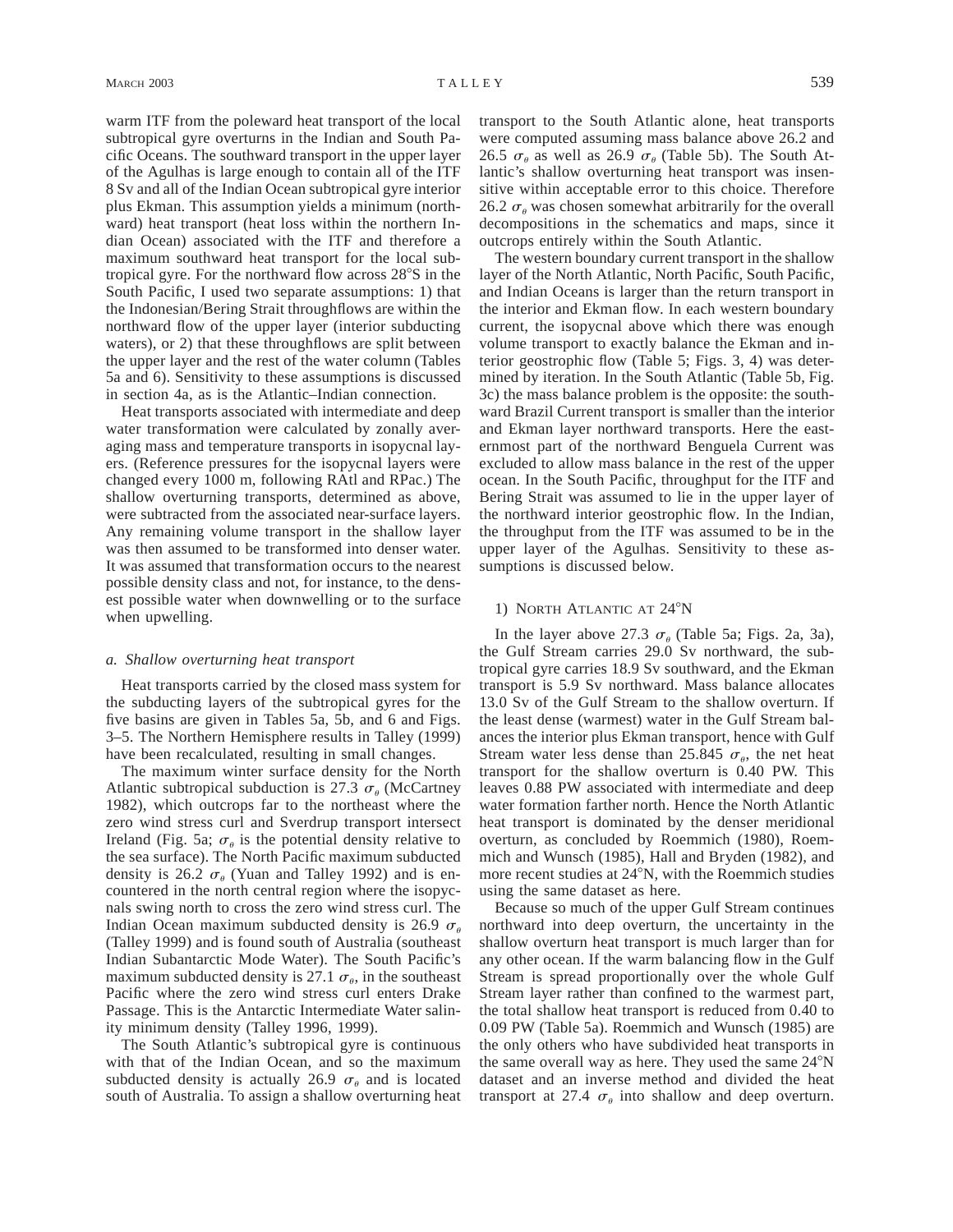

FIG. 2. Vertical sections of potential temperature for each of the primary subtropical zonal sections, with isopycnals (white) used for layer analysis (Tables 7-12). The shallowest isopycnal on each section is the base of subtropical subduction as defined in text. (a) North Atlantic at  $24^{\circ}$ N, (b) South Atlantic at  $32^{\circ}$ S, (c) Indian Ocean at  $32^{\circ}$ S, (d) North Pacific at  $24^{\circ}$ N, and (e) South Pacific at 28°S.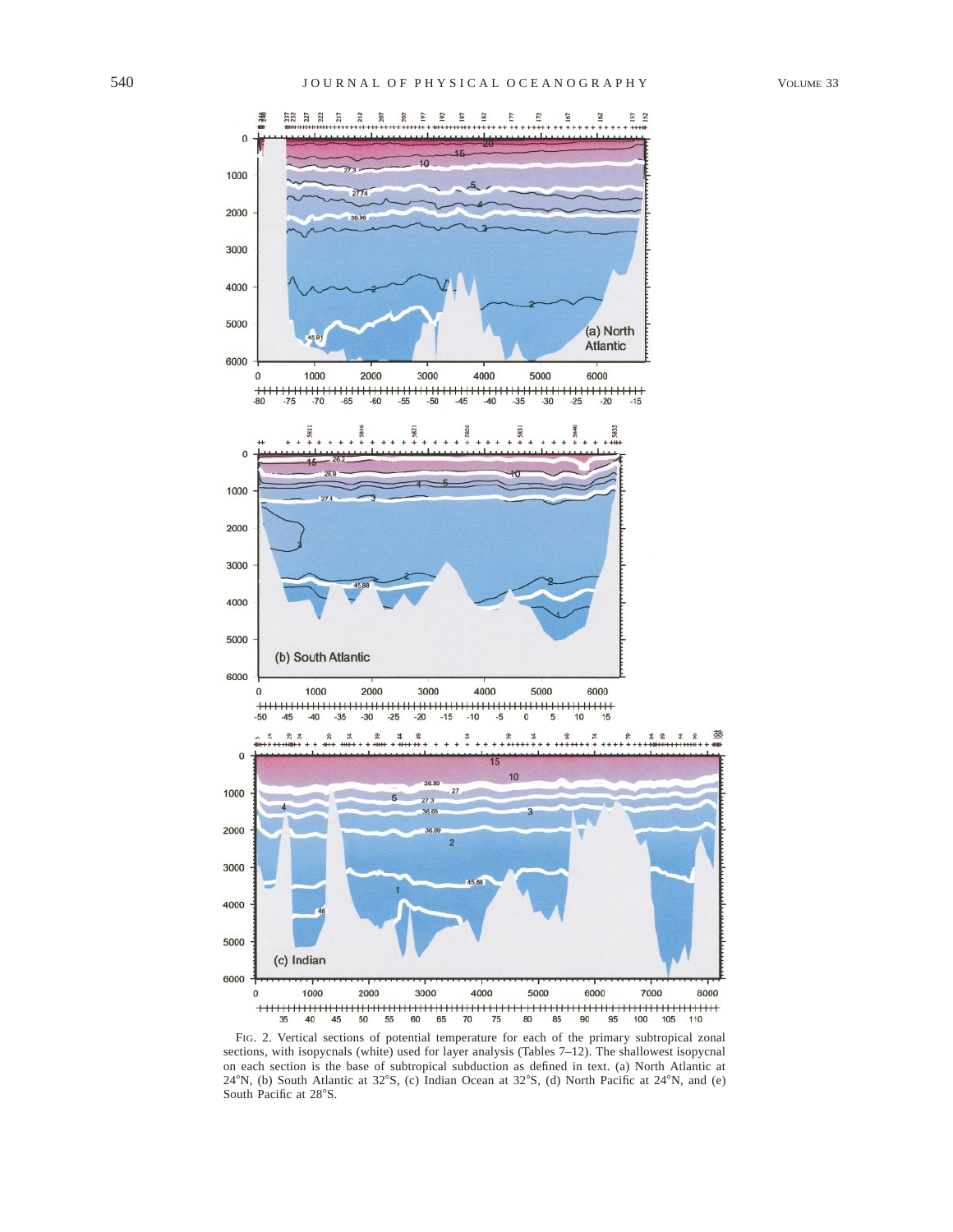

They assumed that the Gulf Stream contribution to the shallow overturn is spread over the full surface layer, yielding 0.1 and 1.1 PW for the shallow and deep overturn, respectively, reassuringly close to the result here (Table 5a).

#### 2) NORTH PACIFIC AT 24°N

In the North Pacific subtropical gyre in the subducting layer above 26.2  $\sigma_{\theta}$  (Table 5a; Figs. 2b, 3b), the Kuroshio carries 23.4 Sv northward, the subtropical gyre carries 31.5 Sv southward, and the Ekman transport is 11.3 Sv northward. (Ekman transport is approximately double that of the North Atlantic at the same latitude simply because of the greater width of the Pacific). Mass balance is achieved as for the Gulf Stream. The shallow gyre overturn is mass balanced with Kuroshio water less dense than 26.10  $\sigma_{\theta}$ . This leaves only 3.3 Sv of the shallow layer in the Kuroshio to continue northward into the subpolar gyre, feeding both North Pacific Intermediate Water formation and Bering Strait throughflow. The net heat transport for the shallow overturn is 0.57 PW, which is most of the total heat transport of

0.81 PW. Thus the North Pacific heat transport is dominated by shallow overturn, as concluded previously by Bryden et al. (1991) using the same dataset and a different approach to separating the shallow and deeper overturn (section 5b).

## 3) SOUTH ATLANTIC AT 32°S

The South Atlantic's subtropical gyre (Table 5b; Figs. 2c, 3c) is connected to the Indian subtropical gyre, leaving an ambiguity in defining the shallow overturning heat transport. Therefore the shallow heat transport was computed for a range of densities, for example, for 26.2 and 26.5  $\sigma_{\theta}$  (outcropping within the South Atlantic) and for 26.9  $\sigma_{\theta}$ , the maximum subduction density in the Indian Ocean. Also as described above and shown in Table 5b, regardless of this choice of maximum shallow gyre density, the Brazil Current is too weak to balance the (northward) Ekman transport and northward interior flow. Mass balance was achieved by excluding the easternmost part of the Benguela Current at the eastern boundary from the closed shallow gyre overturn. [This warm portion of the Benguela Current is then included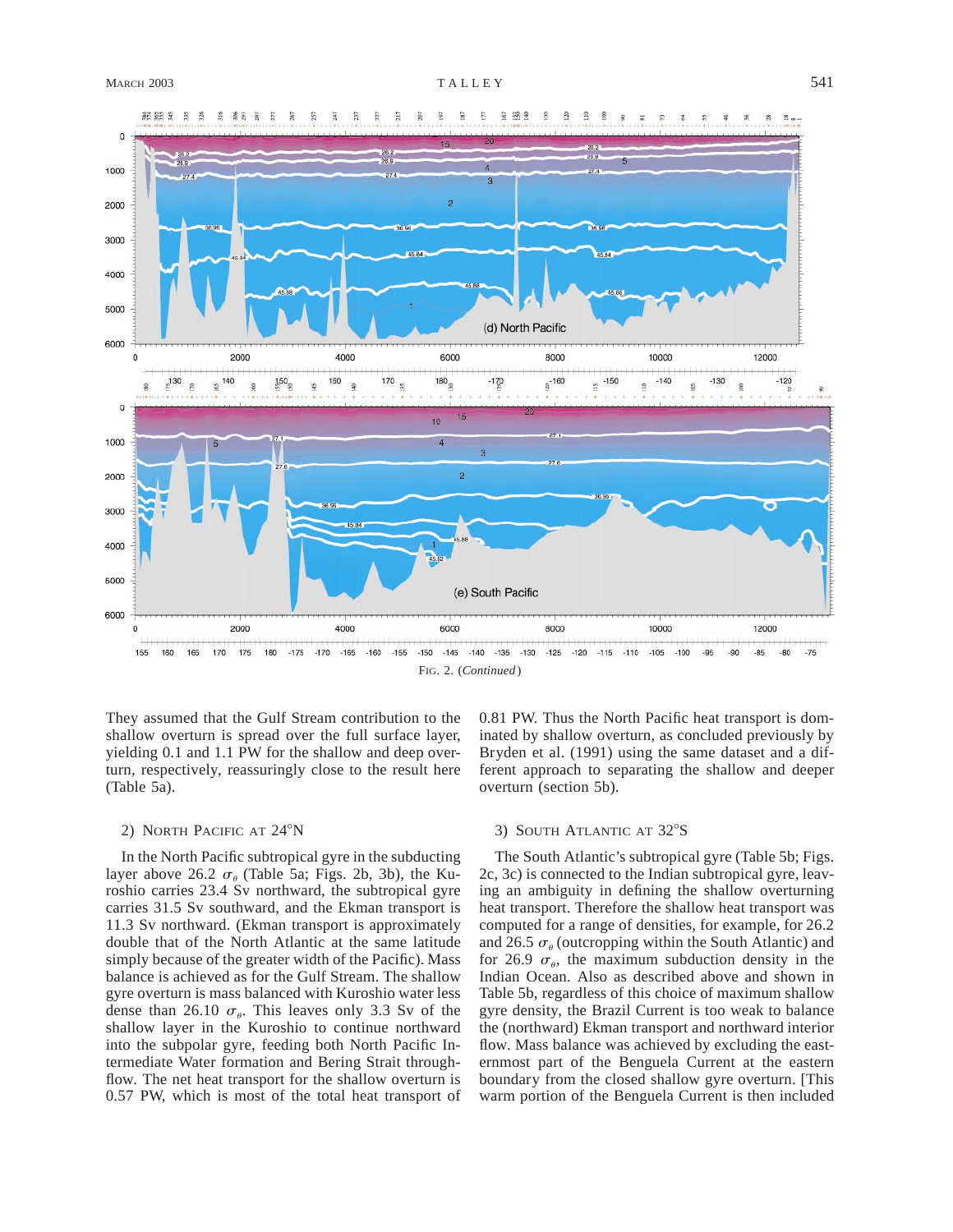|                                                                                                                                                                                                                                                              | WBC layer<br>heat trans-<br>port (PW)<br>using full<br>$(1 + 2 -$<br>overturn<br>Shallow      | $3 + 5$                                          | 0.09                                | 0.54                                | $-0.23$                                | $-0.24$                                | $* -0.26$                                                                          | $-0.24$                                | $* -0.27$                                  |
|--------------------------------------------------------------------------------------------------------------------------------------------------------------------------------------------------------------------------------------------------------------|-----------------------------------------------------------------------------------------------|--------------------------------------------------|-------------------------------------|-------------------------------------|----------------------------------------|----------------------------------------|------------------------------------------------------------------------------------|----------------------------------------|--------------------------------------------|
|                                                                                                                                                                                                                                                              | PWT) using<br>temperature<br>full shallow<br>WBC layer<br>portion of<br>transport<br>5) WBC   | (for shallow<br>overturn)                        | 1.09                                | 1.70                                | $-1.14$                                | $-1.24$                                | $-1.52$                                                                            | $-1.45$                                | $-2.40$                                    |
|                                                                                                                                                                                                                                                              | WBC water<br>using light<br>* Shallow<br>heat trans-<br>$-1$<br>$+2$<br>port (PW)<br>overturn | $3 + 4$                                          | $*0.40$                             | $*0.57$                             | $-0.40$                                | $* -0.38$                              |                                                                                    | $-0.29$                                |                                            |
|                                                                                                                                                                                                                                                              | for water lighter<br>transport (PWT)<br>than dividing<br>temperature<br>4) WBC                | shallow overturn)<br>density (for                | 1.40                                | 1.72                                | $-1.31$                                | $-1.38$                                |                                                                                    | $-1.50$                                |                                            |
|                                                                                                                                                                                                                                                              | (Sv) and dividing<br>volume transport<br>Balancing WBC                                        | $\widehat{\mathcal{E}}$<br>$(1 + 2 -$<br>density | 25.75 $\sigma_{\theta}$<br>13.01 Sv | 20.18 Sv<br>25.95 $\sigma_{\theta}$ | $-17.91 Sv$<br>26.70 $\sigma_{\theta}$ | $-19.49$ Sv<br>26.83 $\sigma_{\theta}$ | $-24.00 Sv$<br>27.1 $\sigma_{\scriptscriptstyle{\theta}}$                          | $-22.88 Sv$<br>27.05 $\sigma_{\theta}$ | Density not de-<br>termined<br>$-40.5 Sv$  |
| TABLE 5a. Shallow overturning volume and heat transports for all basins except the South Atlantic. The "PW" unit is used for mass-balanced heat transport. "PWT" is used for<br>components of heat transport without mass balance ("temperature transport"). | transport (Sv)<br>WBC volume<br>Total shallow                                                 | and temperature<br>transport (PWT)               | 2.43 PWT<br>29.02 Sv                | 1.97 PWT<br>23.40 Sv                | $-1.52$ PWT in<br>23.99 Sv<br>interior | $-1.52$ PWT<br>24.00 Sv                | $-1.52$ PWT<br>$-24.00$ S <sub>v</sub>                                             | $-1.53$ PWT<br>$-24.02$ Sv             | $-3.06$ PWT<br>51.7 Sv                     |
|                                                                                                                                                                                                                                                              | and Bering Strait<br>3) Assumed ITF<br>interior geo-<br>portion of<br>strophic                | (see text)<br>transport                          |                                     |                                     | $0.66$ PWT<br>11.35 Sv                 | $0.54$ PWT in in-<br>terior<br>9.35 Sv | Sv/0.29 PWT<br>4.53 Sv/0.07<br>9.35 Sv (4.82<br>surface and<br>PWT deep<br>layers) | $0.29$ PWT in in-<br>terior<br>5.0 Sv  | $-0.47$ PWT in<br>Agulhas)<br>$(-8.00 Sv)$ |
|                                                                                                                                                                                                                                                              | 2) Total shallow<br>strophic volume<br>transport (Sv)<br>interior geo-                        | and temperature<br>transport (PWT)               | $-1.56$ PWT<br>$-18.95 Sv$          | $-31.52$ Sv                         | $-2.22$ PWT<br>33.67 Sv<br>1.95 PWT    | 33.23 Sv<br>1.92 PWT                   | 1.92 PWT<br>33.23 Sv                                                               | $32.29 Sv$ 1.88 PWT                    | $38.4 \text{ Sv}$<br>$2.00 \text{ PWT}$    |
|                                                                                                                                                                                                                                                              | 1) Ekman volume<br>$(Sv)$ and<br>transport                                                    | transport (PWT)<br>temperature                   | 5.95 Sv<br>0.56 PWT                 | $1.07$ PW<br>11.34 Sv               | $-0.38$ PWT<br>$-4.41$ Sv              | $-4.41$ Sv<br>-0.38 PWT                | $-0.38$ PWT<br>$-4.41$ S <sub>v</sub>                                              | $-0.38$ PWT<br>$-4.41 Sv$              | $0.13$ PWT<br>2.16 Sv                      |
|                                                                                                                                                                                                                                                              | ducted<br>Max<br>sub-                                                                         | density<br>$(\sigma_{\boldsymbol{\theta}})$      | 27.3                                | 26.2                                | 27.1                                   | 27.1                                   | 27.1                                                                               | 27.1                                   | 26.9                                       |
|                                                                                                                                                                                                                                                              |                                                                                               | Section                                          | Atlantic 24°N                       | Pacific 24°N                        | Pacific 28°S                           | Pacific 28°S                           | Pacific 28°S                                                                       | Pacific 28°S                           | Indian 32°S                                |

# 542 JOURNAL OF PHYSICAL OCEANOGRAPHY

\* Transports used in summaries and text.

\* Transports used in summaries and text.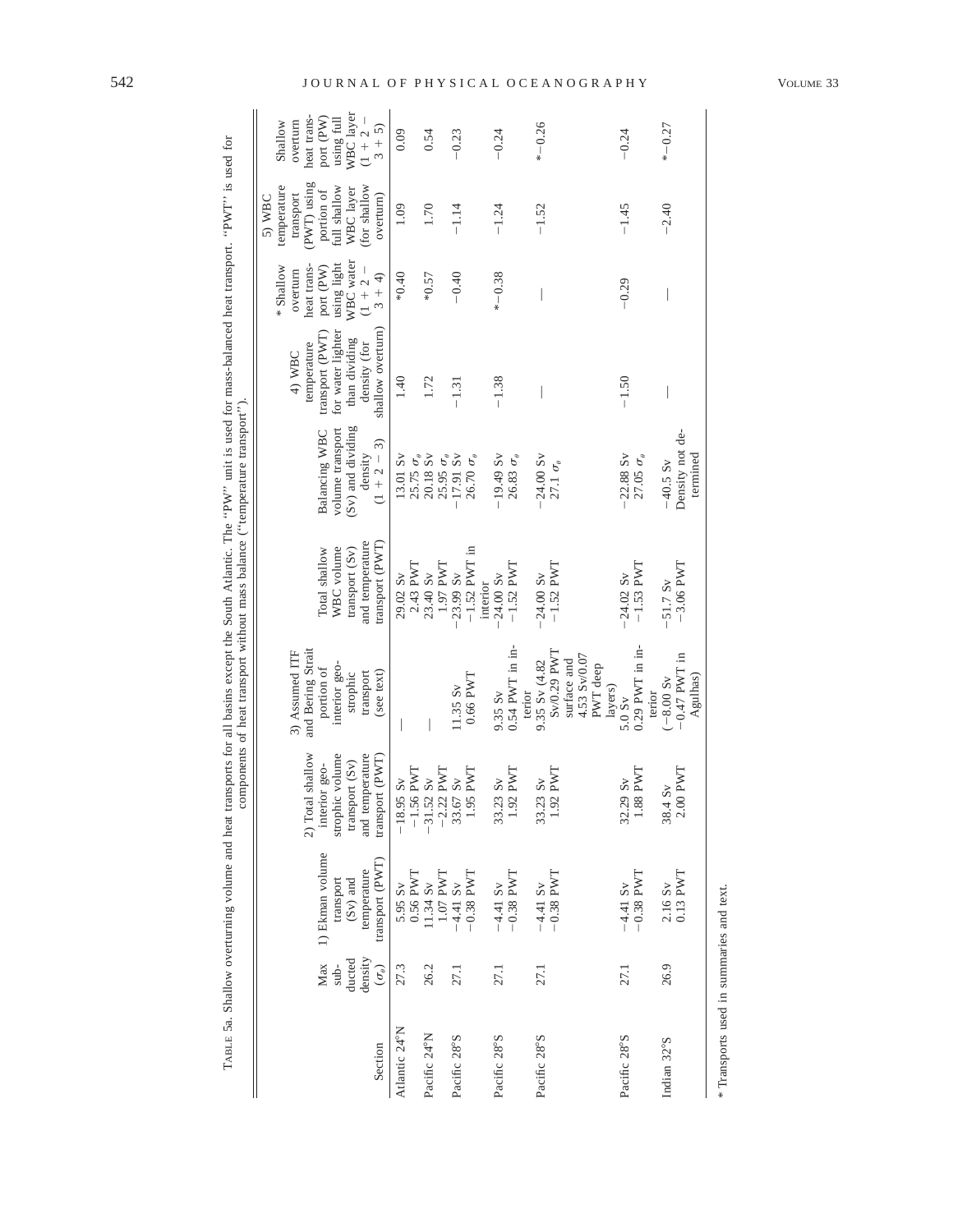|                                          |                                                                        |                                                                             |                                                                                                  | subduction density (second column).                                                                       |                                                                                                 |                                                                                 |                                                                                                          |                                                                                                    |
|------------------------------------------|------------------------------------------------------------------------|-----------------------------------------------------------------------------|--------------------------------------------------------------------------------------------------|-----------------------------------------------------------------------------------------------------------|-------------------------------------------------------------------------------------------------|---------------------------------------------------------------------------------|----------------------------------------------------------------------------------------------------------|----------------------------------------------------------------------------------------------------|
| Section                                  | subducted<br>density<br>$(\sigma_{\scriptscriptstyle{\theta}})$<br>Max | 1) Ekman volume<br>ransport (PWT)<br>temperature<br>$(Sv)$ and<br>transport | volume transport<br>transport (PWT)<br>Total shallow<br>temperature<br>geostrophic<br>$(Sv)$ and | ransport (Sv) and<br>2) Total shallow<br>(WBC) volume<br>transport (PWT)<br>Brazil Current<br>temperature | (Sv) and temperature<br>volume transport<br>transport (PWT)<br>shallow interior<br>3) Balancing | (PW) (sum of<br>$1, 2,$ and $3)$<br>heat transport<br>overturning<br>4) Shallow | temperature transport<br>Benguela Current<br>Residual shallow<br>volume transport<br>$(Sv)$ and<br>(PWT) | heat transport<br>heat transport<br>Intermediate/<br>overturning<br>(PW) (total<br>minus 4<br>deep |
| dantic 32°S                              | 26.2                                                                   | $0.076$ PWT<br>0.99 Sv                                                      | 0.079 PWT<br>3.07 Sv                                                                             | $-0.526$ PWT<br>$-6.16$ Sv                                                                                | 0.339 PWT<br>5.17 Sv                                                                            | $* - 0.11$                                                                      | 0.266 PWT<br>4.06 Sv                                                                                     | 0.34                                                                                               |
| Atlantic 32°S                            | 26.5                                                                   | 0.076 PWT<br>1.99 Sv                                                        | 0.007 PWT<br>1.88 Sv                                                                             | $-0.669$ PWT<br>$-8.47$ S <sub>v</sub>                                                                    | 7.49 Sv<br>0.917 PWT                                                                            | $-0.10$                                                                         | 1.173 PWT<br>2.75 Sv                                                                                     | 0.33                                                                                               |
| Atlantic 32°S                            | 26.9                                                                   | 0.076 PWT<br>0.99 Sv                                                        | $0.208$ PWT<br>6.41 Sv                                                                           | $-0.819$ PWT<br>11.54 Sv                                                                                  | $0.615$ PWT<br>0.55 Sv                                                                          | $-0.13$                                                                         | 0.314 PWT<br>5.78 Sv                                                                                     | 0.36                                                                                               |
| * Transports used in summaries and text. |                                                                        |                                                                             |                                                                                                  |                                                                                                           |                                                                                                 |                                                                                 |                                                                                                          |                                                                                                    |

TABLE 5b. South Atlantic shallow overturning volume and heat transports for varying subduction densities. ''Shallow'' means the layer from the sea surface to the chosen maximum

TABLE 5b. South Atlantic shallow overturning volume and heat transports for varying subduction densities. "Shallow" means the layer from the sea surface to the chosen maximum

in the heat transports for the mass-balanced deeper overturns that include this northward warm flow, balanced by the deep southward flow of North Atlantic Deep Water as well as other deep overturning components; see section 4b(3).]

The resulting net shallow overturning heat transport for the South Atlantic is southward, as in every other subtropical gyre, despite the northward total heat transport, the northward Ekman transport, and the use of waters within the same shallow layer for both the Brazil Current and interior flow. This is because the average potential temperature (and salinity) of the northward interior flow is lower than the Brazil Current's temperature (and salinity) in the same density range. The shallow overturning heat transports are reassuringly independent of the assumed maximum subduction density (Table 5b). Thus it appears possible to bound the South Atlantic shallow overturning heat transport. Using 26.2  $\sigma_{\theta}$  as the primary choice, the Brazil Current geostrophic transport is  $-6.2$  Sv, the Ekman transport is 1.0 Sv, the balancing interior transport is 5.2 Sv, and the residual Benguela Current transport is 4.1 Sv. The (southward) heat transport for the shallow overturn is  $-0.11$  PW. Thus the deep meridional overturn, including northward flow of warm Benguela Current water down through Antarctic Intermediate Water, overturning into North Atlantic Deep Water, must carry 0.34 PW northward. How this is divided between the thermocline and Antarctic Intermediate Water layers is considered in section 4b(4).

# 4) INDIAN OCEAN AT 32°S

The Indian Ocean's interior geostrophic transport above 26.9  $\sigma_{\theta}$  is 38.4 Sv northward, its Ekman transport is 2.2 Sv northward, and the ITF is 8.0 Sv into the Indian Ocean (Table 5a; Figs. 2c, 4a). These are balanced by  $-48.5$  Sv southward in the Agulhas above 26.9  $\sigma_{\theta}$ . (The total Agulhas transport above 26.9  $\sigma_a$  is -51.7 Sv. The extra  $-3.2$  Sv must originate as upwelling in the Indian Ocean north of 32°S and eventually feed into deep water formation elsewhere.) Since the transport numbers were supplied by P. Robbins (1999, personal communication), and because there was already ambiguity in assigning a temperature to the outflow of ITF water in the Agulhas, the transports were not iterated to determine the density that would accommodate the  $-48.5$  Sv in the warmest part of the Agulhas. The subtropical gyre shallow overturning heat transport is the sum of the Ekman transport, shallow interior northward transport, and the part of the shallow Agulhas transport required to balance these, not including the ITF portion of the shallow Agulhas. The shallow overturning transport is  $-0.27$  PW, which is poleward as in all other subtropical gyres, with associated heat loss poleward of and heat gain equatorward of 32°S.

Heat is also transported by the closed ITF loop, including 0.40 PWT through the archipelago (adjusted from Vranes et al. 2002, Tables 2 and 6) and  $-8$  Sv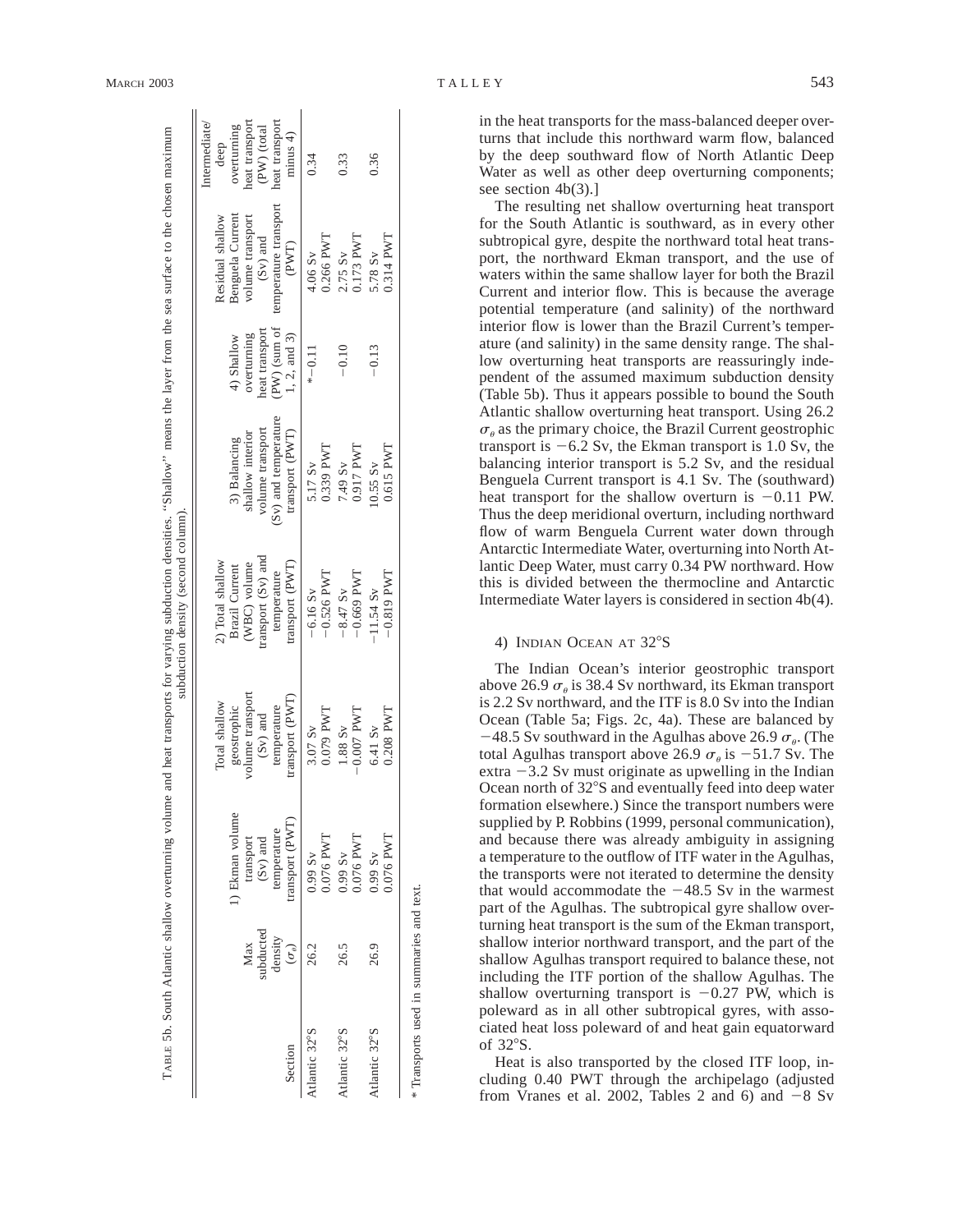| Section       | Total heat<br>transport<br>(PW) (Tables<br>and $3)$ | Total<br>shallow<br>overturn heat<br>transport<br>(PW)<br>(Table 5) | <b>ITF</b><br>volume<br>transport<br>(Sv) | 1) ITF<br>temperature<br>transport<br>(PWT) | 2) Section<br>meridional<br>temperature<br>transport<br>for volume<br>balancing<br>ITF (PWT) | Heat<br>transport<br>associated<br>with ITF<br>(PW)<br>$(1 + 2)$ | 3) Section<br>temperature<br>transport<br>for volume<br>balancing<br>$1.35$ Sv<br>Bering<br>Strait<br>(PWT) | Heat<br>transport<br>associated<br>with Bering<br>Strait (PW)<br>$(3 + 0.0)$<br>PWT) |
|---------------|-----------------------------------------------------|---------------------------------------------------------------------|-------------------------------------------|---------------------------------------------|----------------------------------------------------------------------------------------------|------------------------------------------------------------------|-------------------------------------------------------------------------------------------------------------|--------------------------------------------------------------------------------------|
| Pacific 28°S  | $-0.58$                                             | $-0.52^{\rm a}$                                                     | $-10$                                     | $-0.50$                                     | 0.57 <sup>a</sup>                                                                            | 0.07 <sup>a</sup>                                                | 0.08 <sup>a</sup>                                                                                           | 0.08 <sup>a</sup>                                                                    |
| Pacific 28°S  | $-0.43$                                             | $-0.38^{\rm a}$                                                     | $-8$                                      | $-0.40$                                     | $0.46^{\circ}$                                                                               | $0.06^{\circ}$                                                   | 0.08 <sup>a</sup>                                                                                           | 0.08 <sup>a</sup>                                                                    |
| Pacific 28°S  | $-0.43$                                             | $-0.23^{\rm b}$                                                     | $-8$                                      | $-0.40$                                     | 0.33 <sup>b</sup>                                                                            | $-0.07b$                                                         | 0.03 <sup>b</sup>                                                                                           | 0.03 <sup>b</sup>                                                                    |
| Pacific 28°S  | $-0.43$                                             | $-0.23^{\circ}$                                                     | $-8$                                      | $-0.40$                                     | 0.29c                                                                                        | $-0.11$ <sup>c</sup>                                             | 0.03 <sup>c</sup>                                                                                           | 0.03 <sup>c</sup>                                                                    |
| Indian $32°S$ | $-0.59$                                             | $-0.27$                                                             | 8                                         | 0.40                                        | $-0.47$                                                                                      | $-0.07$                                                          |                                                                                                             |                                                                                      |

TABLE 6. Heat transports (PW) associated with the ITF and Bering Strait (BS) throughput for the Indian and South Pacific subtropical sections. Temperature of 15°C assumed for the ITF in the Indonesian passages. Temperature transport of 0 PWT assumed for BS.

<sup>a</sup> Net northward transport assigned to 28°S layer above 27.1  $\sigma_{\theta}$ .

b Net northward transport assigned to northward flow between 165° and 130°W in the layer 27.1–27.6  $\sigma_{\theta}$ .

<sup>c</sup> Northward transport assigned to northward flow between 165° and 130°W between 27.1  $\sigma_{\theta}$  and the bottom.

southward in the Agulhas. Where in the Agulhas should the ITF water be assigned? Although the ITF water flows nearly exactly zonally westward across the Indian Ocean (Gordon et al. 1997), when it reaches the western Indian, some may turn northward and be transformed to more saline deeper water. Ignoring this, and assuming that the ITF water remains above 26.9  $\sigma_{\theta}$ , but assuming only that the 8 Sv is a proportion of the total Agulhas transport above 26.9  $\sigma_{\theta}$  rather than being the very warmest water, the temperature transport of ITF throughput in the Agulhas is  $-0.47$  PWT. The total ITF-associated heat transport is then very small:  $-0.07$  PW out of the Indian Ocean (Table 6). In a previous version of this manuscript, a temperature of  $24^{\circ}$ C was chosen for the ITF inflow following RTInd, resulting in a large transport of heat into the Indian Ocean associated with the closed ITF loop. The reduction to nearly zero heat transport when using the newly observed ITF temperature transport is reassuring since otherwise large heat loss would be required in the tropical Indian. If the ITF were assigned to denser, colder layers in the Agulhas, a net heat loss would be required in the northern Indian Ocean, which again seems unlikely.

RTInd decomposed the heat transport along the lines of Bryden and Imawaki (2001). As shown in appendix A, the three heat transport components (''leakage,'' barotropic, and baroclinic) are not exactly equivalent to the ITF, shallow overturn, and deeper overturns computed here.

#### 5) SOUTH PACIFIC AT 28°S

The South Pacific's interior shallow geostrophic transport above 27.1  $\sigma_{\theta}$  (Table 5a; Figs. 2c, 4b) is 32.3 Sv northward and the Ekman transport is  $-4.4$  Sv southward. The East Australia Current (EAC) carries  $-24$ Sv in this layer, and so the net transport in the upper ocean is 4.8 Sv (northward). The ITF and Bering Strait transports are chosen to be 8 and 1.35 Sv exiting the

Pacific, to match the transports across  $32^{\circ}$ S in the Indian Ocean and 30°S in the Atlantic Ocean, respectively. For one extreme of the heat transport calculations, it is assumed that all of the 9.35 Sv Indonesian and Bering Strait throughflows are in the shallow interior layer. With this choice, the closed shallow overturning gyre includes 23.9 Sv in the interior,  $-4.4$  Sv in the Ekman layer, and  $-19.5$  Sv of the shallow EAC, resulting in a dividing density in the EAC at 26.83  $\sigma_{\theta}$ . The net shallow overturning heat transport for this mass-balanced gyre is  $-0.38$  PW.

The heat transports (heat flux convergence in the Pacific north of this section) due to the throughput of ITF and Bering Strait waters (Table 6), closed by their temperature transports through the Indonesian archipelago and Bering Strait, are 0.06 and 0.08 PW, if the throughput of ITF and Bering Strait waters is in the upper layer. Thus the average temperature of the inflow is slightly higher than that of the outflows, and there is a small net heat loss within the Pacific associated with this loop. This is indistinguishable from zero, as in the Indian Ocean.

What if the ITF and Bering Strait throughput transports are not contained wholly in the upper layer of the subtropical gyre? It seems reasonable to assume that the net 4.8 Sv in the upper layer partially feeds the ITF and Bering Strait. The remaining 4.5 Sv can be assigned anywhere and was assigned in the previous paragraphs to the upper layer as well. In the deeper layers, the horizontal structure of the transports includes northward flow between  $165^{\circ}$  and  $130^{\circ}$ W; in the deepest layers this encompasses the northward Deep Western Boundary Current (maps in RPac). If 4.5 Sv of the ITF/Bering Strait throughput is assigned to this northward flow in the layer 27.1–27.6  $\sigma_{\theta}$ , the total temperature transport associated with balancing the ITF/Bering Strait throughput across  $28^{\circ}$ S is reduced to 0.36 PWT (Table 5a). The total heat transport associated with the ITF is then  $-0.07$ PW (Table 6), again small, but now indicating net heat-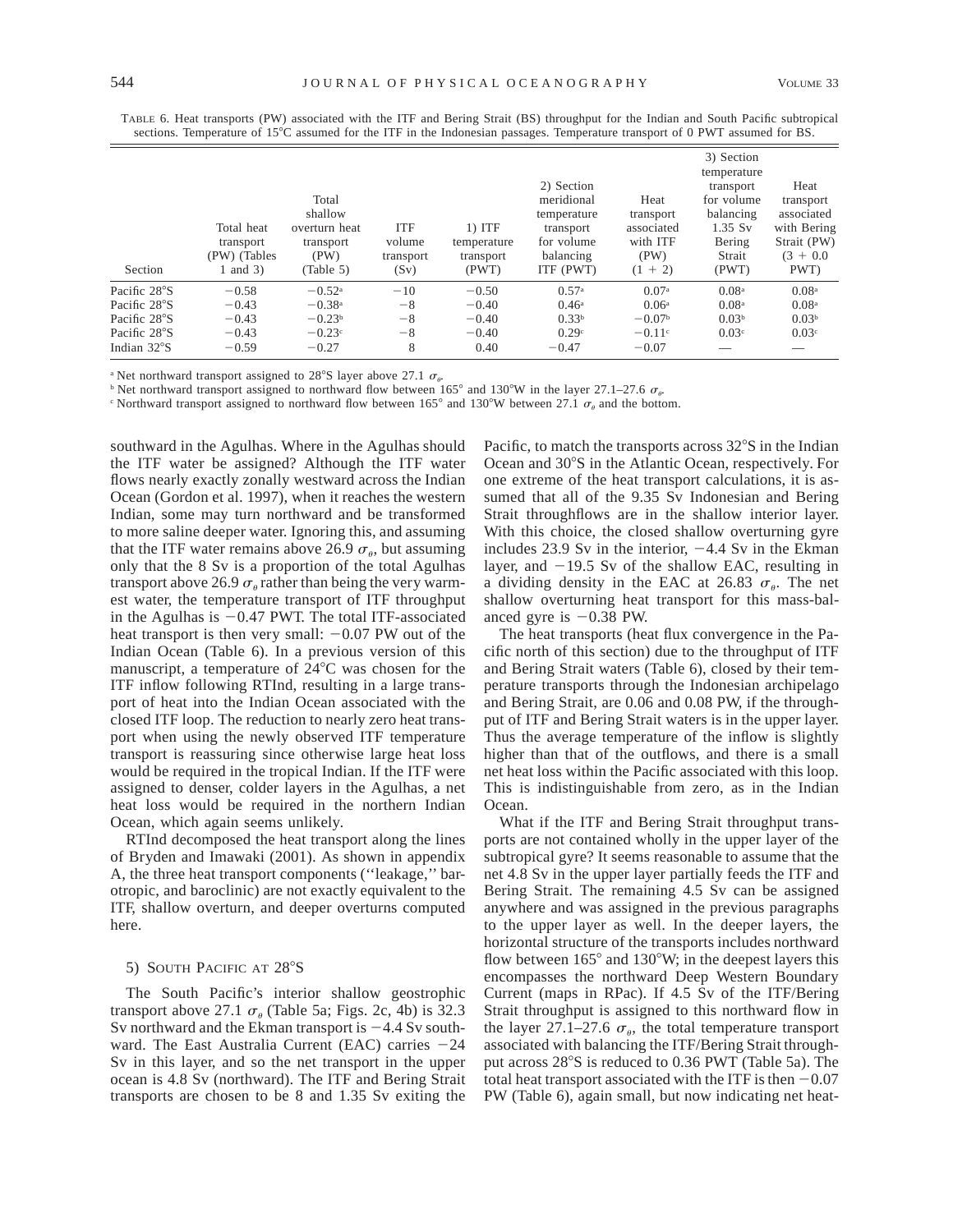(a) Atlantic 24°N (Reid, 1994 velocities with Ekman adjustment)



Atlantic at  $24^{\circ}N$ , (b) North Pacific at  $24^{\circ}N$ , and (c) South Atlantic at  $32^{\circ}S$ . Numbers listed in each portion of each panel are the volume and temperature transports. Each schematic includes the Ekman transport in the layer across the top, the western boundary current transport at the left side, and the interior transport within the right side. Since the North Atlantic and North Pacific western boundary currents (WBCs) carry more water than needed to balance the interior plus Ekman, the densities in the WBCs above which the transports balance are shown. In the South Atlantic, mass balance for the Ekman layer, western boundary current, and interior is achieved by subtracting a portion of the Benguela Current transport in the east.

ing in the Pacific. If the ITF/Bering Strait throughput is assigned to the northward flow from 27.1  $\sigma_{\theta}$  to the bottom, there is a further slight reduction in its temperature transport and a slightly larger Pacific heat loss of  $-0.20$  PW associated with the ITF throughput.

The shallow overturning gyre heat transport must be recalculated if it is assumed that part of the ITF/Bering Strait flow is in deeper layers since more of the northward interior flow remains in the closed gyre. The entire EAC above 27.1  $\sigma_{\theta}$  is then used to balance the Ekman and northward interior, and the total shallow overturning heat transport is  $-0.23$  PW. This is smaller than the  $-0.38$  PW calculated when only the warmest part of the EAC was included in the shallow gyre balance (Table 5a), but identical to the shallow gyre heat transport when the EAC balancing transport was distributed over the whole surface layer and hence had a lower mean temperature (Table 5a, last column).

Since there is no a priori reason to select between containment of ITF/Bering Strait throughput entirely within the surface layer or distributed into the surface layer and deeper northward flows, these two calculations give a range for the impact of these flows on the Pacific heat transport from 0.1 PW if contained entirely within the surface layer to  $-0.1$  PW if distributed with depth. Both results are shown in Fig. 5a. The deeper overturning in section 5 is calculated with the deep distribution of ITF/Bering Strait throughput.

## 6) SUMMARY

Heat transports in the shallow overturning circulations (Fig. 5a) are poleward in each subtropical gyre.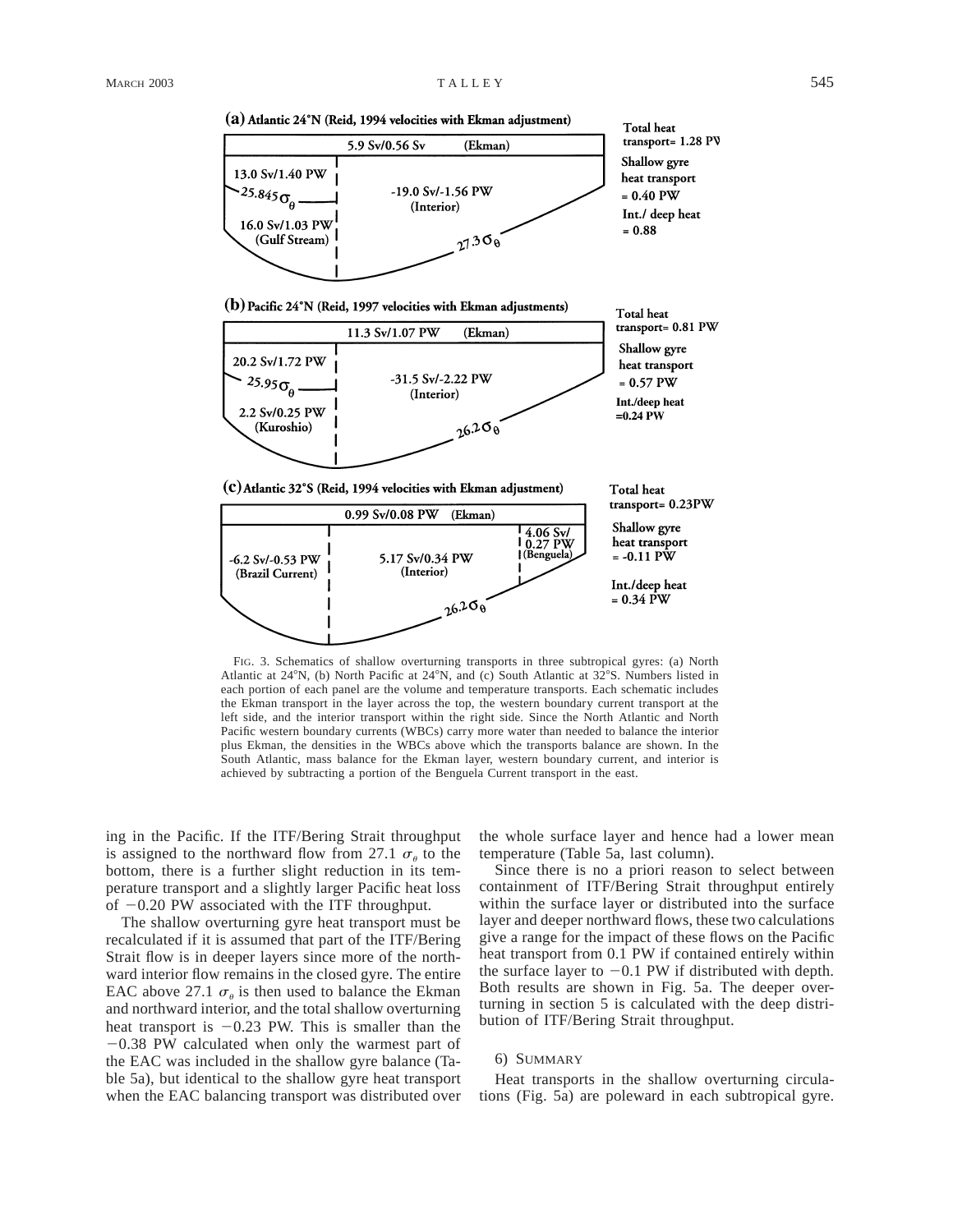

FIG. 4. Shallow overturning transport schematics: (a) Indian Ocean at 32°S and (b) South Pacific at 28°S. Dividing densities in the western boundary currents are as in Fig. 3. ITF and Bering Strait (BS) values are shown, based on Reid (1997) (Pacific) and Robbins and Toole (1997) (Indian Ocean). (See Table 2 for other choices of ITF transports.)

The Northern Hemisphere heat transports are larger than the Southern Hemisphere heat transports, perhaps due to the larger average surface heat loss in the Gulf Stream and Kuroshio separation regions compared with the equivalent Southern Hemisphere regions (Brazil, Agulhas, and East Australia Currents). The heat transport carried by the Indonesian Throughflow is negligible, given the relatively low average temperature of the ITF of 15°C observed by Vranes et al. (2002). This indicates that the average temperatures of ITF, the balancing southward flow in the Agulhas, and the balancing northward flow in the South Pacific's subtropical gyre are about the same.

#### *b. Intermediate and deep overturning heat transports*

Heat transports associated with formation, advection, and upwelling of the intermediate, deep, and bottom waters are next calculated from the zonally summed transports in isopycnal layers, as in many previous transport treatments (e.g., Bryden et al. 1991; Macdonald 1998). The shallow overturning transports (section 4a) are subtracted from the total surface layer transports so the remaining surface layer transport is part of the in-

termediate/deep meridional overturn. Heat transports for each component of the deeper overturn are calculated using volume and temperature transports in isopycnal layers, with layer interfaces chosen to maximize northward or southward transport if appropriate.

The heat transports associated with intermediate water [Labrador Sea Water (LSW) and North Pacific Intermediate Water (NPIW)] and North Atlantic Deep Water (NADW), Pacific Deep Water (PDW), and Indian Deep Water (IDW) creation, and with Lower Circumpolar Deep Water/Antarctic Bottom Water (LCDW/ AABW) upwelling in the Tropics (equivalently, LCDW formation in the Southern Ocean) are detailed in the following sections and summarized in Fig. 5b.

## 1) NORTH ATLANTIC AT 24<sup>°</sup>N (FIG. 6A AND TABLE 7)

The shallow subtropical gyre overturn accounts for 0.1–0.4 PW of the total heat transport as shown above. The remaining northward transport in the thermocline and Antarctic Intermediate Water (AAIW) layers increases in density in the north and becomes LSW and NADW, at rates of 7.0 and 9.1 Sv, respectively. Also,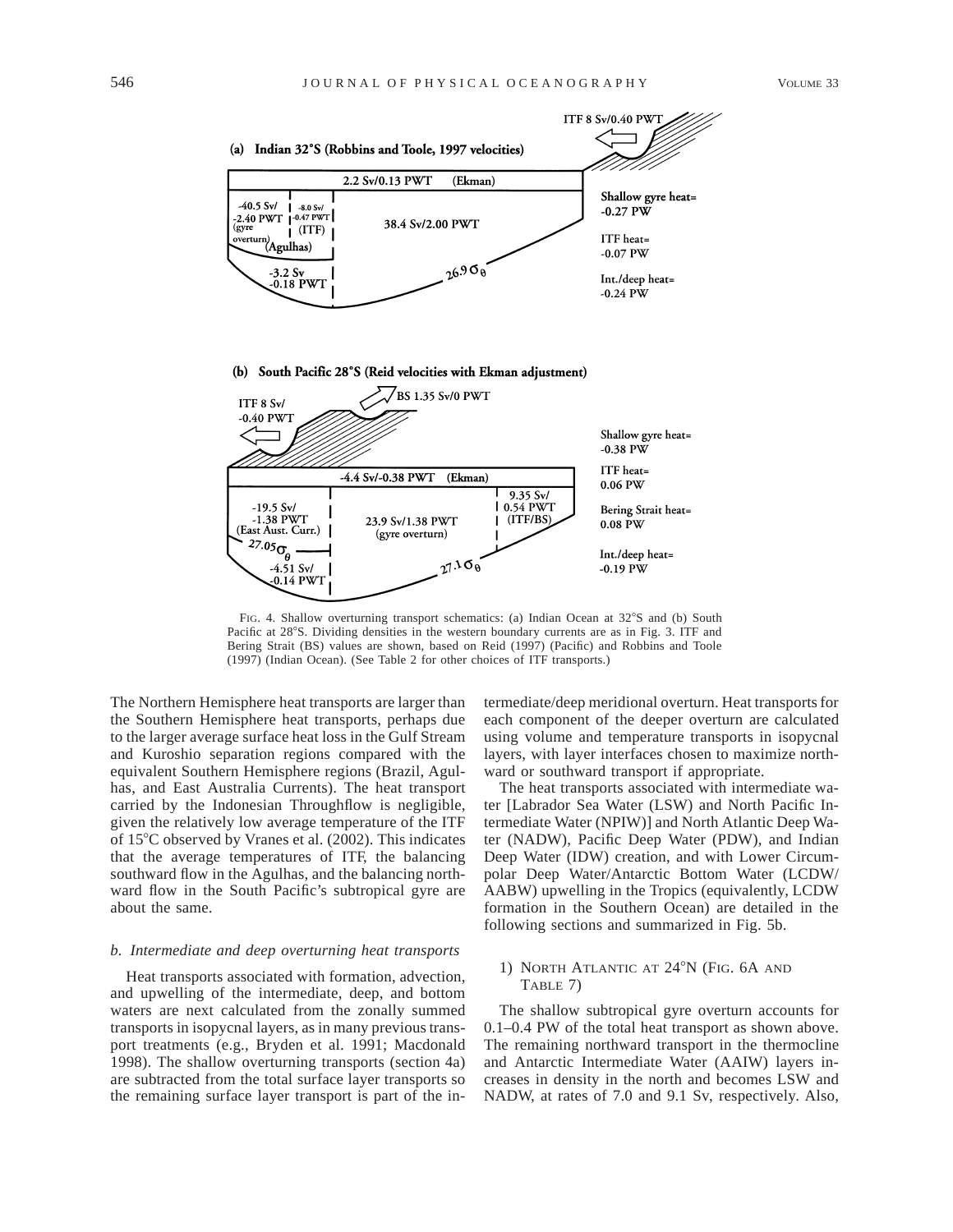

20"E 40"E 60"E 80"E 100"E120"E140"E160"E 180" 160"W140"W120"W100"W 100'W80'W 60'W 40'W 20'W  $0^{\circ}$ 



FIG. 5. (a) Shallow overturning heat transports (PW) for each anticyclonic subtropical gyre and those associated with the ITF (asterisked values in Table 5). Red indicates northward; blue indicates southward. Green numbers are heat transports associated with the ITF, including both flow through the passages and across the basin zonal section, hence for balanced mass. In the South Pacific, two gyre and ITF values are given: the first is based on ITF inflow across 28°S entirely within the shallow layer while the second, in parentheses, is based on ITF inflow split between the shallow layer and the 27.1–27.6  $\sigma_{\theta}$  layer (see text and Table 11). Schematic streamlines for the gyres are based on adjusted geostrophic streamfunctions in Reid (1994, 1997) for the Atlantic and Pacific (from Talley 1999). The underlying light gray contours are the zeros of wind stress curl used to determine the location of maximum winter surface density in each basin. (b) Intermediate (I), deep (D), and bottom (B) water overturning heat transports, based on calculations shown in Fig. 6 and listed in Tables 7–11. Red numbers: northward ( $>0$ ) transport. Blue numbers: southward ( $<0$ ) transport. The underlying cartoon of pathways illustrates crudely the direction of large layers involved in the overturning; red: upper ocean; green: intermediate waters; blue: deep and bottom waters.

the 6.7 Sv of AABW upwells into the overlying NADW layer assuming the minimum density change. (This AABW volume transport is larger than the AABW transports on the other Atlantic sections, not shown except for 30°S, where the transport appears to be too low. Lack of continuity in bottom water transports is a problem in the RAtl and RPac analyses, arising from accommodating the large variation in near-bottom sam-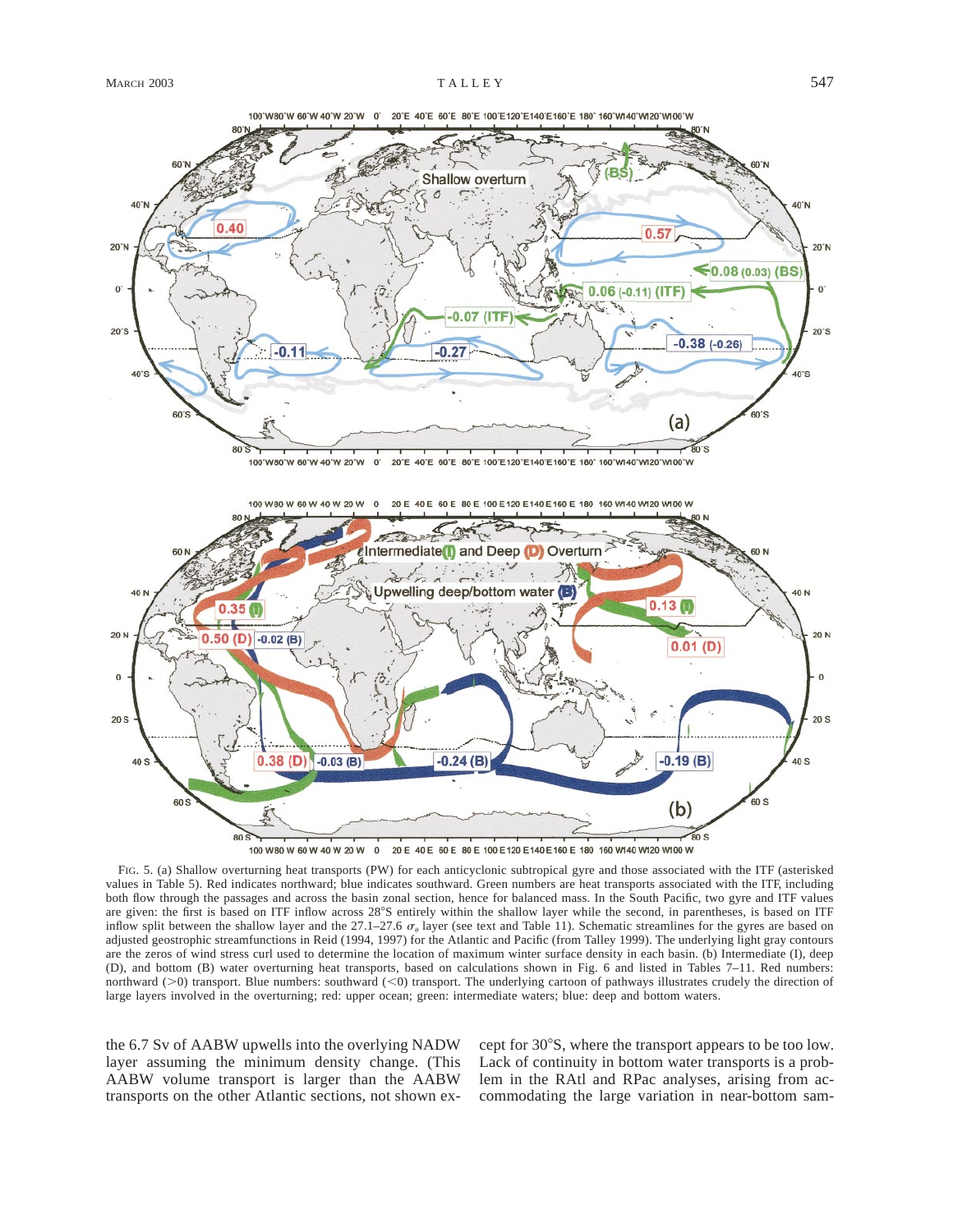

at  $24^\circ$ N, (b) North Pacific at  $24^\circ$ N, (c) South Atlantic at  $32^\circ$ S, (d) Indian Ocean at  $32^{\circ}$ S, and (e) South Pacific at  $28^{\circ}$ S. On the left are the densities of the layer interfaces. These were chosen to maximize the northward or southward zonally integrated volume transport in the layers, and so differ from basin to basin. In the center bar graphs are the layer total volume transports, labeled at the right by various water masses: AAIW, LSW, NADW, AABW, NPIW, PDW, LCDW, and IDW. At the right, the net overturning volume transports between layers are shown, and the heat transports that go with these mass-

balanced overturns.



pling; see appendix C.) The heat transports associated with LSW/NADW overturn are computed from the temperature transports associated with each of these elements. Thus the LSW overturn carries 0.35 PW, the NADW overturn carries 0.50 PW, and the AABW upwelling carries  $-0.02$  PW. The last is negligible despite the sizeable volume transport because the temperature difference between AABW and NADW is small. Thus LSW formation carries almost as much heat transport as the shallow overturn and NADW formation.

2) NORTH PACIFIC AT  $24^\circ N$  (FIG. 6B AND TABLE 8) The shallow overturn due to the upper part of the Kuroshio, Ekman transport, and the subducting ther-

| Layer                                                                              | Heat transport<br>(PW) | Volume transport $(Sv)$<br>temperature<br>transport (PWT) | Volume and total heat<br>transport (PW) from<br>conversion to LSW/NADW          |
|------------------------------------------------------------------------------------|------------------------|-----------------------------------------------------------|---------------------------------------------------------------------------------|
| Total heat transport (Table 1)                                                     | 1.28                   |                                                           |                                                                                 |
| Shallow overturning layer (Table 5a)                                               | 0.40                   | 18.96 Sy closed circula-<br>tion                          |                                                                                 |
| Net intermediate–deep overturning heat transport                                   | 0.88                   |                                                           |                                                                                 |
| Surface–27.3 $\sigma_{\theta}$ (thermocline, after shallow<br>overturn subtracted) |                        | $16.01$ Sv<br>1.03 PWT                                    | $6.96$ S <sub>v</sub><br>0.35 PW to LSW<br>$9.05 \text{ Sv}$<br>0.50 PW to NADW |
| 27.3–27.74 $\sigma_{\theta}$ (AAIW/UCPW)                                           |                        | $2.37$ Sv<br>0.087 PWT                                    | 2.37 Sv<br>0.06 PW to NADW                                                      |
| 27.74 $\sigma_{\theta}$ -36.96 $\sigma_{\theta}$ (LSW)                             |                        | $-6.96$ Sv<br>$-0.100$ PWT                                |                                                                                 |
| 36.96 $\sigma_2$ -45.91 $\sigma_4$ (NADW)                                          |                        | $-19.76$ Sv<br>$-0.184$ PWT                               |                                                                                 |
| Bering Strait throughput in NADW layer                                             |                        | $-1.63$ Sv<br>0 PWT                                       | $-1.63$ Sv<br>$-0.02$ PW to NADW                                                |
| 45.91 $\sigma_{4}$ -bottom (AABW)                                                  |                        | 6.72 Sv<br>0.04 PWT                                       | 6.72 Sv<br>$-0.02$ PW to NADW                                                   |

TABLE 7. North Atlantic (24°N) zonally averaged overturns.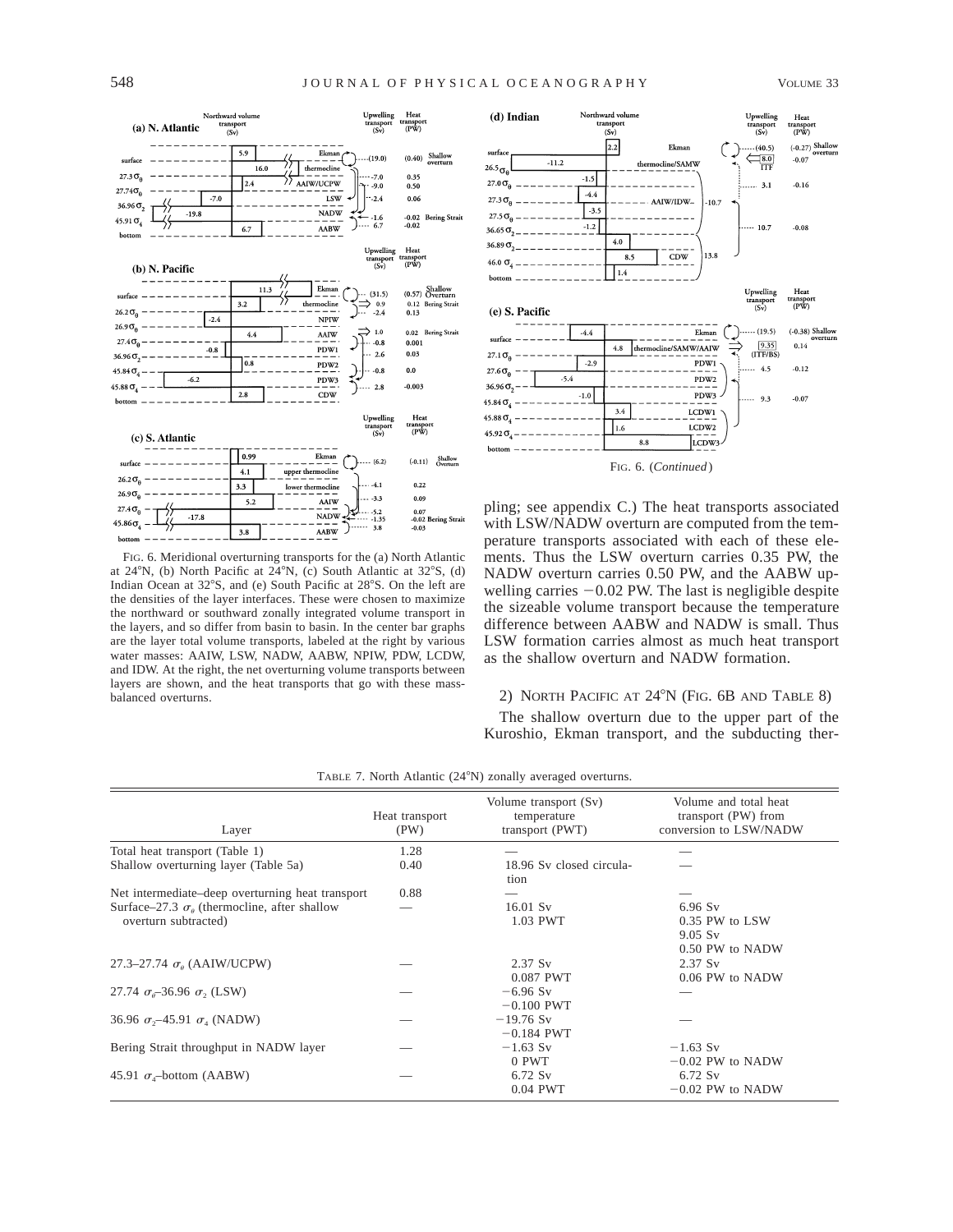TABLE 8. North Pacific (24°N) zonally averaged overturns.

| Layer                                                                              | Heat transport<br>(PW) | Volume transport<br>(Sv) and temperature<br>transport (PWT) | Volume and heat transport<br>from conversion<br>to NPIW/PDW                                      |
|------------------------------------------------------------------------------------|------------------------|-------------------------------------------------------------|--------------------------------------------------------------------------------------------------|
| Total heat transport (Table 1)                                                     | 0.81                   |                                                             |                                                                                                  |
| Shallow overturning layer (Table 5a)                                               | 0.57                   | 31.52 Sy closed circulation                                 |                                                                                                  |
| Net intermediate-deep overturning heat transport                                   | 0.27                   |                                                             |                                                                                                  |
| Surface–26.2 $\sigma_{\theta}$ (thermocline, after shallow<br>overturn subtracted) |                        | 3.22 Sv<br>0.25 PWT                                         | 2.37 Sv/0.13 PW to NPIW<br>$0.85$ Sv/0.12 PW to Bering<br>Strait                                 |
| 26.2–27.0 $\sigma_{\theta}$ (NPIW)                                                 |                        | $-2.37$ Sv<br>$-0.049$ PWT                                  |                                                                                                  |
| 27.0–27.6 $\sigma_{\theta}$ (AAIW/UCDW)                                            |                        | 4.37 Sv<br>0.067 PWT                                        | $1.00$ Sv/0.02 PW to Bering<br>Strait<br>$0.77$ Sv/ $0.01$ PW to PDW1<br>2.59 Sv/0.03 PW to PDW3 |
| 27.6 $\sigma_{\theta}$ -36.96 $\sigma$ , (PDW1)                                    |                        | $-0.77$ Sv<br>$-0.005$ PWT                                  |                                                                                                  |
| 36.96 $\sigma_2$ -45.84 $\sigma_4$ (PDW2)                                          |                        | 0.80 Sv<br>0.004 PWT                                        | $0.80$ Sv/ $0.0$ PW to PDW3                                                                      |
| 45.84–45.88 $\sigma$ <sub>4</sub> (PDW3)                                           |                        | $-6.19$ Sv<br>$-0.03$ PWT                                   |                                                                                                  |
| 45.88 $\sigma_4$ -bottom (LCDW)                                                    |                        | 2.79 Sv<br>$0.01$ PWT                                       | 2.79 Sv $/$ -0.003 PW to PDW3                                                                    |

mocline layer accounts for 0.57 PW of the total 0.81 PW. Formation of NPIW is associated with only 2.4 Sv and a heat transport of only 0.13 PW. The remaining northward upper layer transport of 0.85 Sv feeds Bering Strait, joined by 1.0 Sv from upwelling AAIW, since RPac's net Bering Strait transport at 24°N is 1.85 Sv. The total Bering Strait heat transport contribution is 0.14 PW. The negligible remaining 0.03 PW of the total heat transport comes from downwelling of 3.4 Sv of AAIW and 0.8 Sv of middepth PDW into the deepest part of the PDW. Upwelling of the cold, bottommost Circumpolar Deep Water into the PDW is 2.8 Sv with a negligible associated heat transport of  $-0.003$  PW.

Downwelling from middepths to the abyss was obtained in earlier independent analyses of the same da-

taset (Roemmich and McCallister 1989; Bryden et al. 1991; Macdonald 1998). In a study of the global meridional overturning streamfunctions based on the RAtl and RPac datasets (TRR), an even more robust downwelling feature is apparent at 47°N, which also a feature of Roemmich and McCallister's and Macdonald's calculations.

## 3) SOUTH ATLANTIC AT 32°S (FIG. 6C AND TABLE 9)

The shallow overturning heat transport of  $-0.11$  PW above 26.2  $\sigma_{\theta}$  is first removed. There is net downwelling (meridional overturn) north of this section (assumed to be in the northern North Atlantic) into the  $-17.8$  Sv of

| Layer                                                  | Heat transport<br>(PW)          | Volume transport<br>$(Sv)$ and<br>temperature<br>transport (PWT) | Heat transport<br>from conversion<br>to NADW (PW) |
|--------------------------------------------------------|---------------------------------|------------------------------------------------------------------|---------------------------------------------------|
| Total heat transport (Table 1)                         | 0.23                            |                                                                  |                                                   |
| Shallow overturning (Table 5b)                         | $-0.11$                         | 6.2 Sy closed circulation                                        |                                                   |
| Net intermediate-deep overturning                      | 0.34 PW including Bering Strait |                                                                  |                                                   |
| Surface–26.2 $\sigma_{\theta}$ (upper thermocline, af- |                                 | $4.06$ S <sub>v</sub>                                            | 0.22                                              |
| ter shallow overturn subtracted)                       |                                 | 0.27 PWT                                                         |                                                   |
| 26.2–26.9 $\sigma_{\theta}$ (lower thermocline)        |                                 | $3.34$ Sv                                                        | 0.09                                              |
|                                                        |                                 | 0.13 PWT                                                         |                                                   |
| 26.9–27.4 $\sigma_{\theta}$ (AAIW)                     |                                 | $5.15$ Sv                                                        | 0.07                                              |
|                                                        |                                 | $0.12$ PWT                                                       |                                                   |
| 27.4 $\sigma_{\theta}$ -45.88 $\sigma_{\phi}$ (NADW)   |                                 | $-17.75$ Sv                                                      |                                                   |
|                                                        |                                 | $-0.19$ PWT                                                      |                                                   |
| Bering Strait                                          |                                 | $-1.35$ Sv                                                       | $-0.02$                                           |
|                                                        |                                 | $-0.02$ PWT                                                      |                                                   |
| 45.88 $\sigma_4$ -bottom (LCDW/AABW)                   |                                 | 3.84 Sv                                                          | $-0.03$                                           |
|                                                        |                                 | 0.02 PWT                                                         |                                                   |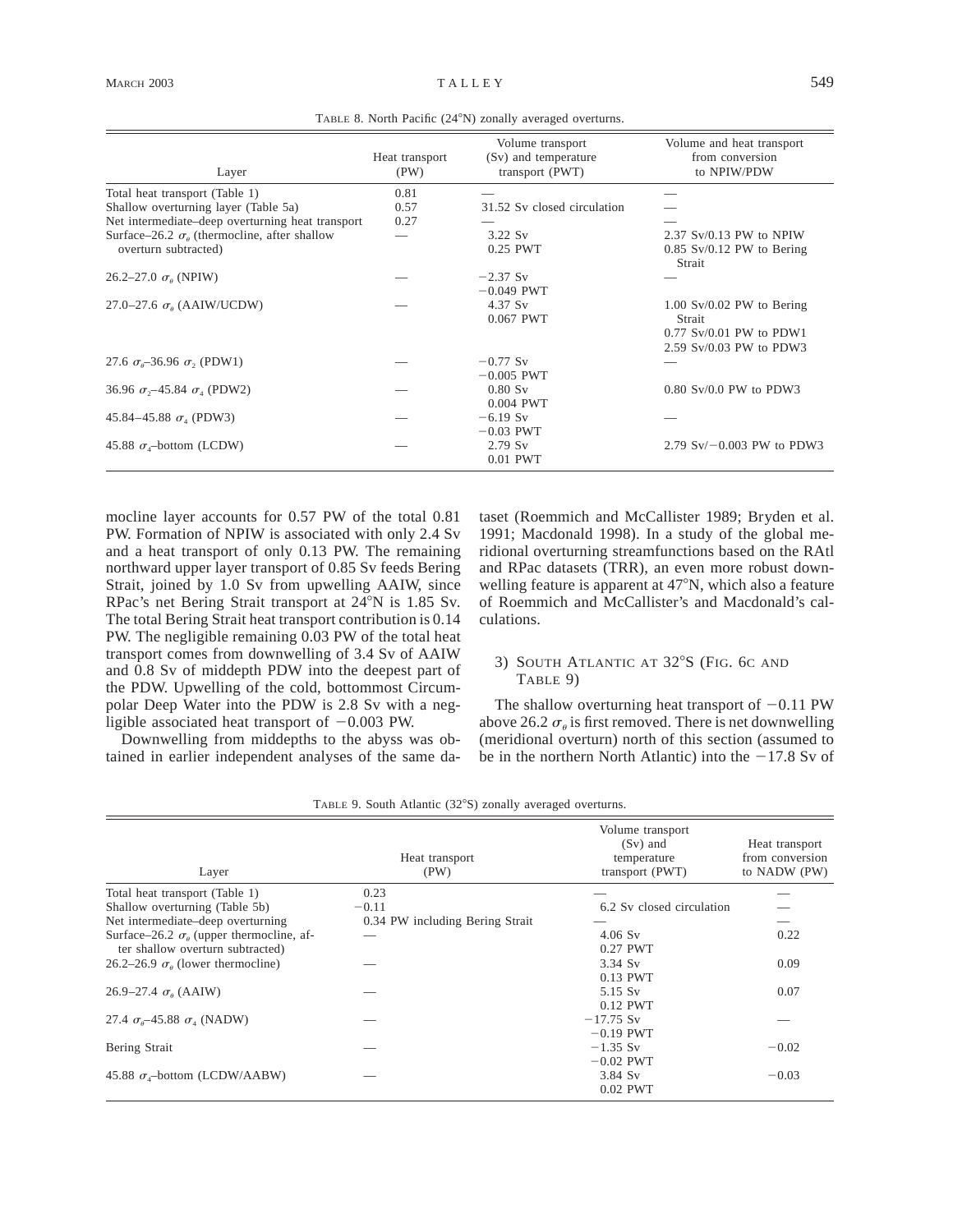southward-flowing NADW of 4.1 Sv of the remaining warm surface water (from the Benguela Current), 3.3 Sv of deeper thermocline water, and 5.2 Sv of AAIW. There is also a throughput of  $-1.35$  Sv of Bering Strait water in the NADW layer. The heat transport associated with thermocline to NADW conversion is 0.31 PW, while that associated with AAIW to NADW conversion is only 0.07 PW. The 3.8 Sv of upwelling from the AABW layer into the NADW layer has almost no associated heat transport because of the small temperature change. (This 3.8 Sv is smaller than the 6.7 Sv calculated at 24°N. The difference between the two may be an indicator of the difficulty of estimating near-bottom transport, as described at the start of this section.)

Sensitivity to reducing the Bering Strait throughput to 0.8 or even 0.0 Sv is small (Table 3); the total heat transport changes by only 0.02 PW, as in the North Atlantic where the sensitivity was also small.

The  $-17.8$  Sv of southward flow in the broad NADW layer is comparable to Rintoul's  $(1991) - 17$  Sv, Holfort and Siedler's  $(2001)$  -21.7 Sv, and Sloyan and Rintoul's  $(2001a) -20$  Sv. The 5.2 Sv of AAIW here compares well with Rintoul's 5 Sv, Holfort and Siedler's 4 Sv (using a smaller density range), and Sloyan and Rintoul's (2001a) 5 Sv. The 3.8 Sv in the AABW layer here is comparable to Rintoul's (1991) 4 Sv, but is likely an underestimate based on neighboring sections in this analysis and compared with Holfort and Siedler's 6.8 Sv. [See comments in section 4b(1) and appendix C.]

#### 4) INDIAN OCEAN AT 32°S (FIG. 6D AND TABLE 10)

After the heat transports of the subtropical gyre shallow overturning and the vanishingly small ITF contribution are removed, upwelling is required from the inflowing Circumpolar Deep Water throughout the rest of the water column to balance mass (Toole and Warren 1993; Robbins and Toole 1997). The overturn of 14 Sv reported here is close to the RTInd overturn (nearly the same calculation) and is significantly smaller than the recent Sloyan and Rintoul (2001a) estimate of 23 Sv. As pointed out in RTInd, there is net southward flow in the AAIW layer, due to overcompensation of the northward flow of AAIW by southward-flowing upwelled Circumpolar Deep Water. The heat transport associated with this upwelling is  $-0.08$  PW for upwelling of 10.7 Sv of CDW into the AAIW/IDW layer and  $-0.16$  PW for upwelling of 3.2 Sv of CDW into the thermocline.

Thus the net heating in the Indian Ocean tropical region is balanced by both southward export of heat in the subtropical gyre's shallow overturn and by upwelling from great depth.

## 5) SOUTH PACIFIC AT 28°S (FIG. 6E AND TABLE 11)

After removing the subtropical gyre overturn and the ITF and Bering Strait throughputs (assumed to be in the

surface layer), the meridional transports include a remaining southward flow of  $-4.5$  Sv in the EAC's upper layer, and southward flow of  $-9.3$  Sv in the PDW. The bottom waters (Circumpolar Deep Water) flow northward and upwell into the PDW and thermocline waters somewhere north of 28°S. This is similar to the deep Indian Ocean. The 13.8 Sv of northward flow in the deep LCDW layer matches Wunsch et al.'s (1983) estimate but is much lower than Sloyan and Rintoul's (2001a) 26 Sv. As in the Indian Ocean, the deeper AAIW net volume transport at 27.1–27.6  $\sigma_{\theta}$  is southward, despite the low salinity signature from the south, again because the upwelled CDW converted to PDW extends up to this density range and flows southward. The net heat transport associated with all of the upwelling north of the section is  $-0.23$  PW.

If the ITF and Bering Strait throughput transports extend into the deep ocean [section 4a(5)], the closed cell of deep northern upwelling feeding southward flow out of the Pacific does not extend to the thermocline since the shallow gyre circulation includes all of the southward-flowing EAC. (The deep upwelling to the thermocline instead feeds only the ITF and Bering Strait flows.) The heat transport associated with the deep upwelling is then only  $-0.13$  PW if the ITF/Bering Strait throughput is in the surface layer and  $27.1-27.6\text{-}\sigma_{\theta}$  layer (Table 11), or  $-0.10$  PW if it extends to the bottom (not listed).

#### 6) SOUTHERN OCEAN OVERTURNING SOUTH OF 30°S (FIG. 7 AND TABLE 12)

What do the three Southern Hemisphere subtropical sections imply for Southern Ocean processes? The isopycnal layers used for the Indian Ocean were used for the composite since the Indian transports could not be easily recalculated.

The total heat transport southward across  $30^{\circ}$ S is  $-0.80$  PW. The meridional transport in the circumpolar layers (Fig. 7) is remarkably simple, with two main downwelling cells. The upper cell includes a net southward transport of 8 Sv of the warmest water with returning northward transport of waters down to a density of about 27.0  $\sigma_{\theta}$ . The southward heat transport associated with this upper cell is  $-0.6$  PW. This overturning reflects the formation of Subantarctic Mode Water (SAMW) and possibly AAIW: The maximum net overturning cell may be stronger and reach a little above or below this isopycnal and could easily include the top of the AAIW. Total Ekman volume and temperature transports are small since they are southward in the South Pacific and northward in the Indian and South Atlantic Oceans (Table 1).

The deeper overturning cell consists of net southward transport of all the deep waters from the Northern Hemisphere regions: NADW, PDW, and IDW all downwelling in the Antarctic into the denser Circumpolar Deep Water (CDW) and the northward return transport. The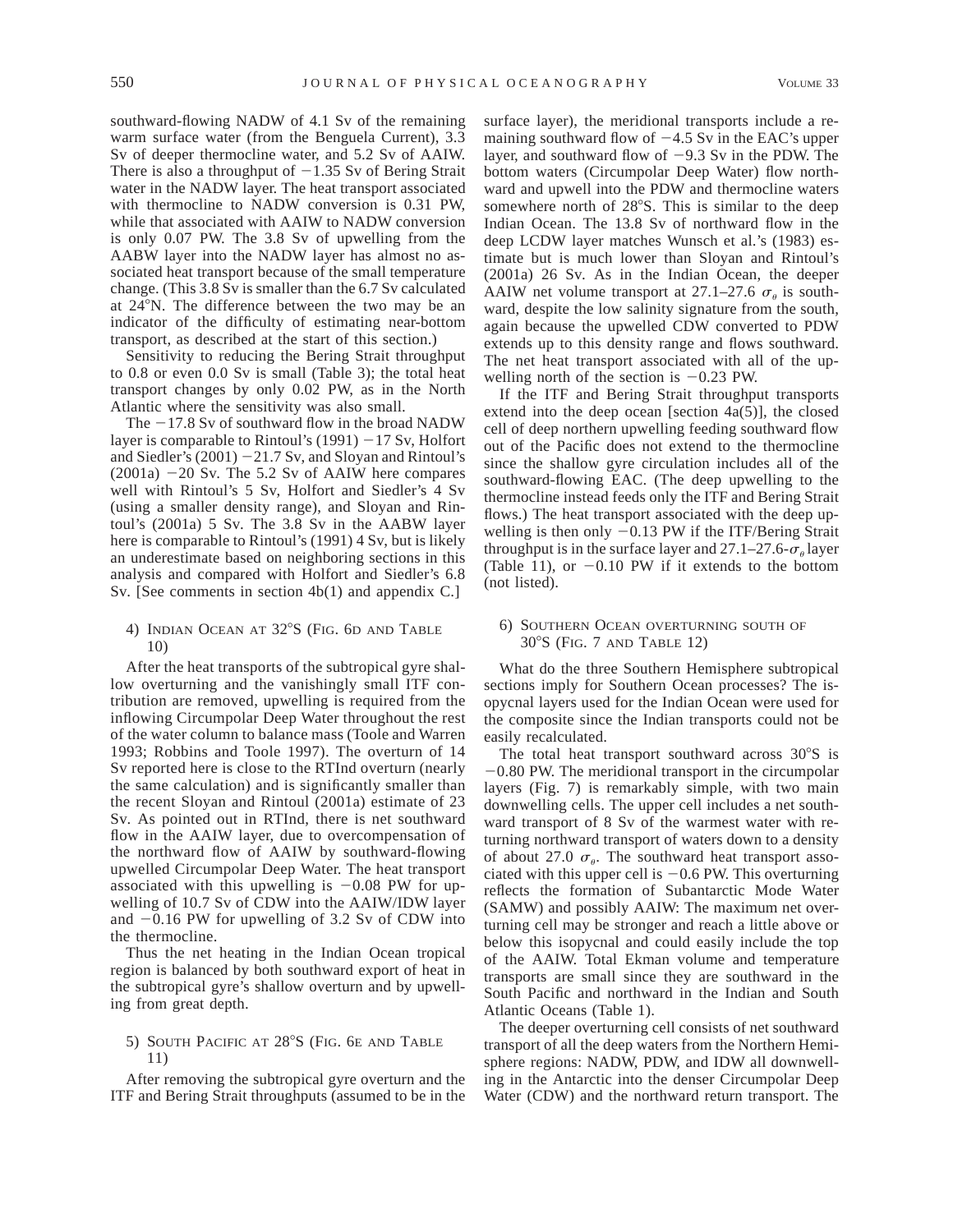TABLE 10. Indian Ocean (32°S) zonally averaged overturns for 8 Sv ITF.

| Layer                                                                                                | Heat transport<br>(heat flux)<br>divergence)<br>(PW) | Volume transport<br>(SV) and temperature<br>transport (PWT) | Heat transport<br>from upwelling (PW) |
|------------------------------------------------------------------------------------------------------|------------------------------------------------------|-------------------------------------------------------------|---------------------------------------|
| Total heat transport (Table 1)                                                                       | $-0.59$                                              |                                                             |                                       |
| Shallow overturning gyre (Table 5a)                                                                  | $-0.27$                                              | 40.5 Sy closed circulation                                  |                                       |
| ITF $(Table 6)$                                                                                      | $-0.07$                                              | 8 Sv closed circulation                                     |                                       |
| Net intermediate and deep overturning                                                                | $-0.24$                                              |                                                             |                                       |
| Surface–27.0 $\gamma$ <sup>n</sup> (after shallow overturn<br>subtracted)                            |                                                      | $-3.16$ Sv<br>$-0.18$ PWT                                   |                                       |
| 27.0–27.12 $\gamma$ <sup>n</sup> (26.89–27.0 $\sigma$ <sub>a</sub> )                                 |                                                      | $-1.54$ Sv<br>$-0.06$ PWT                                   |                                       |
| 27.12-27.46 $\gamma$ <sup>n</sup> (27.0-27.3 $\sigma$ <sub>a</sub> )<br>(AAIW)                       |                                                      | $-4.41$ Sv<br>$-0.01$ PWT                                   |                                       |
| 27.46–27.7 $\gamma$ <sup>n</sup> (27.3 $\sigma$ <sub>a</sub> –36.65 $\sigma$ <sub>2</sub> )<br>(IDW) |                                                      | $-3.53$ Sv<br>$-0.06$ PWT                                   |                                       |
| 27.7–27.93 $\gamma$ <sup>n</sup> (36.65–36.89 $\sigma$ <sub>2</sub> )<br>(IDW)                       |                                                      | $-1.19$ Sv<br>$-0.02$ PWT                                   |                                       |
| 27.93–28.11 $\gamma$ <sup>n</sup> (36.89 $\sigma$ <sub>2</sub> –45.88 $\sigma$ <sub>4</sub> )        |                                                      | $3.97$ Sv                                                   | 3.16 Sv                               |
| (NADW and CDW)                                                                                       |                                                      | $0.06$ PWT                                                  | $-0.16$ PW upwell to thermo-<br>cline |
| 28.11–28.23 $\gamma$ <sup>n</sup> (45.88–46.0 $\sigma$ <sub>4</sub> )                                |                                                      | 8.48 Sv                                                     | and                                   |
| (CDW)                                                                                                |                                                      | 0.03 PWT                                                    |                                       |
| 28.23 $\gamma$ <sup>n</sup> -bottom (46.0 $\sigma$ <sub>n</sub> -bottom)                             |                                                      | 1.39 Sv                                                     | 10.67 Sv $-0.08$ PW upwell            |
| (CDW)                                                                                                |                                                      | 0.002 PWT                                                   | to IDW/AAIW                           |

northward transport is 22.0 Sv below 45.88  $\sigma$ <sub>4</sub> (28.11)  $\gamma$ <sup>n</sup>), where  $\sigma$ <sub>4</sub> is potential density relative to 4000 dbar and  $\gamma^n$  is neutral density. This is comparable to Schmitz's (1995) global summary based on many regional analyses, although the northward CDW in the Pacific is weaker here (13 vs 20 Sv in Schmitz). It is also comparable to Ganachaud and Wunsch's (2000) Southern Ocean overturn of  $21 \pm 6$  Sv, but is much smaller than Sloyan and Rintoul's (2001a) 54 Sv, which was constrained by air–sea heat flux estimates south of 308S. The southward heat transport associated with LCDW overturn is  $-0.14$  PW (heat lost by the ocean in the Southern Ocean). Again the heat transport is robust, but the overturning strength is likely an underestimate because of the coarse layer resolution. For instance, on the South Pacific section, the bottommost two CDW layers (Table 11, Fig. 7) carry 9.98 Sv northward below 37.05  $\sigma_2$ , where  $\sigma_2$  is potential density relative to 2000 dbar. However, the top of these layers includes southward flow. When finer layers are used, a northward transport of 13.66 Sv below 45.84  $\sigma_4$  is found. For the South Atlantic section, finer layer divisions produce 3.77 Sv northward below 45.86  $\sigma_4$  as opposed to the 1.96 Sv used here since some southward NADW is included in the coarse layers here. Thus the net deep water overturn might be 5–6 Sv larger than 22 Sv. Comparison and interpretation of this overturn relative to recent AABW production estimates, for instance, Orsi et al.'s (1999) estimate of 8–9 Sv at densities greater than 28.27  $\gamma$ <sup>n</sup>, are considered in a separate study (TRR).

The heat transport of  $-0.80$  PW is divided into 0.23 and  $-1.02$  PW for the Atlantic and Indian/Pacific Oceans. This is comparable to Macdonald's  $(1993) - 0.7$ 

PW across 30°S, divided into 0.3 and  $-1.0$  PW in the Atlantic and Indian/Pacific Oceans. The total compares less well with Wijffels et al.'s (2001) recent circumpolar estimate of  $-0.46$  PW, divided into 0.4 and  $-0.9$  PW in the Atlantic and Indian/Pacific Oceans, possibly because the exact section latitudes matter. That is, in the Pacific, the heat divergence between  $28^\circ$  and  $43^\circ$ S calculated here is large. Since Wijffels et al. used the WOCE 32°S section, their heat transport may differ considerably from that at either  $28^{\circ}$  or  $43^{\circ}$ S.

### **5. Discussion**

The meridional heat transport associated with the local shallow overturning subtropical gyre in each ocean is poleward. The heat loss poleward of and heat gain equatorward of the subtropical sections is associated with the upper ocean's subduction process (Luyten et al. 1983). This includes poleward advection of warm water by the major western boundary currents, cooling, and subduction of the equatorward flow. Heat gain in lower latitudes completes the circuit, although the pathways of this required upwelling have not been diagnosed.

The subtropical gyre overturning heat transports in the Northern Hemisphere are larger than those of the Southern Hemisphere (0.4 to 0.6 PW vs  $-0.1$  to  $-0.3$ PW). This is reflected in climatological ocean–atmosphere heat flux maps (NCEP in Fig. 1; Hsiung 1985; Barnier et al. 1994; Keith 1995), where the Gulf Stream and Kuroshio surface heat losses are stronger than those in the Brazil, East Australia, and Agulhas Currents.

In the shallow overturning heat transport calculation,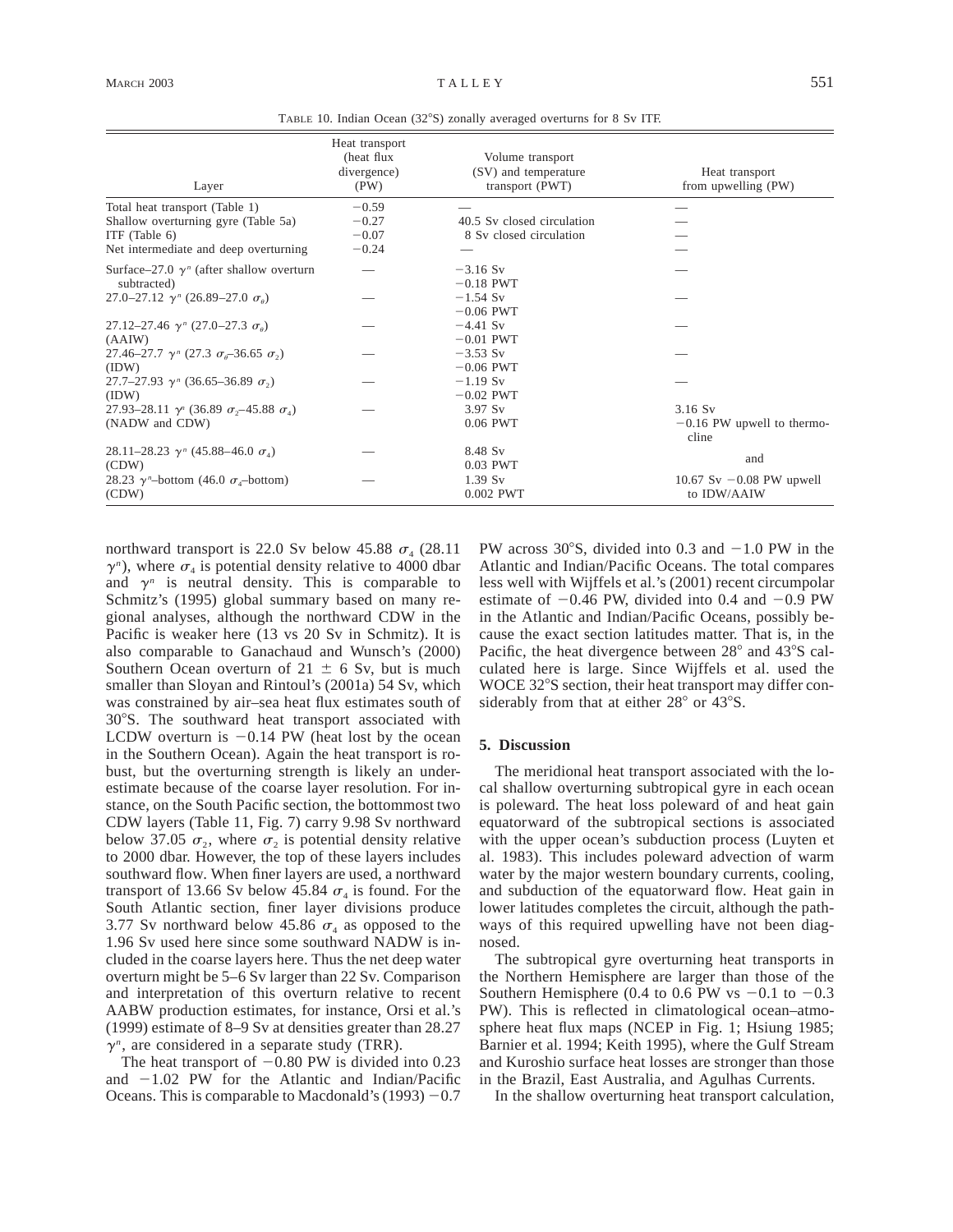|                                                                                                            | ITF/BS in upper layer only                                                            |                                                  | ITF/BS distributed in depth                                                           |                                                  |
|------------------------------------------------------------------------------------------------------------|---------------------------------------------------------------------------------------|--------------------------------------------------|---------------------------------------------------------------------------------------|--------------------------------------------------|
| Layer                                                                                                      | Heat transport (PW)<br>or temperature<br>transport (PWT) and<br>volume transport (Sv) | Heat transport<br>from conversion<br>to PDW (PW) | Heat transport (PW)<br>or temperature<br>transport (PWT) and<br>volume transport (Sv) | Heat transport<br>from conversion<br>to PDW (PW) |
| Total heat transport (Table 1)                                                                             | $-0.03$ PWT<br>$-0.40$ PWT* =<br>$-0.43$ PW                                           |                                                  | $-0.03$ PWT<br>$-0.40$ PWT* =<br>$-0.43$ PW                                           |                                                  |
| Shallow overturning gyre<br>(Table 5a)                                                                     | $-0.38$ PW<br>19.5 Sv closed circu-<br>lation                                         |                                                  | $-0.26$ PW<br>28.4 Sv closed circu-<br>lation                                         |                                                  |
| ITF (Tables 5a and 6)                                                                                      | 0.46 PWT<br>$-0.4$ PWT* =<br>$0.06$ PW<br>8 Sv closed circula-<br>tion                |                                                  | 0.33 PWT<br>$-0.40$ PWT* =<br>$-0.07$ PW<br>8 Sv closed circula-<br>tion              |                                                  |
| Bering Strait (Table 6)                                                                                    | $0.08$ PW<br>1.35 Sv closed circu-<br>lation                                          |                                                  | $0.03$ PW<br>1.35 Sv closed circu-<br>lation                                          |                                                  |
| Net intermediate and deep<br>overturning                                                                   | $-0.19$ PW                                                                            |                                                  | $-0.13$ PW                                                                            |                                                  |
| Surface–27.1 $\sigma_a$ (thermocline<br>and ITF/BS throughputs,<br>after shallow overturn sub-<br>tracted) | $-4.51$ Sv<br>$-0.14$ PWT                                                             |                                                  |                                                                                       |                                                  |
| 27.1–27.6 $\sigma_{\theta}$ (AAIW or<br>PDW1)                                                              | $-2.87$ Sv<br>$-0.06$ PWT                                                             |                                                  | $-7.40$ Sv<br>$-0.13$ PWT                                                             |                                                  |
| 27.6 $\sigma_{\rm e}$ -36.96 $\sigma_{\rm z}$ (PDW2)                                                       | $-5.37$ Sv<br>$-0.04$ PWT                                                             |                                                  | $-5.37$ Sv<br>$-0.04$ PWT                                                             |                                                  |
| 36.96 $\sigma_2$ -45.84 $\sigma_4$ (PDW3)                                                                  | $-1.01$ Sv<br>$-0.006$ PWT                                                            |                                                  | $-1.01$ Sv<br>$-0.006$ PWT                                                            |                                                  |
| 45.84–45.88 $\sigma$ <sub>4</sub> (LCDW1)                                                                  | 3.39 Sv<br>0.02 PWT                                                                   | 4.51 $Sv$ /-0.12 PW to<br>thermocline and        | 3.39 Sv<br>0.02 PWT                                                                   | None to thermocline<br>and AAIW except           |
| 45.88–45.92 $\sigma$ <sub>4</sub> (LCDW2)                                                                  | $1.59$ Sv<br>0.01 PWT                                                                 | 9.25 Sv $/ -0.07$ PW<br>to PDW                   | $1.59$ Sv<br>0.01 PWT                                                                 | to feed ITF/BS<br>and                            |
| 45.92 $\sigma_4$ -bottom (LCDW3)                                                                           | 8.78 Sv<br>0.03 PWT                                                                   |                                                  | 8.78 Sv<br>0.03 PWT                                                                   | 9.25 Sv/ $-0.13$ PW<br>to PDW                    |

TABLE 11. South Pacific (28°S) zonally averaged overturns for 8 Sv ITF and 1.35 Sv Bering Strait.

\* ITF temperature transport.



FIG. 7. Global (sum of Pacific, Atlantic, Indian Ocean) meridional overturning transport across  $30^{\circ}$ S (Table 12). Layers used are those of the Indian Ocean 32°S section (Fig. 6d).

upwelling from below the maximum subduction density was neglected. Ekman suction occurs poleward of the subtropical gyres, and some of the upwelled water feeds the surface layer of the subtropical gyre through equatorward Ekman transport across the gyre boundary across the subantarctic front in the Southern Ocean or the subpolar fronts in the Northern Hemisphere. If included in the shallow gyre overturning heat transport, the upwelling would reduce the poleward heat transports. On the other hand, the overturns south of  $30^{\circ}$ S (Table 12) show no net southern upwelling from the AAIW layer into the thermocline, nor is there evidence of net upwelling from below the maximum subduction density in the North Pacific and North Atlantic budgets (Tables 7 and 8).

The Indonesian Throughflow was assumed here to impact the shallow subducted layers in both the Indian and Pacific Oceans. The RTInd and RPac analyses have more than enough warm water transport in the Agulhas and in the eastern subtropical South Pacific to accommodate the ITF. The ITF is only slightly different in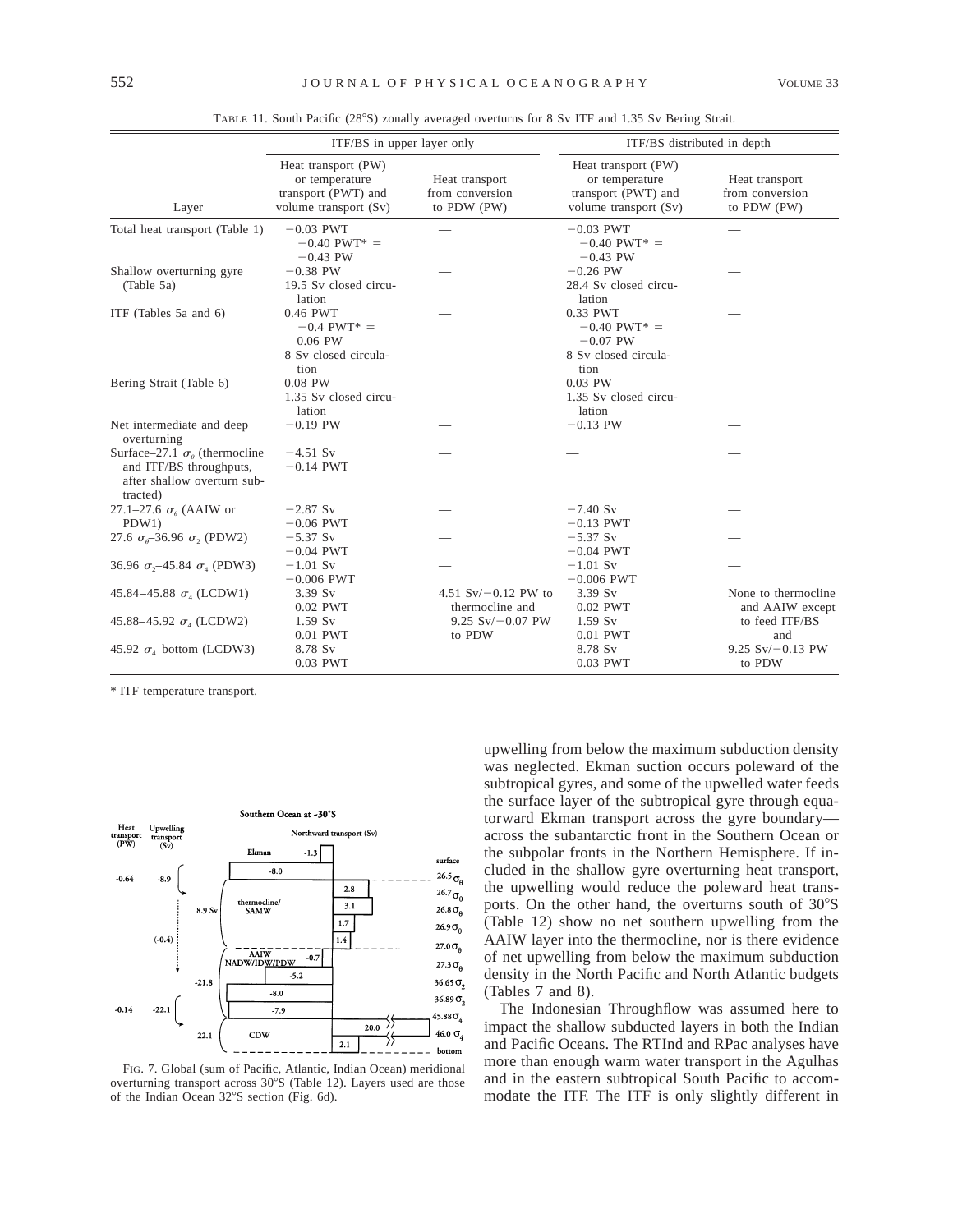TABLE 12. Southern Ocean  $(\sim 30^{\circ}S)$  zonally averaged overturns; total layer transports with no shallow overturn adjustments. Atlantic, Pacific, and Indian Ocean combined, assuming 8 Sv ITF and 1.35 Bering Strait (see text). Total heat transport: -0.80 PW.

| Layer                                                                                         | Individual ocean<br>transports $(Sv)$<br>$A = Atlantic$<br>$I = Indian$<br>$P = Pacific$ | Volume transport<br>$(Sv)$ and<br>temperature<br>transport<br>(PWT) | Heat transport<br>from downwelling (PW)            |
|-----------------------------------------------------------------------------------------------|------------------------------------------------------------------------------------------|---------------------------------------------------------------------|----------------------------------------------------|
| Ekman layer                                                                                   | 0.99(A)<br>$2.17$ (I)<br>$-4.41(P)$                                                      | $-1.26$ Sv<br>$-0.17$ PWT                                           | $-0.64$ downwelling to thermocline and SAMW<br>and |
| Surface–26.55 $\gamma$ <sup>n</sup> (Surface–26.5 $\sigma$ <sub>n</sub> )                     | 1.88(A)<br>$-15.31$ (I)<br>5.43 $(P)$                                                    | $-8.00$ SV<br>$-0.86$ PWT                                           | $-0.04$ downwelling to LCDW (ignore)               |
| 26.55–26.78 $\gamma$ <sup>n</sup> (26.5–26.7 $\sigma$ <sub>a</sub> )                          | 1.61(A)<br>$0.54$ (I)<br>0.67(P)                                                         | 2.82 Sv<br>0.15 PWT                                                 |                                                    |
| 26.78–26.90 $\gamma$ <sup>n</sup> (26.7–26.81 $\sigma$ <sub>a</sub> )                         | 1.72(A)<br>$1.15$ (I)<br>0.23(P)                                                         | 3.10 Sv<br>0.13 PWT                                                 |                                                    |
| 26.90–27.0 $\gamma$ <sup>n</sup> (26.8–26.89 $\sigma$ <sub>a</sub> )                          | 1.08(A)<br>$0.30$ (I)<br>0.30(P)                                                         | $1.68$ Sv<br>0.05 PWT                                               |                                                    |
| 27.0–27.12 $\gamma$ <sup>n</sup> (26.89–27.0 $\sigma$ <sub>e</sub> )                          | 1.31(A)<br>$-1.54$ (I)<br>1.65(P)                                                        | 1.43 Sv<br>0.03 PWT                                                 |                                                    |
| 27.12–27.46 $\gamma$ <sup>n</sup> (27.0–27.3 $\sigma$ <sub>e</sub> )<br>(AAIW)                | 3.23(A)<br>$-4.41$ (I)<br>0.52(P)                                                        | $-0.66$ Sv<br>0.06 PWT                                              | $-0.14$ downwelling to CDW layers                  |
| 27.46–27.7 $\gamma$ <sup>n</sup> (27.3 $\sigma$ <sub>n</sub> –36.65 $\sigma$ <sub>2</sub> )   | 0.17(A)<br>$-3.53$ (I)<br>$-1.81(P)$                                                     | $-5.17$ Sv<br>$-0.09$ PWT                                           |                                                    |
| 27.7–27.93 $\gamma$ <sup>n</sup> (36.65–36.89 $\sigma$ <sub>2</sub> )                         | $-3.51(A)$<br>$-1.19$ (I)<br>$-3.35(P)$                                                  | $-8.04$ Sv<br>$-0.09$ PWT                                           |                                                    |
| 27.93–28.11 $\gamma$ <sup>n</sup> (36.89 $\sigma$ <sub>2</sub> –45.88 $\sigma$ <sub>4</sub> ) | $-11.93(A)$<br>$3.97$ (I)<br>0.07(P)                                                     | $-7.89$ Sv<br>$-0.08$ PWT                                           |                                                    |
| 28.11-28.23 $\gamma$ <sup>n</sup> (45.88-46.0 $\sigma$ <sub>4</sub> )<br>(LCDW)               | 1.43(A)<br>$8.48$ (I)<br>10.05(P)                                                        | 19.96 Sv<br>0.06 PWT                                                |                                                    |
| 28.23 $\gamma$ <sup>n</sup> -bottom (46.0 $\sigma$ <sub>4</sub> -bottom)<br>(LCDW)            | 0.66(A)<br>$1.39$ (I)<br>0.0(P)                                                          | $2.05$ Sv<br>0.003 PWT                                              |                                                    |

temperature than the assumed Indian (Agulhas) outflow and South Pacific inflow (if above the thermocline), and so the heat transport associated with the ITF is small and the sign indeterminate. If the Pacific inflow feeding the ITF originates below the surface layer, hence colder than estimated here, then the ITF loop is associated with net surface heat gain in the Pacific. If the Indian outflow of the ITF were deeper in the Agulhas than assumed here, then its transit through the Indian Ocean would be associated with net heat loss, which seems unlikely.

Heat transports associated with deepwater formation and Northern Hemisphere intermediate water formation are closely tied to the direction and strength of the overturning circulations in each ocean. The Pacific overturn

is weak, and hence the North Pacific meridional heat transport is dominated by shallow gyre overturn. The North Atlantic overturn is strong, and so the North Atlantic meridional heat transport is dominated by LSW and NADW formation. This domination has long been understood to extend to the South Atlantic. The deep South Pacific overturning heat transport of  $-0.1$  to  $-0.2$ PW is associated with upwelling and is the same order of magnitude as the shallow overturning heat transport of  $-0.2$  to  $-0.3$  PW. Likewise in the Indian Ocean, deep upwelling north of 32°S provides a substantial poleward heat transport of  $-0.2$  PW, of the same order of magnitude as the shallow overturning heat transport of  $-0.3$  PW.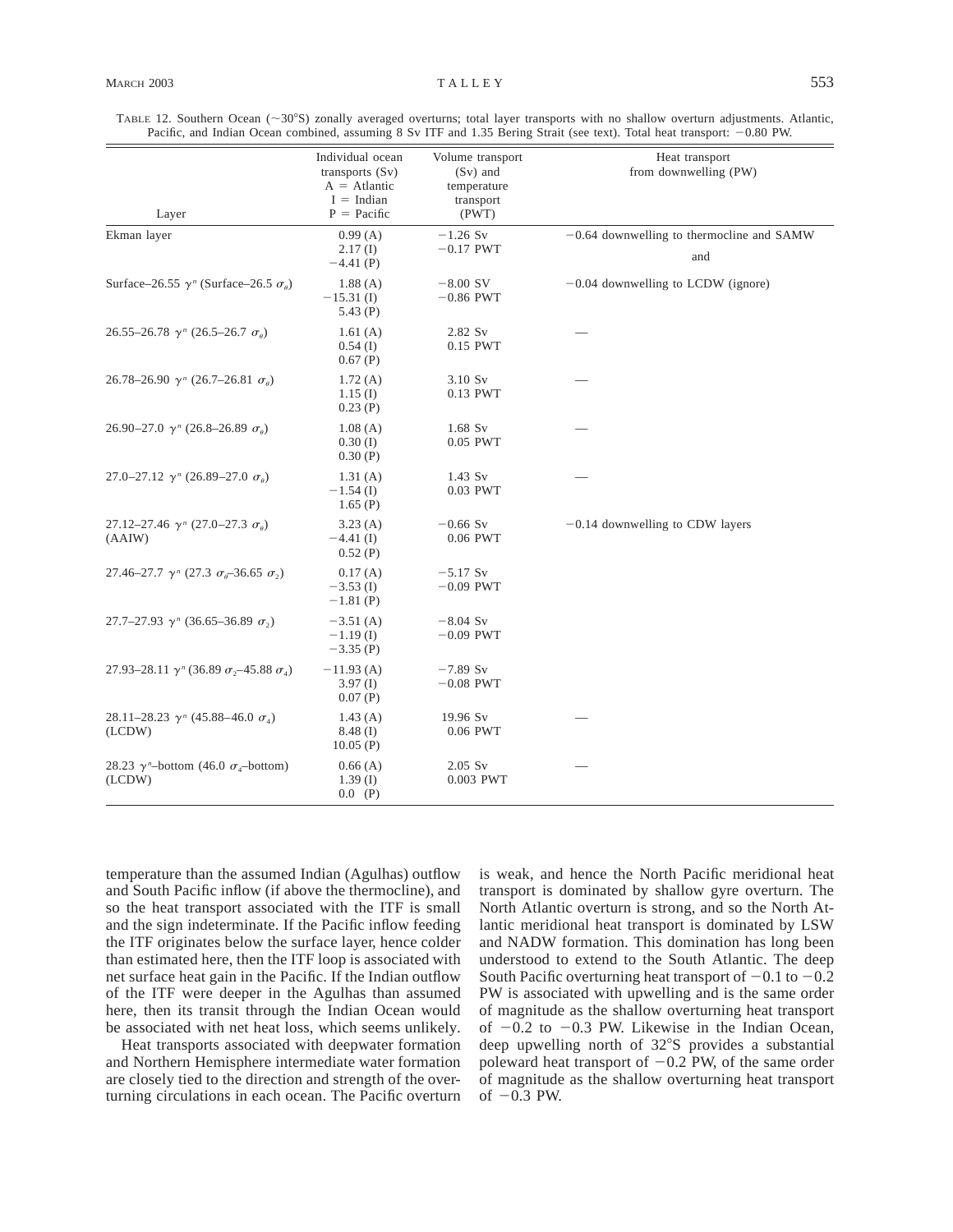## **6. Summary**

- 1) The processes associated with subtropical subduction transport heat poleward. This is apparent even in the Southern Hemisphere once the complicating deep overturning cells and Indonesian Throughflow are removed. Regardless of the strength or even presence of intermediate/deep overturn, midlatitude heat loss would continue to be associated with poleward heat transport; that is, in a climate scenario with a weakened or absent meridional overturning circulation, there would still be major poleward heat transport, like that of the North Pacific in today's climate.
- 2) Heat transport in the North Pacific, unlike that of all other oceans, is dominated by shallow processes, made even shallower in physical space by the strong stratification of the North Pacific.
- 3) Much of the North Atlantic heat transport is associated with intermediate and deep overturn, but a shallow gyre component is nevertheless present, associated with the large ocean heat loss in the Gulf Stream.
- 4) The Indonesian Throughflow has only a small effect on the heat budget of the Indian Ocean, given recent observations of ITF temperature transport (Vranes et al. 2002), and assuming that the associated outflow in the subtropical Indian Ocean is in the upper ocean, as seems reasonable. This small impact of the ITF extends to the Pacific if the source waters of the ITF flowing northward in the South Pacific are above the thermocline, yielding a net associated heat loss in the Pacific. However, if the ITF source waters at  $28^{\circ}$ S are deeper, as is possible, there is an associated heat gain in the Pacific. This volatility in the estimated impact of the ITF indicates the importance of continuing to evaluate the complete ITF loop, its source and sink waters and passage through the archipelago.
- 5) Upwelling from the deep waters to the upper ocean is an important component of the heat budget in the Indian and South Pacific Oceans. The major contrast between the South Atlantic's deep overturning heat transport and that of the Indian and South Pacific Oceans is that the latter two involve deep upwelling north of the zonal sections, while the South Atlantic involves NADW formation (downwelling).
- 6) Downwelling (water mass formation) in the Antarctic is split into two overlying cells: transformation of thermocline waters to SAMW/AAIW in the upper ocean, and transformation of northern source deep waters into bottom waters. These cells carry a significant amount of heat; that is, the heat transport associated with upwelling in the Indian and Pacific is not solely due to NADW formation, but also includes the Southern Ocean component.

This analysis indicates that, alone of all the oceans, the North Pacific can be successfully monitored with partial water column measurements. This is being done,

for example, by Roemmich et al. (2001) using repeat partial-depth XBT sections, since deep water processes do not carry much heat there. The North Atlantic especially requires monitoring to the bottom, since the important LSW/NADW overturning components are close to their time-varying and volumetrically large sources. The Indonesian throughflow may be a critical part of the global heat budget, in the same way that Ekman temperature transports are critical, since both are confined to warm waters.

The purpose of this exercise was to assess the strength of various specific processes in carrying heat. There were many simplifications. Extensions should be made to other processes. Examples include upwelling associated with equatorward subpolar–subtropical crossgyre transport at the sea surface, and tropical overturning cells. Within the ocean's intermediate and deep isopycnal layers there are major opposing meridional volume transports leading to relatively minor net meridional transport. While these opposing transports may have little effect on heat transport since the temperature differences between northward and southward flows within isopycnal layers are small, they could have a larger impact on freshwater, nutrient, and carbon transports.

*Acknowledgments.* Tremendous gratitude is expressed to J. Reid, S. Anderson, and P. Robbins for the geostrophic velocity analyses, and to P. Robbins, H. Bryden, J. Toole, and two anonymous, thorough reviewers for their comments on the manuscript. The original heat transport calculations were created for an American Geophysical Union Chapman conference in June 1998. Support was from the National Science Foundation funding for the World Ocean Circulation Experiment, through Grants OCE-9712209 and OCE-9529584.

#### APPENDIX A

#### **Comparison with the Bryan–Bryden Decomposition**

Following a number of earlier studies, notably Bryan (1982) and Bryden (1993), and calculations influenced by Bryden (Wijffels et al. 1996; Robbins and Toole 1997), Bryden and Imawaki (2001) summarized a division of heat transports into three mass-conserving elements: 1) barotropic ("leakage"), 2) baroclinic, and 3) horizontal/eddy. They identified the horizontal component with the horizontal, wind-driven gyre circulation and the baroclinic component with the deeper overturn. The barotropic component is due to net mass flux through a given zonal section, balanced by the Bering Strait and/or Indonesian Throughflow as appropriate. These three components are philosophically similar to the 1) Bering Strait/Indonesian Throughflow components, 2) intermediate/deep overturn, and 3) shallow overturn calculated here. Similar components were used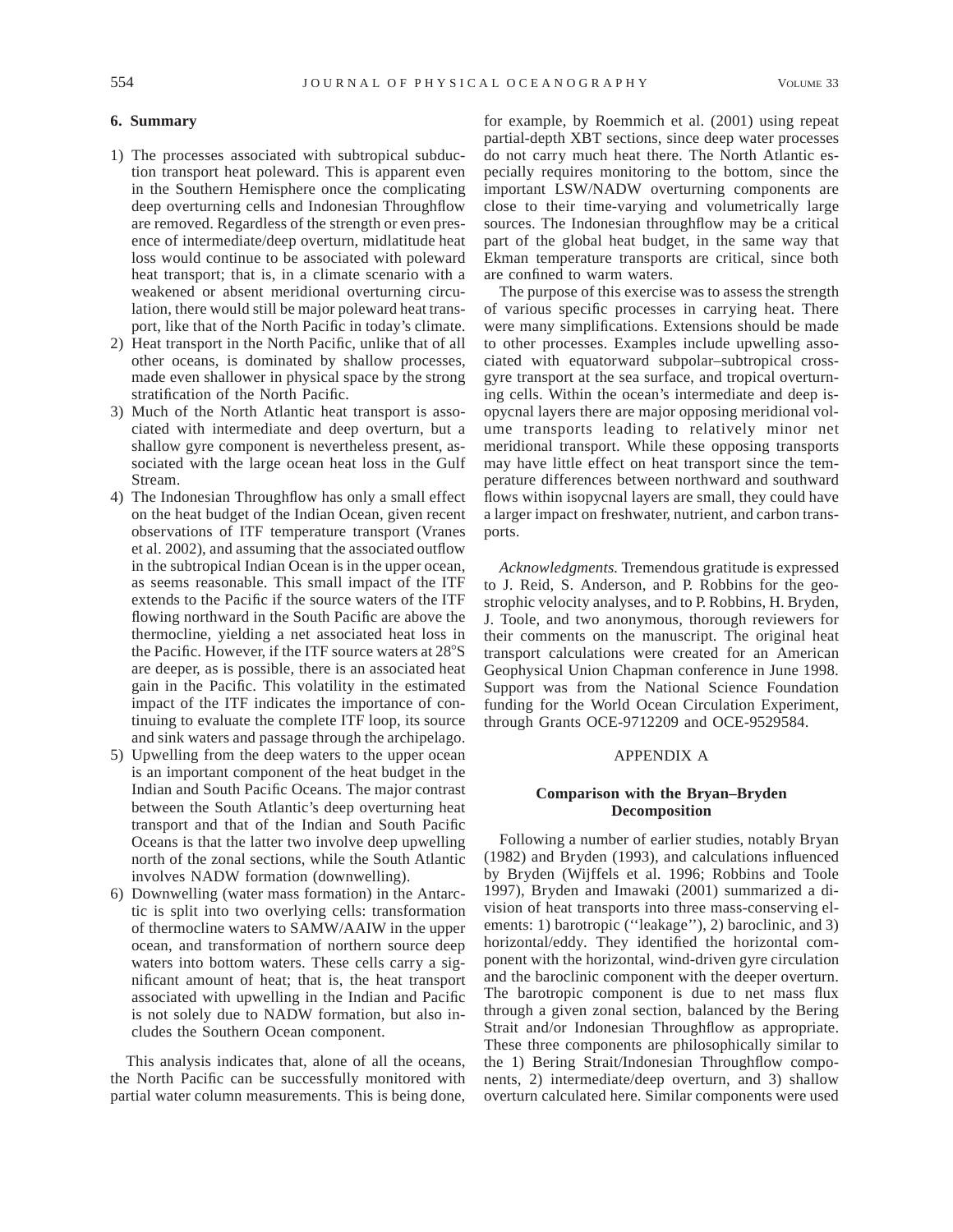|                     |                                                  |                                         | Decomposition used here |                | Bryden and Imawaki (2001) decomposition                                                                                                                         |                       |                |
|---------------------|--------------------------------------------------|-----------------------------------------|-------------------------|----------------|-----------------------------------------------------------------------------------------------------------------------------------------------------------------|-----------------------|----------------|
|                     |                                                  |                                         | Shallow gyre            |                |                                                                                                                                                                 |                       |                |
|                     |                                                  | Throughput heat                         | heat transport          | Intermediate   | Barotropic                                                                                                                                                      | Horizontal            |                |
|                     | Total heat                                       | transport (PW)                          | (PW)                    | deep overturn  | ("leakage")                                                                                                                                                     |                       | Baroclinic     |
|                     | transport (PW)                                   | (ITF/Bering)                            | Tables 4                | heat transport | heat transport                                                                                                                                                  | gyre and<br>eddy heat | heat transport |
| Section             | Tables 1 and 6)                                  | (Table 6)                               | and 5)                  | (PW)           | (PW)                                                                                                                                                            | ransport (PW)         | (PW)           |
| Atlantic 24°N       | $1.28$ PW                                        | $-0.02$ PW                              | 0.40                    | 0.88           | $-0.04$ PW                                                                                                                                                      | 0.12                  | $-20$          |
| Pacific 24°N        | $0.81$ PW                                        | $0.14$ PW                               | 0.57                    | 0.27           | 0.03 PW                                                                                                                                                         | 64.0                  | 0.30           |
| Atlantic 32°S       | $0.23$ PW                                        | $-0.02$ PW                              | $-0.11$                 | 0.34           | $-0.03$ PW                                                                                                                                                      | $-0.27$               | 0.55           |
|                     | Pacific 28°S assuming 8 Sv -0.03 PWT - 0.40 PWT* | $0.46$ PWT $-0.40$ PWT*                 | $-0.24$                 | $-0.24$        | $0.17$ PWT $-0.40$ PWT*                                                                                                                                         | $-0.16$               | $-0.05$        |
| ITF and 1.35 Bering | $= -0.43$ PW                                     | $= 0.06$ PW                             |                         |                | $= -0.23$ PW                                                                                                                                                    |                       |                |
| ndian 32°S          | $-0.99$ PW + 0.40 PW*<br>$= -0.59$ PW            | $-0.47$ PWT + 0.40 PWT*<br>$= -0.07$ PW | $-0.27$                 | $-0.24$        | **0.18 PW                                                                                                                                                       | $**-0.19$             | $-6.4$         |
|                     |                                                  |                                         |                         |                | * Temperature transport for meridional flow through the section, associated with the ITF and Bering Strait, minus the temperature transport for the ITF itself. |                       |                |

remporatum c anaport rot meriturem now intougar are section, associated with an and the paramy number in the present work, provided by Robbins, include both the silica constraint<br>\*\* Values from Robbins and Toole (1997), th \*\* Values from Robbins and Toole (1997), their Table 5, with silica constraints. Indian Ocean section values in the present work, provided by Robbins, include both the silica constraint and one for LADCP-observed velocities in the Agulhas, and so the total heat transports are not equal. and one for LADCP-observed velocities in the Agulhas, and so the total heat transports are not equal.

in RTInd (values shown in Table A1, using isopycnal layers and with the ITF in the uppermost layer rather than strictly following the Bryden and Imawaki formulation) and also in Bryden and Beal (2001).

The advantage of the Bryan (1982) and Bryden and Imawaki (2001) decomposition is that it requires neither a choice of isopycnal layers, nor, as required for the shallow overturning transport used here, a choice for the maximum subtropical subduction density. Thus it is a useful diagnostic in numerical model calculations in which the correspondence of densities and processes with those of the actual ocean are likely inexact. The disadvantage of the shallow overturn decomposition is that it is not useful outside the subducting subtropical gyres. Other decompositions might be developed that would capture the heat transport associated with other specific mass-conserving parts of the intermediate/deep overturn.

Because of the increasing use and practicality of the Bryan–Bryden components, the latter quantities were computed to compare with the three components used here (Table A1). It is apparent that the shallow overturning and horizontal gyre heat transports are not directly equivalent, nor are the other two pairs of quantities (intermediate/deep and baroclinic; ITF/Bering Strait and barotropic). This is because the horizontal gyre transport includes horizontal (with depth) temperature differences at all depths and does not include Ekman transport, whereas the shallow overturn includes Ekman transport and only the contrasts in temperature shallower than the maximum subduction density. Likewise, the baroclinic heat transport includes the Ekman transport and any possible parts of the shallow overturn that express themselves at different depths. And finally, the ITF/Bering Strait heat transports here involve only the part of the flow that is assumed to feed these straits, whereas the barotropic component is the section-averaged velocity and temperature. (The Ekman transport effect is most apparent for the North Pacific section with its large Ekman volume transport and relatively strong shallow overturn.)

# APPENDIX B

### **Ekman Transport Sensitivity to Wind Products**

Ekman transports were calculated using annual average wind stresses from Hellerman and Rosenstein (1983, hereafter HR). Numerous comparisons of this wind product with more recent products reveal regional differences. Harrison's (1989) list of Ekman transports based on HR and his own climatology is the basis for the last two columns of Table B1, showing the HR transports about 20% larger. Harrison's HR values differ from those here (Table B1), presumably because the latter were interpolated to every station pair, and the sections were not exactly zonal. Holfort and Siedler (2001) compared Ekman transport from HR winds and the South-

TABLE A1. Subtropical section heat transports with Bryan (1982)/Bryden and Imawaki (2001) decomposition.

TABLE A1. Subtropical section heat transports with Bryan (1982)/Bryden and Imawaki (2001) decomposition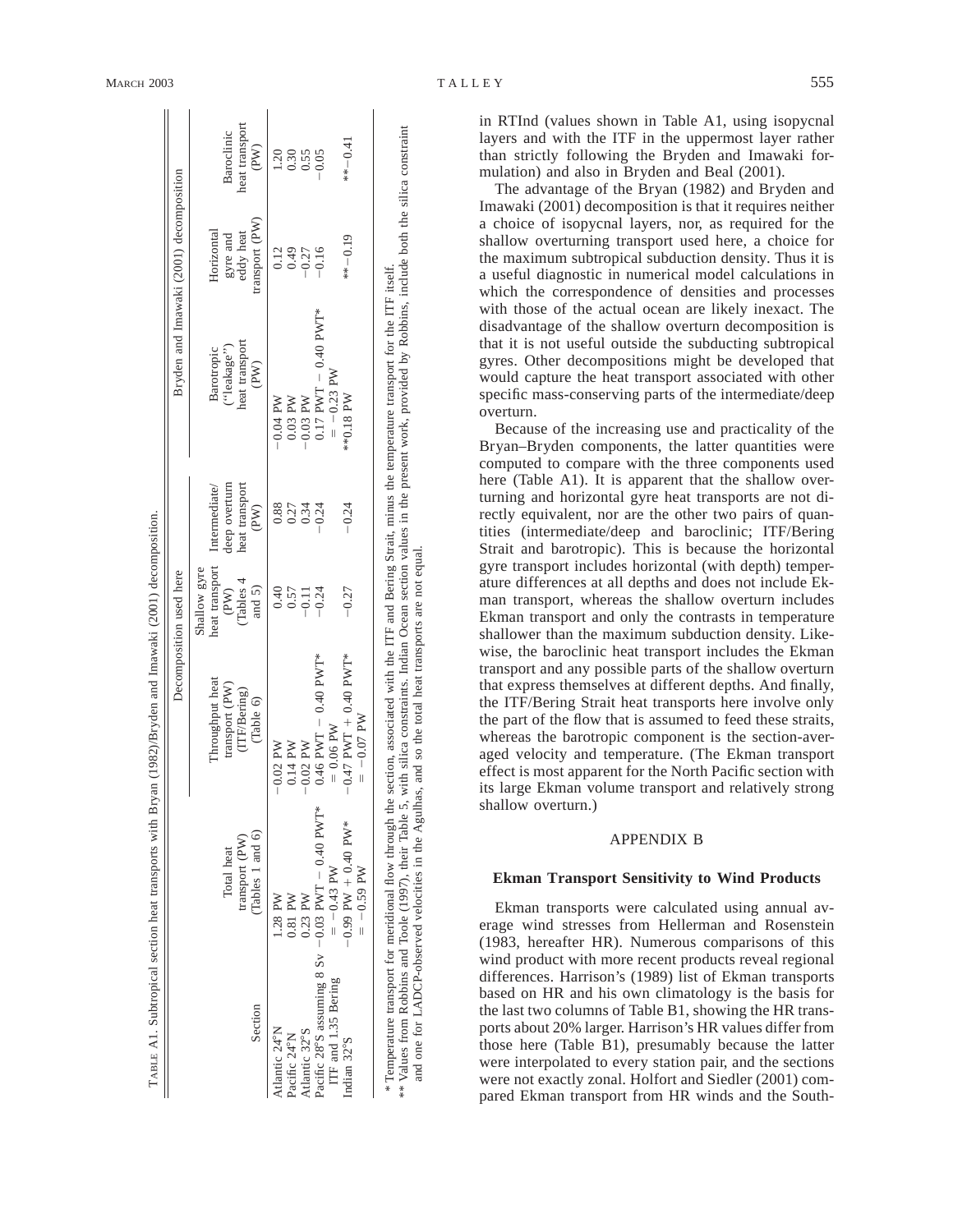| į<br>うくうく<br>ï<br>i                                                                                                                          |
|----------------------------------------------------------------------------------------------------------------------------------------------|
| $\ddot{\phantom{a}}$                                                                                                                         |
| l<br>ł<br>֧֧֧֧֪֧֧֧֧֧֧֧֧֛֪֧֧֧֧֧֝֟֟֓֝֬֝֬֝֬֝֬֝֬֝֬֝֬֟֓֝֬֝֬֝֬֝֬֝֬֝֟֝֬֟֓֝֬֓֟֓֝֬֝֬֝֬֝֬֝֬֝֟֬֝֬֝֬֝֬֝֬                                                 |
| $\vdots$                                                                                                                                     |
| )<br>}<br>}                                                                                                                                  |
| ļ<br>ì                                                                                                                                       |
| coco con contra contra contra contra contra contra contra contra contra contra contra contra contra contra con<br>$\ddot{\phantom{a}}$<br>į  |
| $\frac{1}{2}$                                                                                                                                |
| Films are such                                                                                                                               |
| $\vdots$<br>ļ                                                                                                                                |
| -<br>F<br>F<br>F<br>F<br>֧֦֦֦֦֦֧֧֧֧֦֧֦֧֧֧֧֧֧֧֛֛֛֛֛֛֛֛֛֛֛֛֛֛֛֛֛ׅ֛ׅ֛ׅ֛֛֚֚֚֚֝֕֝֝֝֝֬֝֝֓֕֝֬֝֓֝֬֝֓֝֬֝֓֝֬֝֟֓֝֬֝֓֝֬֝֬֝֓֝֬֝֬֝֬֝֬֝֬֝֬֜֜֜֜֜֜֜֜֜֜֜֜<br>l |

| Section                                                                                             | HR Ekman volume<br>transport (Sv and<br>and temperature<br>PWT) (Table 1) | with HR (PW)<br>Total heat<br>transport<br>(Table 1)        | NCEP Ekman<br>$(Sv$ and $PWT)$<br>volume and<br>temperature<br>transport | transport with<br>NCEP (PW)<br>Total heat     | Macdonald (1998)<br>volume transport<br><b>ECMWF Ekman</b><br>(Sv) | Harrison (1989)<br>HR Ekman<br>transport<br>(Sv) | (1989) Ekman<br>transport (Sv)<br>Harrison |
|-----------------------------------------------------------------------------------------------------|---------------------------------------------------------------------------|-------------------------------------------------------------|--------------------------------------------------------------------------|-----------------------------------------------|--------------------------------------------------------------------|--------------------------------------------------|--------------------------------------------|
| Atlantic 59°N                                                                                       | $-0.04$ PWT<br>$-1.2$ S <sub>v</sub>                                      | 0.70                                                        | $-0.04$ PWT<br>$-1.3$ S <sub>v</sub>                                     | 0.69                                          |                                                                    | $-1.7$                                           | $-1.4$                                     |
| Atlantic 53°N                                                                                       | $-0.10$ PWT<br>$-2.6$ S <sub>v</sub>                                      | 0.62                                                        | $-0.09$ PWT<br>$-2.2$ Sv                                                 | 0.68                                          |                                                                    | $-3.1$                                           | $-2.6$                                     |
| Atlantic 45°N                                                                                       | $-2.9$ Sv                                                                 | 0.62                                                        | $-2.4 Sv$                                                                | 0.62                                          | $-3.8(48^{\circ}N)$                                                | $-4.1$                                           | 3.4                                        |
| Atlantic 36°N                                                                                       | $-0.16$ PWT<br>$-3.4 Sv$                                                  | 0.86                                                        | $-0.14$ PWT<br>$-2.3$ S <sub>v</sub>                                     | 0.92                                          | $-2.7$                                                             | $3.\overline{5}$                                 | 3.3                                        |
| Atlantic 32°N                                                                                       | $-0.28$ PWT<br>$-1.5$ Sv                                                  | $-0.01$ <sup>a</sup>                                        | $-0.20$ PWT<br>$-0.8 Sv$                                                 | 0.03 <sup>b</sup>                             |                                                                    | $-1.3$                                           | $-1.4$                                     |
| Atlantic 24°N                                                                                       | $-0.14$ PWT<br>5.9 Sv                                                     | 1.28                                                        | $-0.08$ PWT<br>4.8 Sv                                                    | 1.20                                          | 5.4                                                                | 7.4                                              | 5.6                                        |
| Atlantic 8°N                                                                                        | 0.56 PWT<br>10.7 Sv                                                       | 0.73                                                        | 0.46 PWT<br>10.2 Sv                                                      | 0.70                                          | 9.3 (11°N)                                                         | $11.4\,$                                         | 8.7                                        |
| Atlantic 8°S                                                                                        | 1.13 PWT<br>$-12.8 Sv$                                                    | $-0.22^{a}$                                                 | 1.09 PWT<br>$-12.0 Sv$                                                   | $-0.15^{\circ}$                               |                                                                    | $-14.0$                                          | $-11.2$                                    |
| Atlantic 11°S                                                                                       | $-1.32$ PWT<br>$-11.6 Sv$                                                 | $-0.38^{a}$                                                 | $-1.23$ PWT<br>$-10.7 Sv$                                                | $-0.31^{\rm b}$                               | $-11.2$                                                            | $-12.5$                                          | $-9.9$                                     |
| Atlantic 16°S                                                                                       | $-1.17$ PWT<br>$-8.6 Sv$                                                  | 0.61                                                        | $-1.08$ PWT<br>$-7.8 Sv$                                                 | 0.68                                          |                                                                    | $-8.9$                                           | $-7.3$                                     |
| Atlantic 24°S                                                                                       | $-0.82$ PWT<br>$-3.8$ Sv                                                  | 0.37                                                        | $-0.75$ PWT<br>$-3.3$ Sv                                                 | 0.45                                          | $-4.3$                                                             | $-4.4$                                           | $-3.3$                                     |
| Atlantic 32°S                                                                                       | $-0.32$ PWT<br>1.0 Sv                                                     | 0.23                                                        | $-0.29$ PWT<br>1.2 Sv                                                    | 0.24                                          | 0.2                                                                | 1.2                                              | 1.8                                        |
| Atlantic 40°S                                                                                       | 0.08 PWT<br>$7.2$ Sv                                                      | $-0.03$                                                     | $0.09$ PWT<br>7.0 Sv                                                     | $-0.04$                                       |                                                                    |                                                  |                                            |
| Pacific 47°N                                                                                        | 0.32 PWT<br>$-5.2$ Sv                                                     | 0.01                                                        | 0.31 PWT<br>$-4.3$ Sv                                                    | 0.04                                          | $-5.4$                                                             | $-5.5$                                           | $-4.2$                                     |
| Pacific 35°N                                                                                        | $-0.17$ PW<br>$-4.3$ Sv                                                   | 0.77                                                        | $-0.17$ PWT<br>$-4.1$ Sv                                                 | 0.78                                          |                                                                    | $-4.9$                                           | $-4.5$                                     |
| Pacific 24°N                                                                                        | $-0.32$ PWT<br>11.3 Sv                                                    | 0.81                                                        | $-0.31$ PWT<br>8.6 Sv                                                    | 0.60                                          | 8.8                                                                | 12.7                                             | 9.2                                        |
| Pacific 10°N                                                                                        | 1.07 PWT<br>39.6 Sv                                                       | 1.25                                                        | 3.24 PWT<br>$0.82$ PWT<br>29.6 Sv                                        | 0.36                                          | (W38.6 Sv) <sup>c</sup><br>24.3                                    | 41.7                                             | 31.6                                       |
| Pacific 28°S <sup>b</sup>                                                                           | 4.28 PWT<br>4.4 Sv                                                        | $-0.03 - 0.40^{\circ}$                                      | $-3.2$ Sv                                                                | $0.08 - 0.40^{\circ}$                         | $-5.5$                                                             | $-4.9$                                           | $-5.3$                                     |
| Pacific 43°S <sup>b</sup>                                                                           | $7.8\ {\rm Sv} \0.39\ {\rm PWT}$<br>$-0.38$ PWT                           | $0.45 - 0.40^{\circ}$<br>$=-0.43$<br>$= 0.05$               | $0.28$ PWT<br>7.7 Sv                                                     | $0.44 - 0.40^{\circ}$<br>$=-0.32$<br>$= 0.04$ | 9.8                                                                | 7.9                                              | 0.5                                        |
| Indian 32°S <sup>b</sup>                                                                            | $0.13$ PWT<br>$2.2$ $Sv$                                                  | $0.99 + 0.40^{\circ}$<br>$-0.59$<br>$\overline{\mathbf{u}}$ | $0.39$ PWT<br>$0.6$ PWT<br>0.8 Sv                                        |                                               | 0.5                                                                | 1.3                                              | 0.8                                        |
| "Serious problems are inferred for the geostrophic portion of these total heat transport estimates. |                                                                           |                                                             |                                                                          |                                               |                                                                    |                                                  |                                            |

# 556 JOURNAL OF PHYSICAL OCEANOGRAPHY VOLUME 33

ن ص

Vranes et al. (2002) temperature transport for ITF.

Pacific 108N: W38.6 Sv is Wijffels et al. (1996) estimate based on a constrained inverse model, starting with an initial estimate of 37 Sv.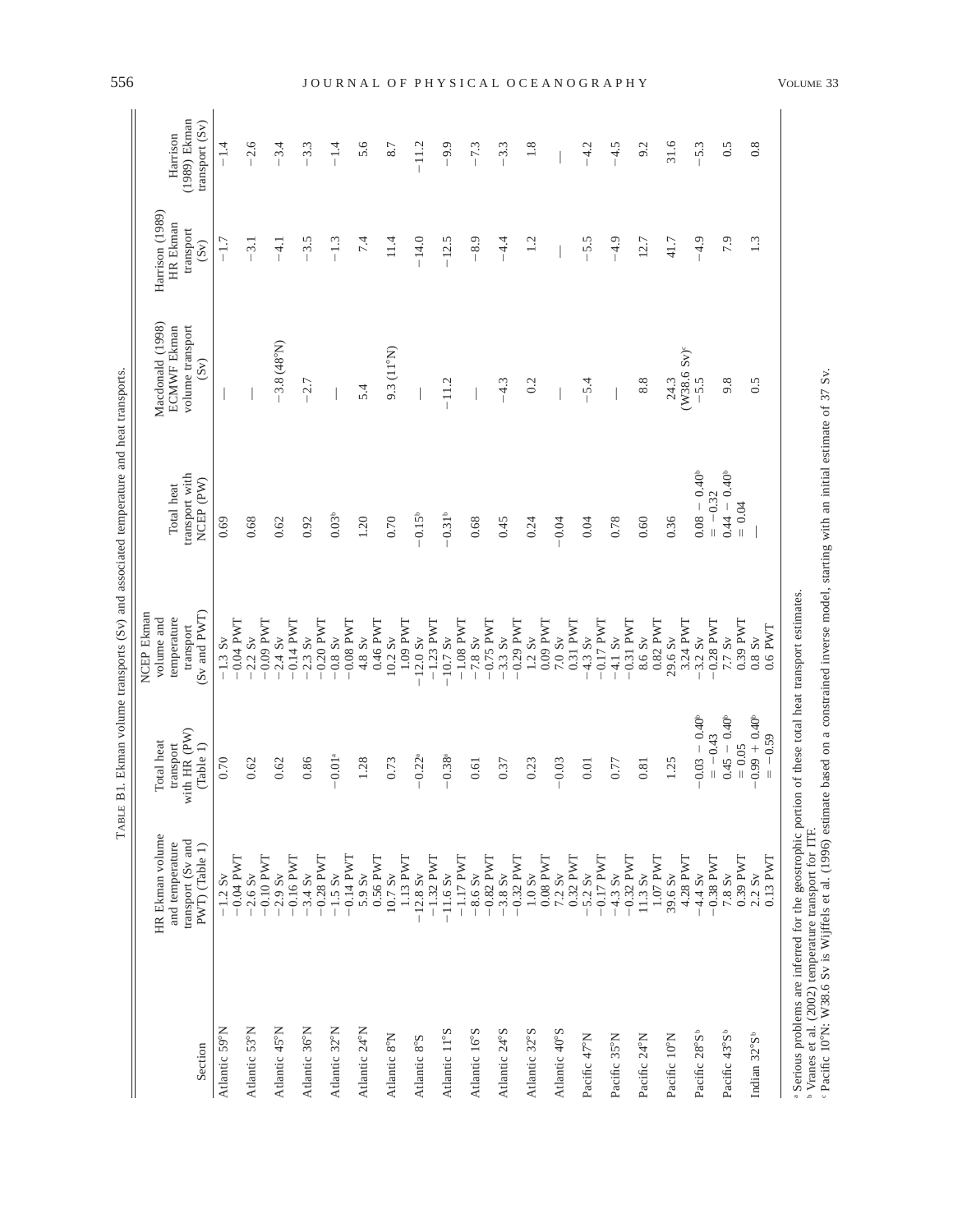ampton climatology for their South Atlantic sections and found the HR winds stronger than Southampton Oceanography Centre (SOC) by about 20%. ECMWF Ekman transports from Macdonald (1998) at sections that match

smaller than the HR Ekman transports. The NCEP reanalysis online long-term monthly mean surface momentum flux was used to compute the annual average Ekman transport for each station pair and summed for the sections (Table B1), to compare with the HR Ekman transports. Temperature transports were calculated with Levitus and Boyer (1994) 30-m mean temperatures. The geostrophic transports for the Pacific and Atlantic sections were then recomputed, adjusting to the NCEP Ekman transports. The heat transport elements and totals are listed in Table B1.

those used here are also listed in Table B1; most are

Overall the HR Ekman transport magnitudes are larger than the NCEP magnitudes (18 out of 20 sections), as reported by others. The mean difference was 16%, with large fluctuations. These differences occur in all regions. Heat transport adjustments are consistent with the decreased Ekman transport for the NCEP winds: less southward heat transport in the Northern Hemisphere westerlies and Southern Hemisphere trades and vice versa. The only exception is in the South Atlantic westerlies  $(32^{\circ}$  and  $40^{\circ}$ S), where the NCEP and HR Ekman transports are nearly the same size. The mean difference in heat transports in all westerly wind regions is 0.03 PW, which is negligible. The mean change in heat transport in the Southern Hemisphere trade wind regions is 0.08 PW, which is still within the other errors. However, the change in heat transport in the North Pacific trade wind region is large: the NCEP winds result in northward heat transports that are lower by  $0.21$  PW at  $24^{\circ}$ N and  $0.89$  PW at  $10^{\circ}$ N. These are unacceptably large. The HR Ekman transports are retained in this manuscript for continuity with previous heat transport calculations. However, the NCEP-based transports will be used in future work with these transport fields.

As an abbreviated test of the ECMWF winds, I adopted Macdonald's (1998) ECMWF-based 24.6 Sv Ekman transport for 10°N in the Pacific. The total heat transport at this latitude is strongly affected by the large Ekman transport, and the much smaller ECMWF transport led to a southward total heat transport, which is inconsistent with previous results including those based on air–sea fluxes. Macdonald also found the 24.6 Sv to be too weak, and therefore used Wijffel's et al.'s (1996) larger 38.6 Sv, which was derived from HR winds subjected to inverse model constraints.

### APPENDIX C

#### **Data Diagnostics**

The hydrographic sections in RAtl and RPac were assembled from many different datasets (tables in RAtl and RPac; Tables 1 and C1 here), most from the International Geophysical Year (IGY) program of the late 1950s, long lines in the 1960s, and densely sampled long lines in the 1980s, with additional individual stations from other datasets to fill gaps. Station spacing, vertical sample spacing, and the depth above the bottom (DAB) of the deepest sample on each profile vary widely. Discretely sampled hydrographic data were used by RAtl and RPac for almost all sections even when CTD data were available; subsampled CTD data were used for 10°N in the Pacific. Prior to their use in RAtl and RPac, the temperature and salinities were subjected to rigorous quality control by A. Mantyla, and some but not all large vertical sampling gaps were filled by interpolation.

The meridional heat transport estimates at  $32^{\circ}$ N,  $8^{\circ}$ S, and  $11^{\circ}$ S (and marginally  $40^{\circ}$ S) in the Atlantic (section 3) differ greatly from those at adjacent latitudes and from previous analyses of Atlantic heat transports (references in text). This suggests that the geostrophic reference velocities for these sections were of lower quality than for other sections and that heat transport error might vary significantly among the other sections. Sampling diagnostics (Table A3) include station spacing, vertical bottle spacing, DAB, and percentages of stations with large vertical sampling gaps and large DAB. The mean and maximum adjustments to station pair transports to match Reid's station pair transports were also tabulated. The station pair transports computed here differed from Reid's because of the vertical interpolation methods (matched parabolas in RAtl/RPac and an Akima cubic spline in my processing.) The adjustments were slight where vertical sample coverage was good, but were large  $(>13$  Sv per station pair) when vertical sampling gaps were greater than 800 m in the thermocline. The uniform velocity adjustments applied to the geostrophic velocities to balance the Ekman transport are also listed, but do not appear to be related to failure of the heat transport calculations.

From Table C1, the best predictors of poor performance are inhomogeneous data sources and large vertical sampling gaps. The Atlantic  $32^{\circ}$ N and  $40^{\circ}$ S sections include many separate datasets (five and eight, respectively), many from the IGY and some dating back to the Meteor expedition in 1925. By this criterion, the Pacific 35°N section might also be problematic; its reasonable heat transport estimate might reflect the strength of the shallow overturn in this gyre and hence importance of the upper gyre circulation and Ekman transport. Net property transports are likely sensitive to use of multiple cruises because individual station pair transports, which are often comparable in size to the net transport, are due to synoptic eddy and current activity that varies over weeks and are then aliased into the net transport if the section is not synoptic.

The Atlantic  $8^\circ$  and  $11^\circ$ S sections are each based on single datasets, from the IGY and from 1983, respectively. The latter dataset is well sampled in the horizontal and vertical, especially with regard to CTD data,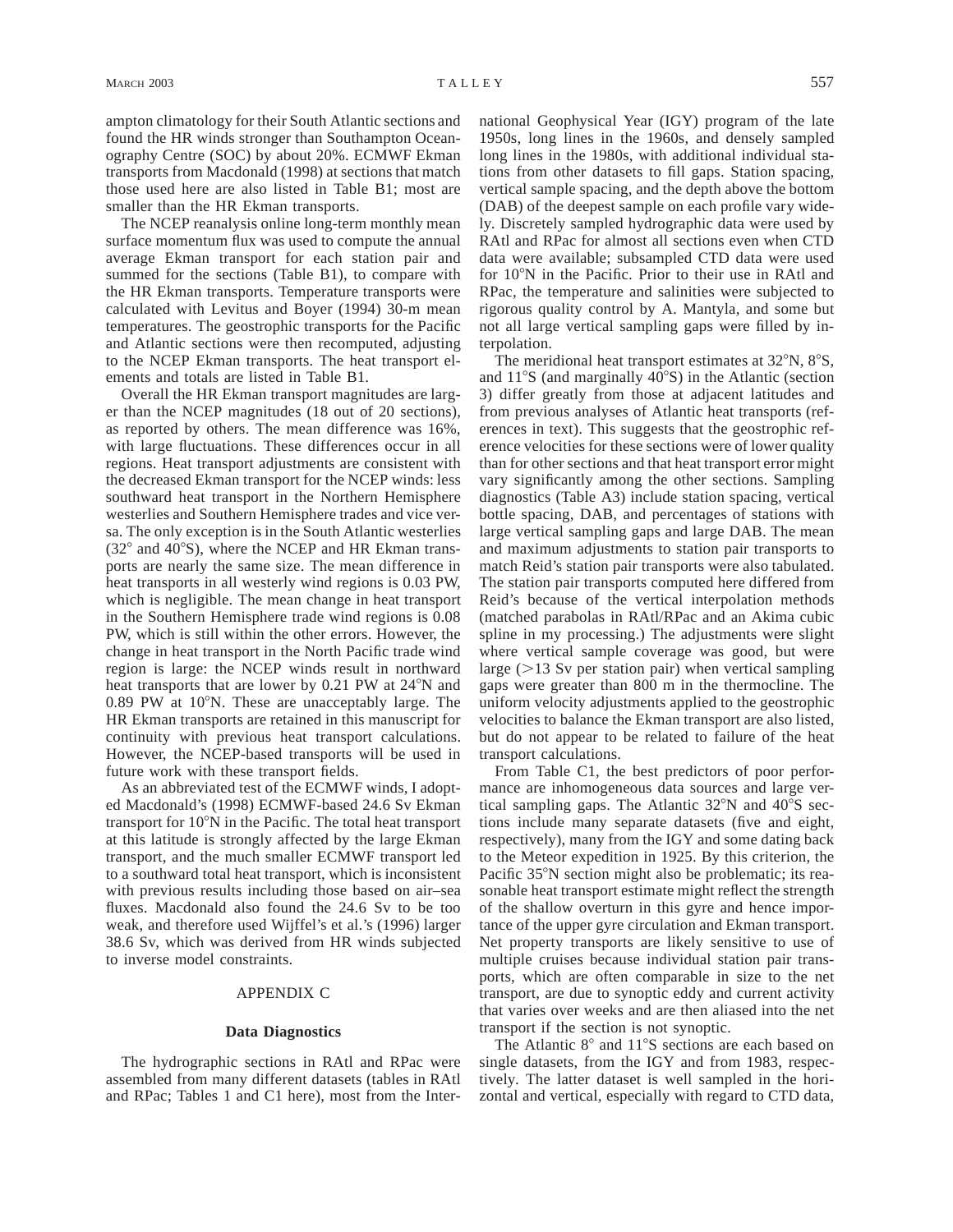|                                                                                                                                                                                                                                                                                                                                     |                               |                    |                                                                      | TABLE C1. Section diagnostics.                          |                                                                       |                                                                      |                                                                                                                                 |                                                     |                                                                    |
|-------------------------------------------------------------------------------------------------------------------------------------------------------------------------------------------------------------------------------------------------------------------------------------------------------------------------------------|-------------------------------|--------------------|----------------------------------------------------------------------|---------------------------------------------------------|-----------------------------------------------------------------------|----------------------------------------------------------------------|---------------------------------------------------------------------------------------------------------------------------------|-----------------------------------------------------|--------------------------------------------------------------------|
| Section                                                                                                                                                                                                                                                                                                                             | separate<br>No. of<br>cruises | stations<br>No. of | spacing (km)<br>Mean (max)<br>station                                | $(X 10^{-4} cm s^{-1})$<br>Ekman velocity<br>adjustment | pair transport<br>adjustment to<br>Mean station<br>match Reid<br>(Sv) | adjustment to<br>pair transport<br>Max station<br>match Reid<br>(Sv) | No. and (%) of<br>stations with<br>vertical gap<br>$>500$ m                                                                     | vertical gaps<br>Mean (min)<br>depth of<br>$>500$ m | bottom $>$ 200 m<br>stations with<br>depth above<br>No. and $(\%)$ |
| Atlantic 59°N                                                                                                                                                                                                                                                                                                                       |                               | 55                 | 58                                                                   | 1.88                                                    | 0.2                                                                   | 1.6                                                                  |                                                                                                                                 | 1023                                                |                                                                    |
| Atlantic 53°N                                                                                                                                                                                                                                                                                                                       |                               | 4                  | (83)<br>$66$                                                         | 3.75                                                    | 0.1                                                                   | 1.0                                                                  | (1.8%)                                                                                                                          | 989                                                 |                                                                    |
| Atlantic 45°N                                                                                                                                                                                                                                                                                                                       |                               | $\sqrt{4}$         | (119)<br>77                                                          | 2.71                                                    | $\overline{0}$ .                                                      | 0.5                                                                  | (2.3%)<br>$\mathbf{C}$                                                                                                          | 2743                                                |                                                                    |
|                                                                                                                                                                                                                                                                                                                                     |                               |                    | (142)                                                                |                                                         |                                                                       |                                                                      | (5.0%)                                                                                                                          | (1906)                                              |                                                                    |
| Atlantic 36°N                                                                                                                                                                                                                                                                                                                       |                               | 101                | (116)<br>56                                                          | 1.44                                                    | 0.2                                                                   | 0.7                                                                  | $\circ$                                                                                                                         |                                                     | $\begin{array}{c} 3 \\ (7.5\%) \\ 1 \\ (1.0\%) \\ 1 \end{array}$   |
| Atlantic 32°N                                                                                                                                                                                                                                                                                                                       | S                             | 47                 | $134$<br>(221)                                                       | 0.60                                                    | 0.4                                                                   | 2.5                                                                  | $(17.0\%)$                                                                                                                      | (1833)<br>3831                                      |                                                                    |
| Atlantic 24°N                                                                                                                                                                                                                                                                                                                       |                               | 57                 | $\mathcal{R}$                                                        | $-1.89$                                                 | $\overline{0}$ .                                                      | 0.7                                                                  | $\circ$                                                                                                                         |                                                     | $(2.1\%)$                                                          |
| Atlantic 8°N                                                                                                                                                                                                                                                                                                                        |                               | $\overline{31}$    |                                                                      | 5.86                                                    | 0.7                                                                   | 2.0                                                                  |                                                                                                                                 | 3225                                                | $(1.0\%)$                                                          |
| Atlantic 8°S                                                                                                                                                                                                                                                                                                                        |                               | $30\,$             | $\begin{array}{c} (124) \\ 159 \\ (197) \\ 180 \\ (391) \end{array}$ | 6.11                                                    | 1.8                                                                   | 11.5                                                                 | (4.8%)<br>$\mathbb{C}$                                                                                                          | 3423                                                | $(29.0\%)$                                                         |
|                                                                                                                                                                                                                                                                                                                                     |                               |                    |                                                                      |                                                         |                                                                       |                                                                      | (6.7%)                                                                                                                          | (3350)                                              | $(23.3\%)$                                                         |
| Atlantic 11°S                                                                                                                                                                                                                                                                                                                       |                               | 66                 |                                                                      | 4.91                                                    | 1.3                                                                   | 20.0                                                                 | $(12.1\%)$<br>$\infty$                                                                                                          | (2043)<br>4026                                      |                                                                    |
| Atlantic 16°S                                                                                                                                                                                                                                                                                                                       |                               | 33                 |                                                                      | 4.11                                                    | 0.5                                                                   | 2.8                                                                  | 2                                                                                                                               | 3896                                                | $(3.0\%)$ $10$                                                     |
| Atlantic 24°S                                                                                                                                                                                                                                                                                                                       |                               | 46                 |                                                                      | 1.66                                                    | 0.2                                                                   | 1.0                                                                  | $(6.1\%)$<br>$\circ$                                                                                                            | (3133)                                              | $(30.3\%)$                                                         |
|                                                                                                                                                                                                                                                                                                                                     |                               |                    |                                                                      |                                                         |                                                                       |                                                                      |                                                                                                                                 |                                                     | $(15.2\%)$                                                         |
| Atlantic 32°S                                                                                                                                                                                                                                                                                                                       |                               | $\overline{4}$     | $130$<br>$(282)$<br>$173$<br>$(453)$                                 | $-0.46$                                                 | 0.3                                                                   | 2.5                                                                  | (4.9%)<br>$\sim$                                                                                                                | (2601)<br>3281                                      | $(17.1\%)$                                                         |
| Atlantic 40°S                                                                                                                                                                                                                                                                                                                       |                               | 42                 |                                                                      | 2.39                                                    | 0.1                                                                   | 0.6                                                                  | $\overline{4}$                                                                                                                  | 3149                                                | $\overline{a}$                                                     |
|                                                                                                                                                                                                                                                                                                                                     |                               |                    | $191$<br>(1614)                                                      |                                                         |                                                                       |                                                                      | $(9.5\%)$<br>13                                                                                                                 | (1324)                                              | $(9.5\%)$<br>$(4.3\%)$<br>$9$                                      |
| Pacific 47°N*                                                                                                                                                                                                                                                                                                                       |                               | 115                | 65                                                                   | 1.43                                                    | (0.1)<br>0.5                                                          | $(0.8)$<br>23.3                                                      | $(11.3\%)$                                                                                                                      | (1392)<br>3716                                      |                                                                    |
| Pacific 35°N                                                                                                                                                                                                                                                                                                                        | $\infty$                      | 72                 | (91)                                                                 | 0.97                                                    | $0.\overline{3}$                                                      | 4.5                                                                  | $\infty$                                                                                                                        | 3641                                                |                                                                    |
| Pacific 24°N*                                                                                                                                                                                                                                                                                                                       |                               | 202                | (361)                                                                | $-1.99$                                                 | $0.7\,$                                                               | 24.0                                                                 | (11.1%)<br>4                                                                                                                    | (1526)<br>3660                                      | $(12.5\%)$<br>$(2.0\%)$<br>7                                       |
|                                                                                                                                                                                                                                                                                                                                     |                               |                    | $\frac{62}{157}$                                                     |                                                         | (0.1)                                                                 | (0.7)                                                                | (2.0%)                                                                                                                          | (1497)                                              |                                                                    |
| Pacific 10°N                                                                                                                                                                                                                                                                                                                        |                               | 207                |                                                                      | 5.59                                                    | 0.2                                                                   | $\Box$                                                               | $\circ$                                                                                                                         |                                                     |                                                                    |
| Pacific 28°S                                                                                                                                                                                                                                                                                                                        |                               | 49**               | (183)<br>265                                                         | 0.93                                                    | 0.5                                                                   | 3.1                                                                  | $\circ$                                                                                                                         |                                                     | (3.4%)<br>$\infty$                                                 |
|                                                                                                                                                                                                                                                                                                                                     |                               |                    | (603)                                                                |                                                         |                                                                       |                                                                      |                                                                                                                                 |                                                     | $(6.1\%)$                                                          |
| Pacific 43°S                                                                                                                                                                                                                                                                                                                        |                               | 42**               | 257                                                                  | 2.04                                                    | 0.3                                                                   | 2.0                                                                  | $\overline{ }$                                                                                                                  | 2890                                                |                                                                    |
| Indian 32°S                                                                                                                                                                                                                                                                                                                         |                               | 106                | (1120)                                                               |                                                         |                                                                       |                                                                      | $(2.4\%)$<br>$\overline{c}$                                                                                                     | 2729                                                | $\frac{5}{(11.9\%)}$                                               |
|                                                                                                                                                                                                                                                                                                                                     |                               |                    | (185)                                                                |                                                         |                                                                       |                                                                      | $(11.3\%)$                                                                                                                      | (992)                                               | (1.9%)                                                             |
| * Pacific 24° and 47°N: The first number listed for transport adjustments to match RAd and RPac (columns 6 and 7) includes all stations. At 47°N, one station (26) created the high maximum<br>The adjustment ranges excluding these stations are listed in parentheses.<br>station pair adjustment. At 24°N, three stations (349 3 |                               |                    |                                                                      |                                                         |                                                                       |                                                                      | 53, 357) produced the large maximum adjustment. All of these stations had very large (>1000 m) sampling gaps in the thermocline |                                                     |                                                                    |
| ** Pacific 28° and 43°S; many stations from these Scorpio expedition cruises were not included in RPac and hence are not included here.                                                                                                                                                                                             |                               |                    |                                                                      |                                                         |                                                                       |                                                                      |                                                                                                                                 |                                                     |                                                                    |

# 558 JOURNAL OF PHYSICAL OCEANOGRAPHY VOLUME 33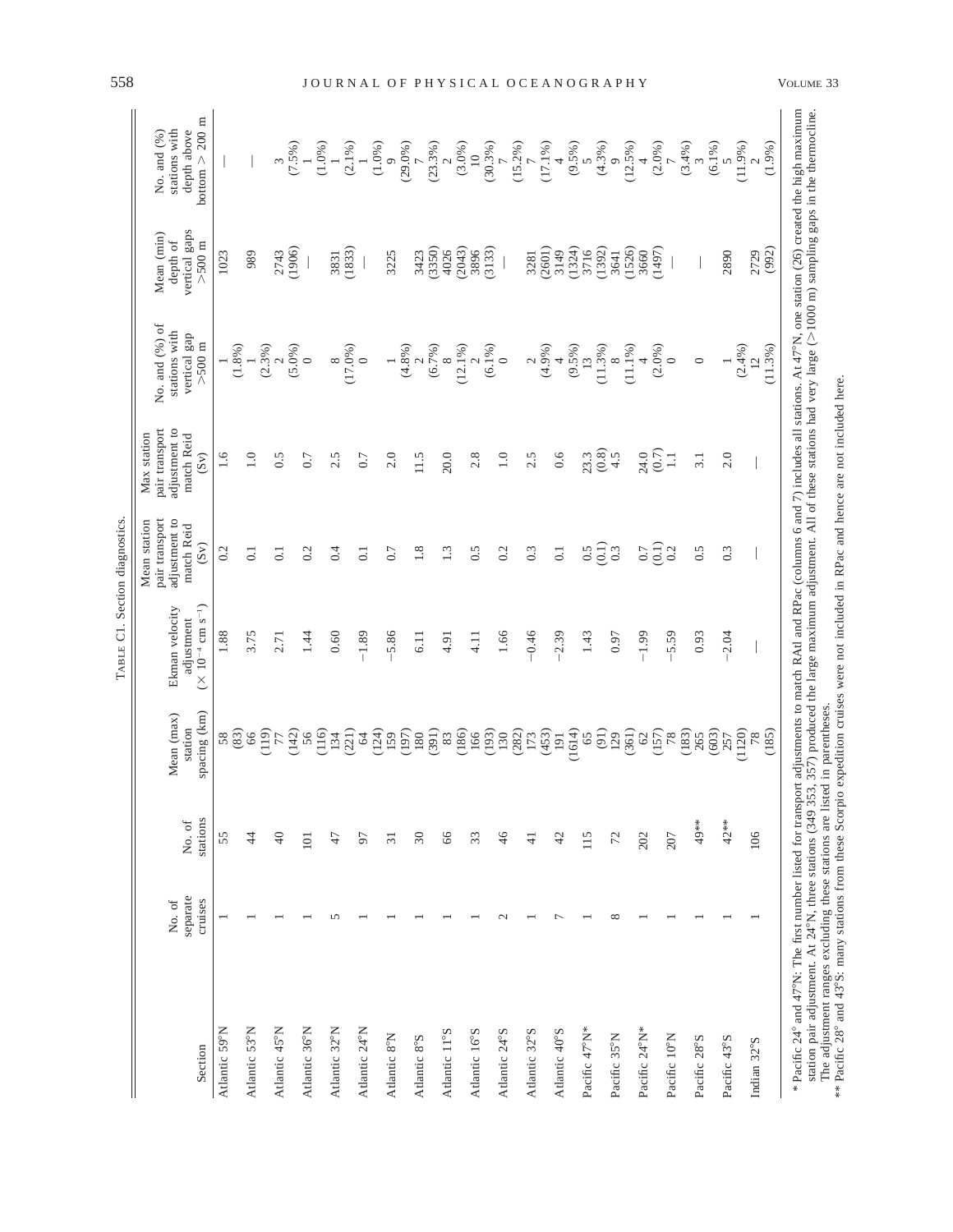but bottle sampling had very large gaps in the deep water in the western basin, where the Antarctic Bottom Water flows north. Since RAtl used the gappy bottle data, the AABW flow estimate is suspect and is indeed very large, balancing most of the southward NADW flow whereas much of this northward flow should be in the thermocline and above. The  $8^\circ$ S section also has several stations with large vertical gaps near the western boundary. Possibly because these sections are adjacent, RAtl chose reference velocities that created a continuous and strong northward AABW flow on the two sections. The  $8^\circ$ N and 16°S sections, in contrast, have almost no northward near-bottom flow in RAtl, but also are very poorly sampled near the bottom.

Vertical sampling gaps lead to error because the data must be interpolated and this error is most problematic when the gaps are in important vertical gradients or in layers that are involved in the net transports; in the Atlantic this is throughout the water column. The missing data in midwater column at  $8^{\circ}S$  led to interpolated profiles that differed unphysically from adjacent wellsampled profiles.

Other large sampling gaps are in the Pacific, where the greater ocean depth resulted in reduced vertical coverage. RAtl/RPac excluded most 28° and 43°S stations with large vertical sampling gaps, thus reducing the horizontal resolution, but retained all stations on the North Pacific sections, leading to some error in vertical interpolation. This was reflected in large station transport adjustments when sampling gaps were in the thermocline, but not when they were in the abyssal waters with much lower vertical gradients. Large heat transport errors from this source are not apparent in the Pacific presumably because the main contribution to heat transport is in the upper ocean circulation.

The main conclusions from these diagnostics are the obvious ones that informed the WOCE Hydrographic Programme planning: that synoptic datasets are preferred and that vertical sampling must be adequate to capture the vertical gradients and layers that impact transports. CTD data are preferable for mass, heat, and freshwater transports but of course cannot be used for other properties. Deficiencies in DAB impact heat transports here only if the net volume transports are not balanced in the proper part of the water column. However, large DABs likely have a major impact on the overturning streamfunction (TRR) and property transports where abyssal waters are important in the budgets.

#### REFERENCES

- Baringer, M. O., and R. Molinari, 1999: Atlantic Ocean baroclinic heat flux at 24 to 26°N. *Geophys. Res. Lett.*, 26, 353-356.
- Barnier, B., L. Siefridt, and P. Marchesiello, 1994: Thermal forcing for a global ocean circulation model using a three-year climatology of ECMWF analyses. *J. Mar. Syst.,* **6,** 363–380.
- Beal, L. M., and H. L. Bryden, 1999: The velocity and vorticity structure of the Agulhas Current at 32S. *J. Geophys. Res.,* **104,** 5151–5176.
- Broecker, W. S., 1991: The great ocean conveyor. *Oceanography,* **4,** 79–89.
- Bryan, K., 1982: Seasonal variation in meridional overturning and poleward heat transport in the Atlantic and Pacific Oceans: A model study. *J. Mar. Res.,* **40,** 39–53.
- Bryden, H. L., 1993: Ocean heat transport across 24 latitude. *Interactions Between Global Climate Subsystems: The Legacy of Hann, Geophys. Monogr.,* Vol. 75, Amer. Geophys. Union, 65– 75.
- , and L. M. Beal, 2001: Role of the Agulhas Current in Indian Ocean circulation and associated heat and freshwater fluxes. *Deep-Sea Res.,* **38,** 1821–1845.
- ——, and S. Imawaki, 2001: Ocean heat transport. *Ocean Circulation and Climate,* G. Siedler, J. Church, and J. Gould, Eds., Academic Press, 455–474.
- ——, D. H. Roemmich, and J. A. Church, 1991: Ocean heat transport across 24-degrees-N in the Pacific. *Deep-Sea Res.,* **38,** 297–324.
- Chong, J. C., J. Sprintall, S. Hautala, W. L. Morawitz, N. A. Bray, and W. Pandoe, 2000: Shallow throughflow variability in the outflow straits of Indonesia. *Geophys. Res. Lett.,* **27,** 125–128.
- Friedrichs, M. A. M., and M. M. Hall, 1993: Deep circulation in the tropical North Atlantic. *J. Mar. Res.,* **51,** 697–736.
- Ganachaud, A., and C. Wunsch, 2000: Improved estimates of global ocean circulation, heat transport and mixing from hydrographic data. *Nature,* **408,** 453–456.
- ——, C. Wunsch, J. Marotzke, and J. Toole, 2000: Meridional overturning and large-scale circulation of the Indian Ocean. *J. Geophys. Res.,* **105,** 26 117–26 134.
- Gordon, A. L., 1986: Interocean exchange of thermocline water. *J. Geophys. Res.,* **91,** 5037–5046.
- ——, S. B. Ma, D. B. Olson, P. Hacker, L. D. Talley, A. Ffield, and D. Wilson, 1997: Advection and diffusion of Indonesian throughflow water within the Indian Ocean south equatorial current. *Geophys. Res. Lett.,* **24,** 2801–2804.
- R. D. Susanto, and A. L. Ffield, 1999: Throughflow within Makassar Strait. *Geophys. Res. Lett.,* **26,** 3325–3328.
- Hall, M. M., and H. L. Bryden, 1982: Direct estimates and mechanisms of ocean heat transport. *Deep-Sea Res.,* **29,** 339–359.
- Harrison, D. E., 1989: On climatological monthly mean wind stress and wind stress curl fields over the World Ocean. *J. Climate,* **2,** 57–70.
- Hellerman, S., and M. Rosenstein, 1983: Normal monthly wind stress over the world ocean with error estimates. *J. Phys. Oceanogr.,* **13,** 1093–1104.
- Holfort, J., and G. Siedler, 2001: The meridional oceanic transports of heat and nutrients in the South Atlantic. *J. Phys. Oceanogr.,* **31,** 5–29.
- Hsiung, J., 1985: Estimates of global oceanic meridional heat transport. *J. Phys. Oceanogr.,* **15,** 1405–1413.
- Jayne, S. R., and J. Marotzke, 2001: The dynamics of ocean heat transport variability. *Rev. Geophys.,* **39,** 385–412.
- Keith, D. W., 1995: Meridional energy transport: Uncertainty in zonal means. *Tellus,* **47A,** 30–44.
- Koltermann, K. P., A. V. Sokov, V. P. Tereschenkov, S. A. Dobroliubov, K. Lorbacher, and A. Sy, 1999: Decadal changes in the thermohaline circulation of the North Atlantic. *Deep-Sea Res.,* **46,** 109–138.
- Lavin, A., H. L. Bryden, and G. Parilla, 1998: Meridional transport and heat flux variations in the subtropical North Atlantic. *Global Atmos. Ocean Syst.,* **6,** 231–241.
- Levitus, S., and T. Boyer, 1994: Temperature. Vol. 4, *World Ocean Atlas 1994,* NOAA Atlas NESDIS 4, 117 pp.
- Luyten, J. L., J. Pedlosky, and H. Stommel, 1983: The ventilated thermocline. *J. Phys. Oceanogr.,* **13,** 292–309.
- Macdonald, A. M., 1993: Property fluxes at 30°S and their implications for the Pacific–Indian throughflow and the global heat budget. *J. Geophys. Res.,* **98,** 6851–6868.
- ——, 1998: The global ocean circulation: A hydrographic estimate and regional analysis. *Progress in Oceanography,* Vol. 41, Pergamon, 281–382.